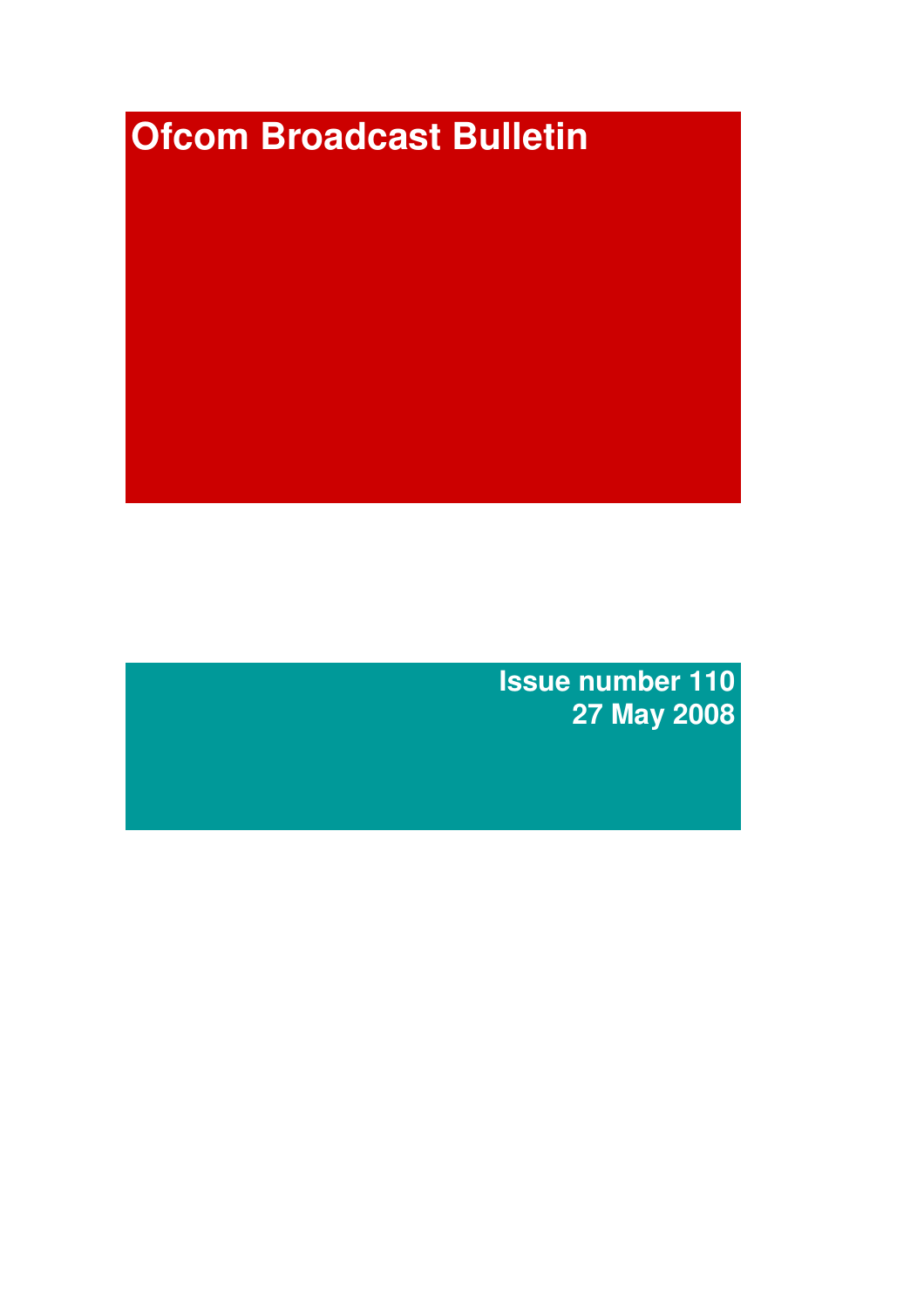# **Contents**

| Introduction                                                                                                                                           | 3  |
|--------------------------------------------------------------------------------------------------------------------------------------------------------|----|
| <b>Standards cases</b>                                                                                                                                 |    |
| <b>In Breach</b>                                                                                                                                       |    |
| <b>Early Bird</b><br>Turn On TV, 28 October 2007, 07:15 - 09:00                                                                                        | 4  |
| <b>The American President</b><br>UKTV Gold, 13 January 2008, 14:55                                                                                     | 6  |
| <b>Blackpool Medics</b><br>BBC1, 28 January 2008, 19:30                                                                                                | 7  |
| Resolved                                                                                                                                               |    |
| <b>Weekend by Scooter</b><br>Clubland TV, 13 March 2008, 19:05                                                                                         | 8  |
| Note to Broadcasters - revised guidance on<br>Section Two of the Ofcom Broadcasting Code                                                               | 9  |
| <b>Fairness &amp; Privacy cases</b>                                                                                                                    |    |
| <b>Not Upheld</b>                                                                                                                                      |    |
| <b>Complaint by Seun Benson</b><br>London Tonight, ITV1 (London), 23 July 2007                                                                         | 10 |
| <b>Complaint by Ms Dawn Blake</b><br>Big Brother, Big Brother's Big Mouth and<br>Big Brother's Little Brother, Channel 4, 20-26 May 2006               | 17 |
| <b>Complaint by Mr Martin Cowley</b><br>Dragons' Den, BBC2, 15 October 2007                                                                            | 39 |
| <b>Complaint by Mr George Sweeney on behalf</b><br>of Michael Sweeney (a minor)<br>The Teen Tamer and The Teen Tamer trailers, Five, 12 September 2006 | 44 |
| Other programmes not in breach/outside remit                                                                                                           | 54 |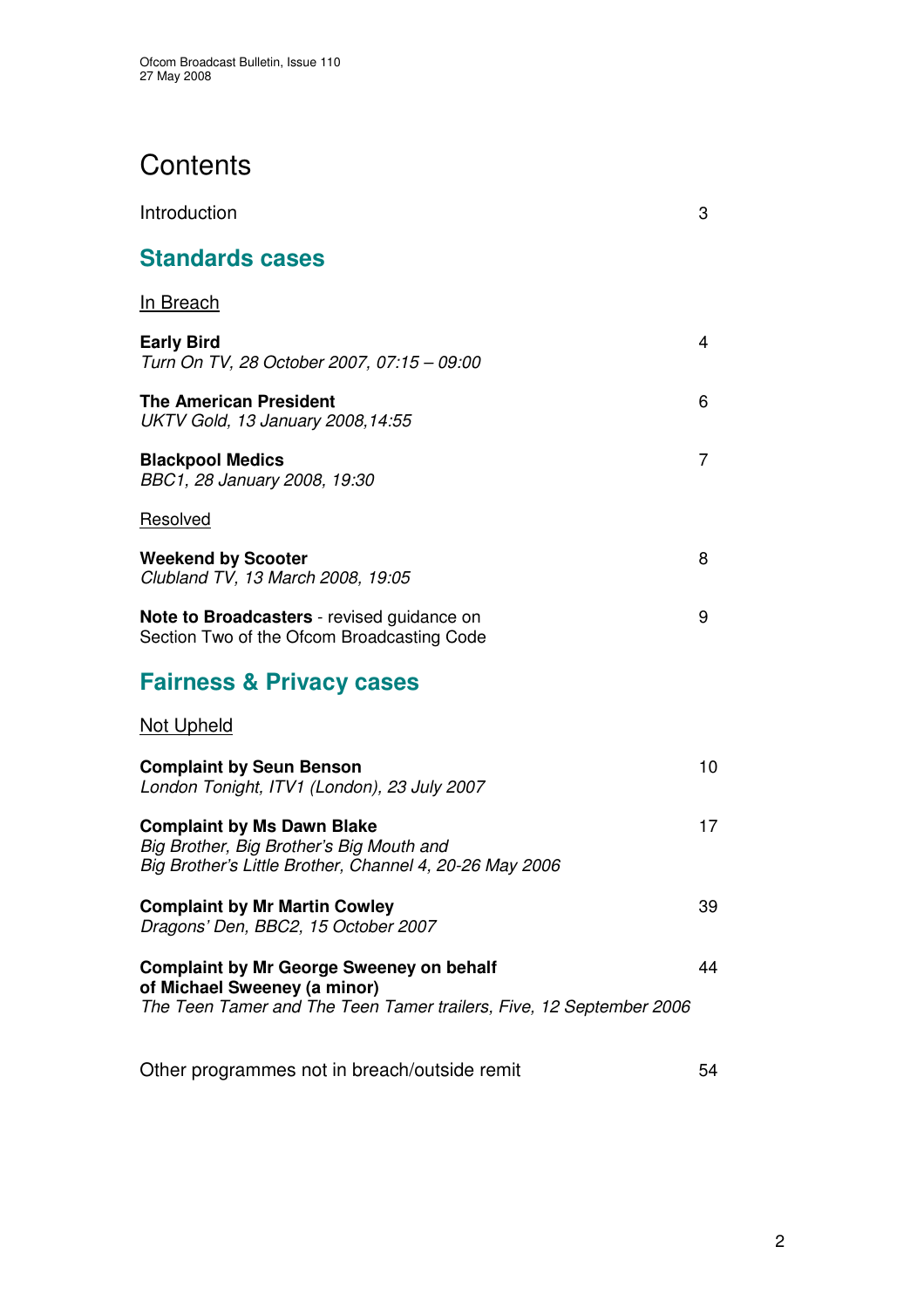# *Introduction*

Ofcom's Broadcasting Code ("the Code") took effect on 25 July 2005 (with the exception of Rule 10.17 which came into effect on 1 July 2005). This Code is used to assess the compliance of all programmes broadcast on or after 25 July 2005. The Broadcasting Code can be found at http://www.ofcom.org.uk/tv/ifi/codes/bcode/

The Rules on the Amount and Distribution of Advertising (RADA) apply to advertising issues within Ofcom's remit from 25 July 2005. The Rules can be found at http://www.ofcom.org.uk/tv/ifi/codes/advertising/#content

From time to time adjudications relating to advertising content may appear in the Bulletin in relation to areas of advertising regulation which remain with Ofcom (including the application of statutory sanctions by Ofcom).

It is Ofcom policy to state the full language used on air by broadcasters who are the subject of a complaint. Some of the language used in Ofcom Broadcast Bulletins may therefore cause offence.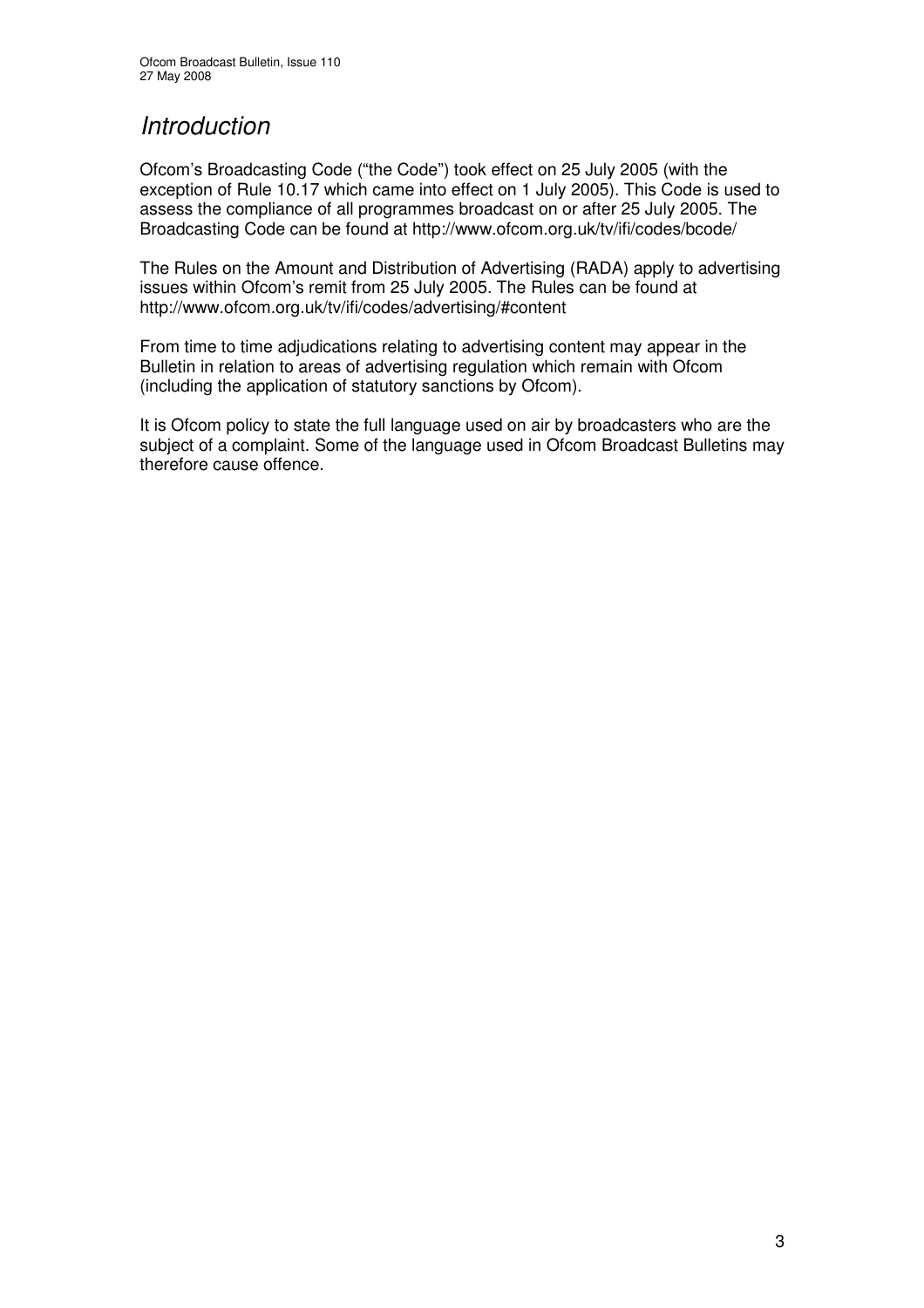# **Standards cases**

# **In Breach**

## **Early Bird**

*Turn On TV, 28 October 2007, 07:15 – 09:00*

Turn On TV (now broadcasting as Tease Me) is a free-to-air unencrypted channel shown in the "adult section" of the Sky Electronic Programme Guide ("EPG"). It broadcasts programmes based on interactive chat services: viewers are invited to contact on-screen female presenters via premium rate telephony services ("PRS"). A viewer complained that the presenter on the channel's *Early Bird* programme broadcast in the early morning was shown rubbing her crotch over a pair of skimpy knickers and tweaking and blowing on her nipples to make them erect. The complainant objected that the presenter's behaviour was unsuitable for the time of broadcast.

The broadcaster was asked to comment on how the material broadcast complied with the following Rules of the Code: 1.3 (children must be protected by appropriate scheduling); 1.17 (portrayal of sexual behaviour before the watershed); and 2.1 (generally accepted standards).

#### **Response**

The broadcaster responded that on receipt of the complaint it had instigated an internal investigation.

It found that at the time of broadcast the programme director noticed the presenter absent mindedly "scratching herself" on a couple of occasions. The presenter was warned about her behaviour and it was not repeated. The producer did not believe the presenter's actions were sexual or inappropriate, rather that they were "not particularly attractive". With reference to the presenter stimulating her nipples, the director considered the actions were "saucy" but not inappropriate, taking into account the target audience and the channel's EPG position.

The broadcaster stated that it had reviewed the programme and considered the broadcast was generally below its expected standards. It had established that on the morning in question two members of staff had not arrived for work and the production team proceeded with the broadcast short-staffed. The quality of the programme clearly showed that they were unable to cope.

Regarding the presenter stimulating her nipples, the broadcaster told Ofcom that the caller talking to the presenter at the time was encouraging her to do so. The broadcaster said the presenter should have terminated the call and not carried out the request. Her behaviour was highly unprofessional and the broadcaster had terminated her contract with the company. On the matter of the overall tone of the programme, the broadcaster stated that while there was a certain amount of flirting or innuendo, this was appropriately limited by avoiding graphic nudity, sexual imagery and language.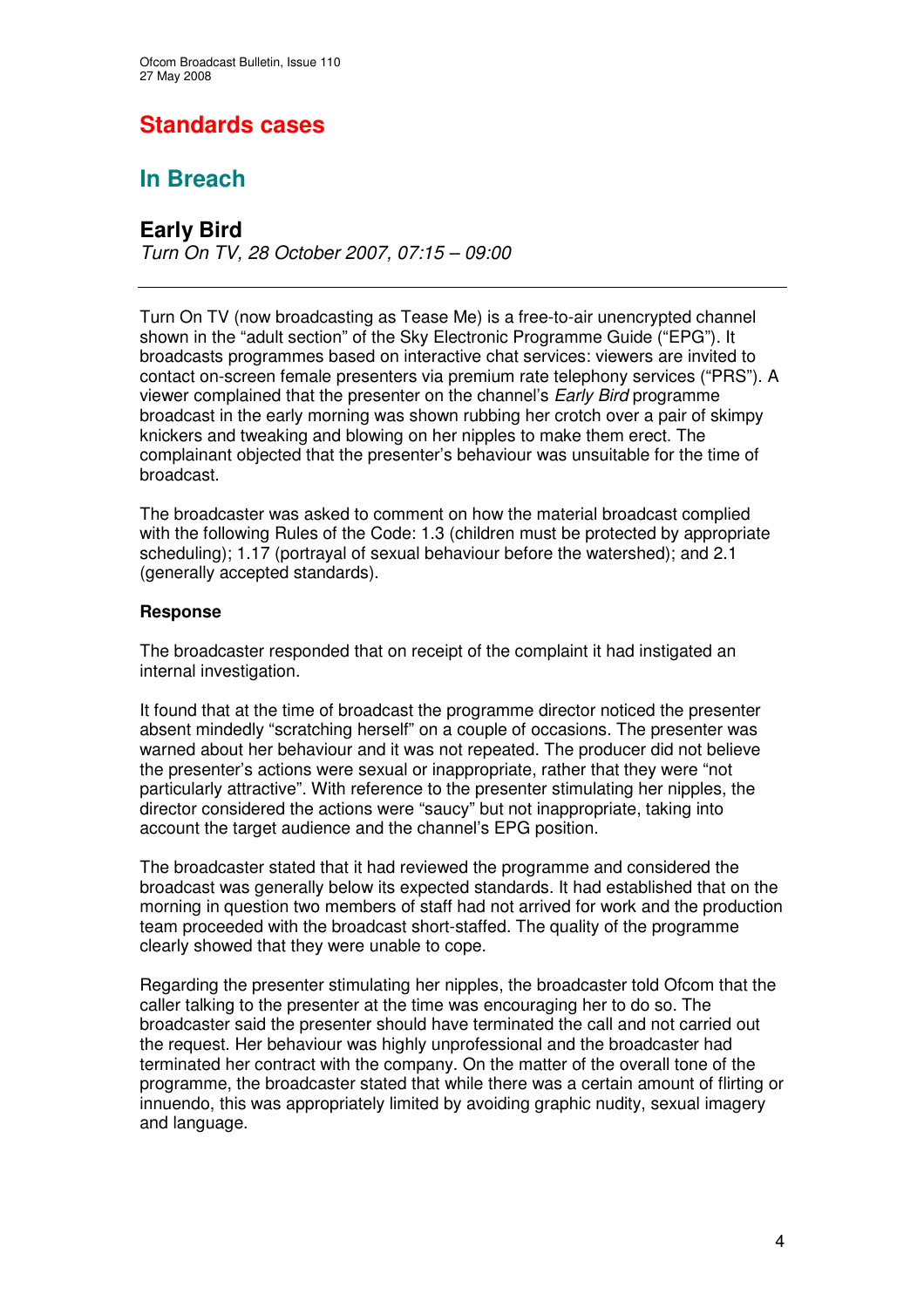The broadcaster said that it had made very clear to all staff that any recurrence of the incident will not be tolerated. It had taken steps to improve compliance on the channel, including:

- introducing a policy that broadcasts do not commence until adequate staff numbers are present;
- changes to the management of live output; and
- continued training and enhanced staff briefings.

The broadcaster stressed that it had taken great steps to instil a culture where compliance is at the forefront of everything it produced and was confident that the actions it had taken were robust and removed further risk of similar breaches.

#### **Decision**

Ofcom has repeatedly made clear its concerns about inappropriate, sexually explicit content being shown on "babe" channels whose programmes are based on interactive "adult" chat. Turn On TV has itself previously been found in breach of the Code for the inappropriate scheduling of sexual content (Ofcom Broadcast Bulletin issue number 85).

In this case, Ofcom considers that the actions of the presenter were not explicit. However, they were clearly sexual in nature and unsuitable for the time of broadcast. We note the broadcaster has taken certain remedial steps as a result of the complaint, but are concerned that at the time of these breaches it did not have sufficient procedures in place to satisfy itself that the material it transmitted was fully compliant with the Code.

#### **Breach of Rules 1.3, 1.17 and 2.1**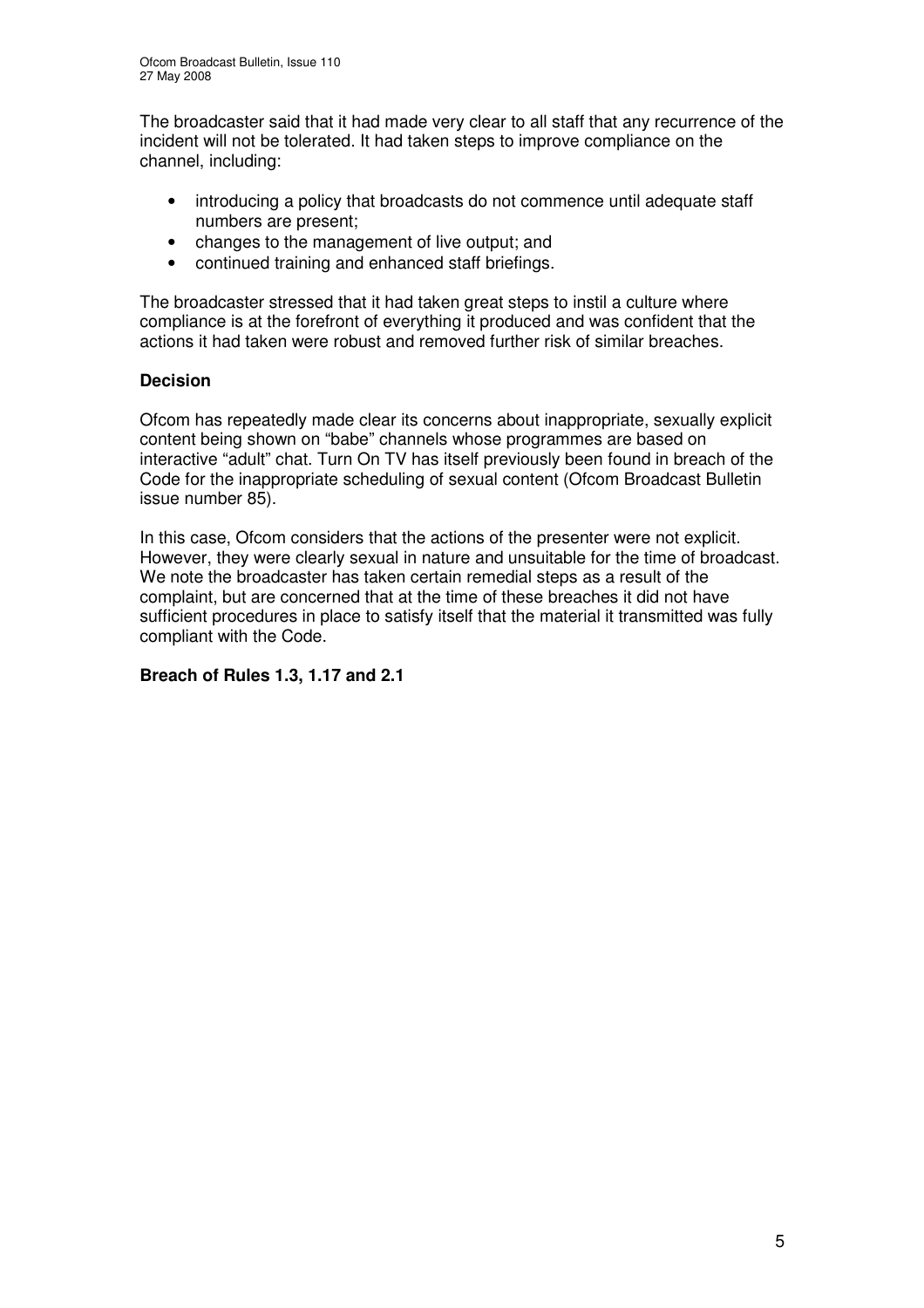# **The American President**

*UKTV Gold, 13 January 2008,14:55*

#### **Introduction**

*The American President* is a film about the difficulties of an emerging romance for a fictional president of the United States in the midst of a re-election campaign. It was transmitted in UKTV Gold's regular Sunday afternoon movie slot. Ofcom received complaints that this film contained highly offensive language ("fuck"), which was inappropriate for a pre-watershed transmission when children could be watching.

UKTV was asked to comment in this regard in relation to Rule 1.14 of the Code (the most offensive language before the watershed).

#### **Response**

UKTV admitted that the inclusion of the language complained of was unacceptable. It explained that the scheduler concerned relied on inaccurate information and did not follow usual procedures by checking the programmes transmission form, which stated the programme was suitable for post-watershed transmission only because of the language it contained. As soon as concerned viewers complained directly to the broadcaster, UKTV responded by broadcasting apologies on the 15 and 20 January 2008.

#### **Decision**

Rule 1.14 of the Code states that "the most offensive language must not be broadcast before the watershed or when children are particularly likely to be listening". The broadcast of the word "fuck" three times within this film in an afternoon slot when children were particularly likely to be viewing was clearly unacceptable. We welcome UKTV's broadcast apology as soon as it was alerted to the issue, and its review of scheduling processes. However, it is the licensee's clear responsibility to ensure that material originally intended for post watershed transmission is scheduled correctly and in accordance with the requirements of the Code, to ensure that viewers under eighteen are protected from broadcast of harmful or offensive material.

In this instance the most offensive language was broadcast before the watershed. UKTV have encountered similar problems before in that technical and human errors have resulted in inappropriate material being broadcast before the watershed. We treated the issues as resolved on those occasions, given UKTV's assurances that it had reviewed its compliance processes. However, as there have been repeated lapses in compliance procedures of this nature at UKTV, on this occasion we have recorded a breach of the Code.

#### **Breach of Rule 1.14**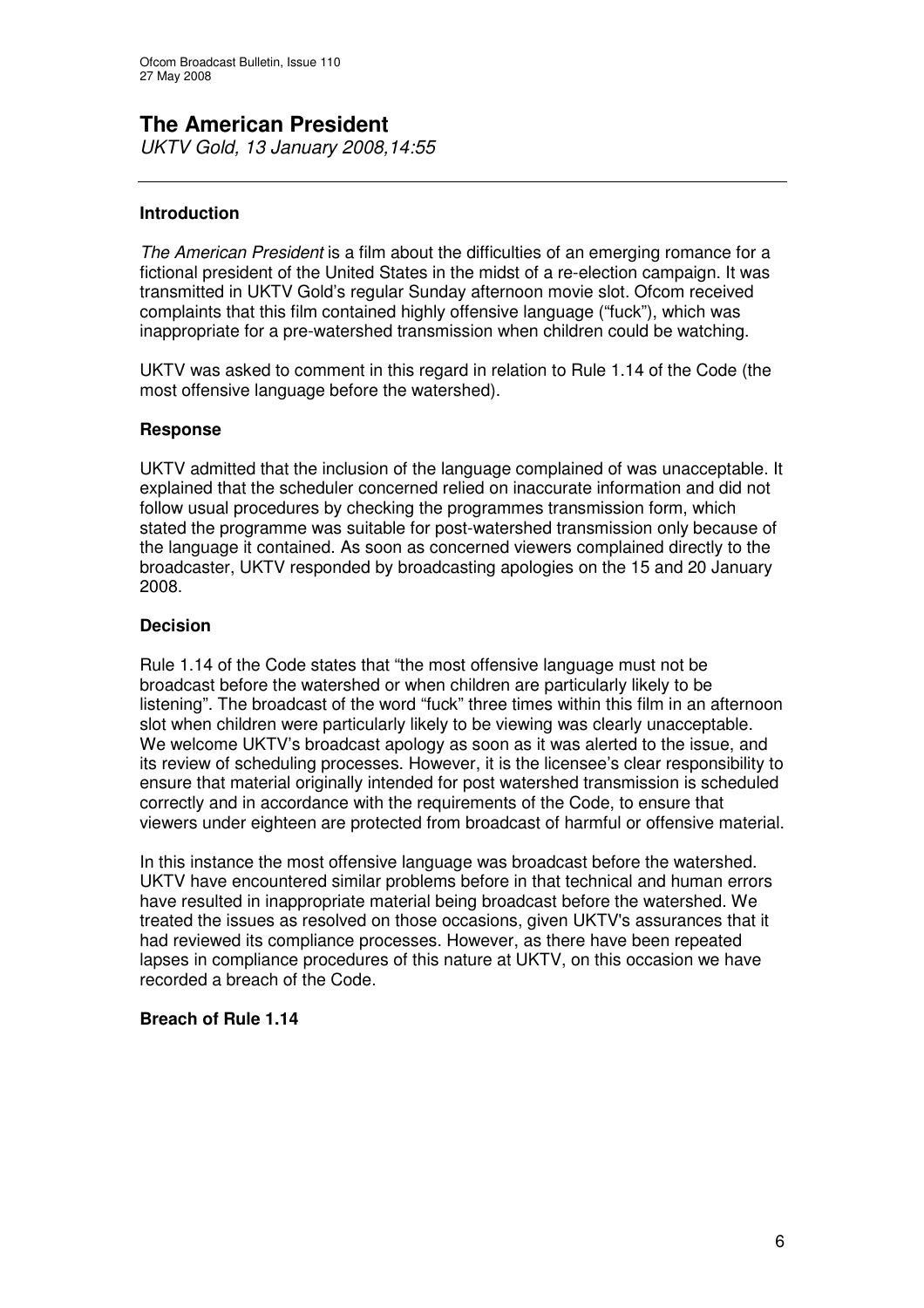# **Blackpool Medics**

*BBC1, 28 January 2008, 19:30*

#### **Introduction**

*Blackpool Medics* is a fly-on-the-wall three-part documentary series about the difficulties faced by NHS staff in Blackpool. Ofcom received a complaint that this episode contained the words "*Oi, you fat cunt*", which they found unacceptable for broadcast at this time of the evening when children could be watching.

Ofcom asked the BBC to respond with regard to Rule 1.14 of the Code (the most offensive language must not be broadcast before the watershed).

#### **Response**

The BBC agreed that the inclusion of this language was inappropriate in a programme broadcast at that time of the evening when there was a strong likelihood that a significant number of children may have been watching. It apologised unreservedly for its error.

The offending word was contained in a sequence illustrating night life in Blackpool and was in one of a series of shots edited to music and commentary. Unfortunately, the BBC said, this word had passed unnoticed by production staff at the various stages in the process of making the programme. This was, in part, due to attention being paid to the music edits in this particular sequence rather than the spoken words which were distant and muffled. In particular the expletive complained of was not spotted during the later stages of production, including the technical review stage which was the final viewing for both technical quality and editorial content. The BBC considered, however, that the particular combination of music, pictures and sound in this particular clip was a distraction for the viewer from what was actually said.

#### **Decision**

Rule 1.14 of the Code states that "the most offensive language must not be broadcast before the watershed or when children are particularly likely to be listening". The inclusion of the words *"Oi you fat cunt"* within this programme, albeit slightly muffled but still audible, was clearly offensive and inappropriate before the watershed. Our research<sup>1</sup> indicates that "cunt" is one of the most offensive words.

We note the BBC's apology. However, the BBC's broadcast of this language before the 21:00 watershed was a breach of Rule 1.14 of the Code.

#### **Breach of Rule 1.14**

<sup>&</sup>lt;sup>1</sup> Language and Sexual Imagery in Broadcasting: A Contextual Investigation http://www.ofcom.org.uk/research/radio/reports/bcr/language.pdf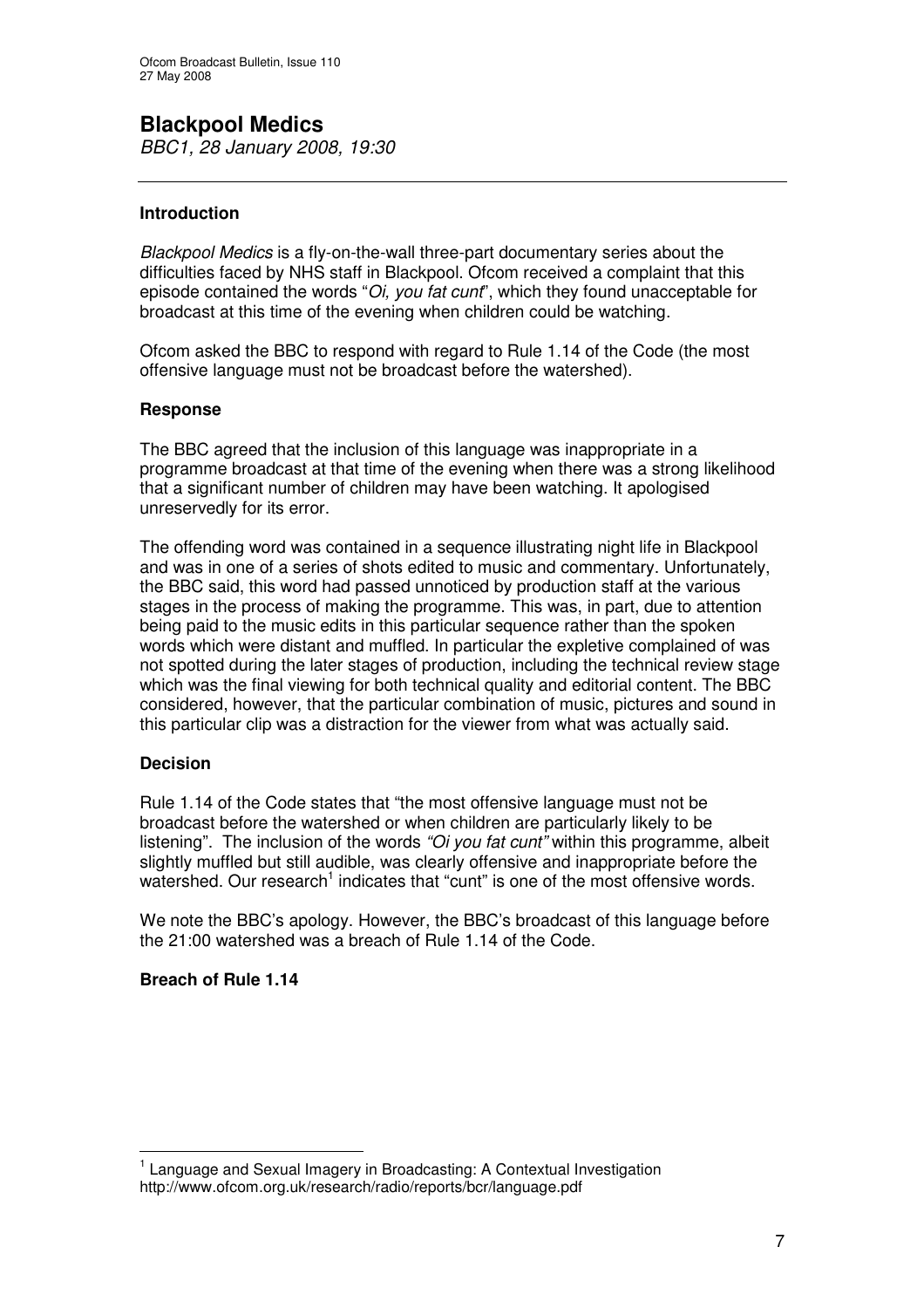# **Resolved**

#### **Weekend by Scooter**

*Clubland TV, 13 March 2008, 19:05*

#### **Introduction**

Clubland TV is a dedicated music channel featuring dance music videos, which launched at the end of January 2008. Two complaints were received about a video by the artist Scooter for the dance track, *Weekend.* Complainants were concerned that the video featured material appropriate for only after the watershed, for example, female topless dancers.

#### **Response**

Clubland TV fully accepted that this version of the video should not have been broadcast pre-watershed and apologised for any offence this may have caused.

The broadcaster explained that the channel had started broadcasting at the end of January 2008 and had a very short period of time to prepare for the launch due to the Christmas holidays and tight timescales. Consequently, a post-watershed version of the video had been placed on the video playlist in error. As soon as the broadcaster had been notified of the complaint it had removed the video from the playlist and categorised it as suitable for broadcast after 21:00 only.

#### **Decision**

Ofcom recently issued guidance (see Bulletin 89

http://www.ofcom.org.uk/tv/obb/prog\_cb/obb89) reminding broadcasters that they are under a clear duty to ensure that robust procedures are in place, supported by a sufficient number of appropriately qualified and trained staff, to ensure full compliance with the Code. This was particularly in respect of material that is produced for a post-watershed slot but transmitted pre-watershed. The guidance advised that it was not acceptable for broadcasters to point to technical and human errors as excuses for breaches of the Code.

Broadcasters must have robust compliance procedures in place to ensure full compliance with the Code. Ofcom notes that Clubland TV is a relatively new licensee. We also acknowledge that the broadcaster took prompt action in this case. Given the particular circumstances of this case, Ofcom has accepted that, on this occasion, it was an isolated incident and considers the matter resolved.

#### **Resolved**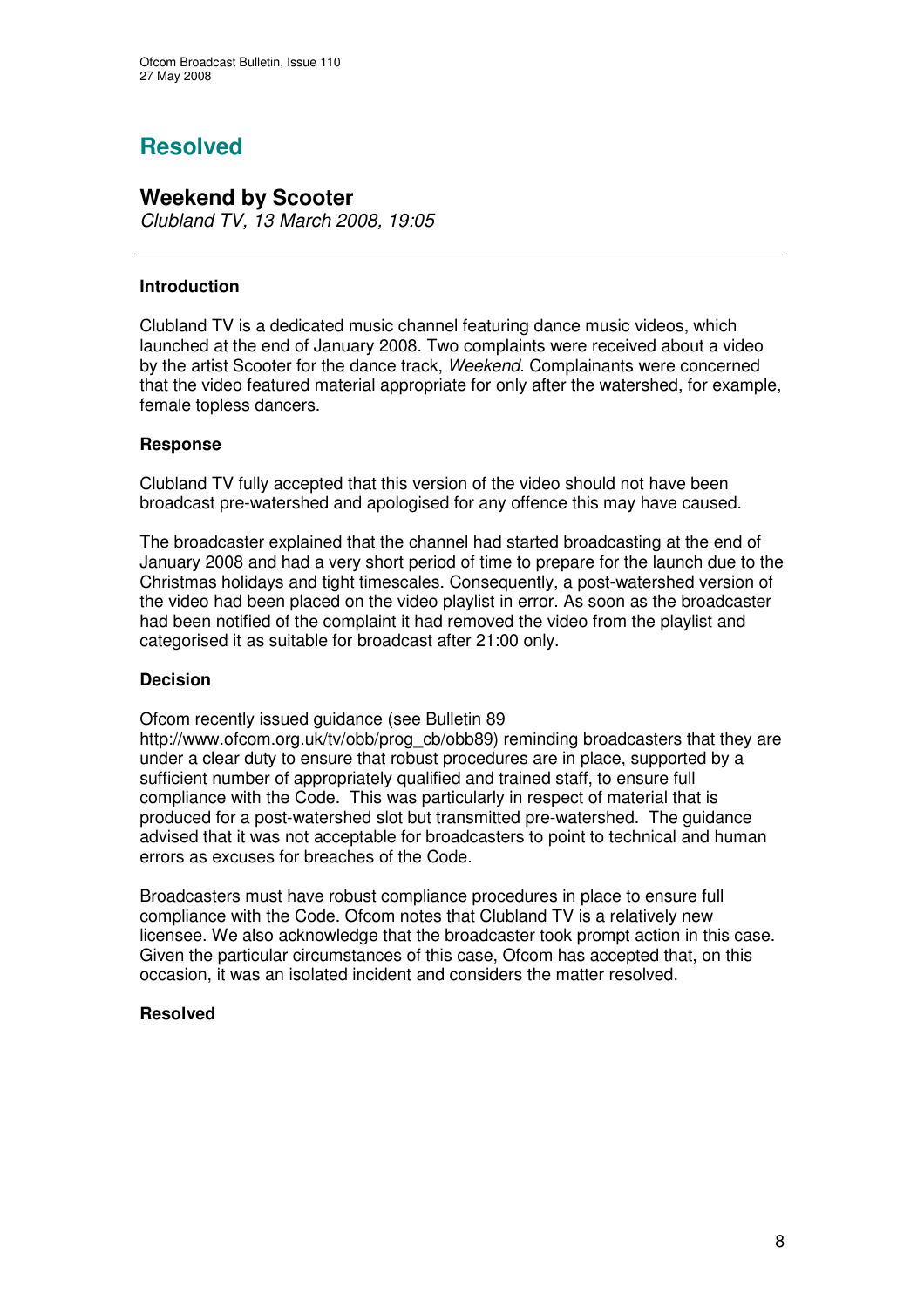# **Note to Broadcasters**

#### **Revised guidance on Section Two of the Ofcom Broadcasting Code**

Ofcom has published today on its website updated Guidance on Section Two of the Broadcasting Code concerning the use of premium rate services (PRS) in programming. The changes were originally published in February 2008 as part of the Ofcom Statement *Participation TV Part 1: protecting viewers and consumers*.

The updated document is available at http://www.ofcom.org.uk/tv/ifi/guidance/bguidance/guidance2.pdf

The Statement is available at

http://www.ofcom.org.uk/consult/condocs/participationtv/statement/ptvstatement.pdf. The version published in the Statement sets out the additions and deletions; for that comparative version please use this link.

Also today, Ofcom is publishing separate guidance on new licence conditions that introduce requirements of verification on broadcasters who use premium rate services (PRS) for votes and competitions publicised in programmes. This guidance was also first published in the *Participation TV Part 1* Statement and can be found at http://www.ofcom.org.uk/tv/ifi/guidance/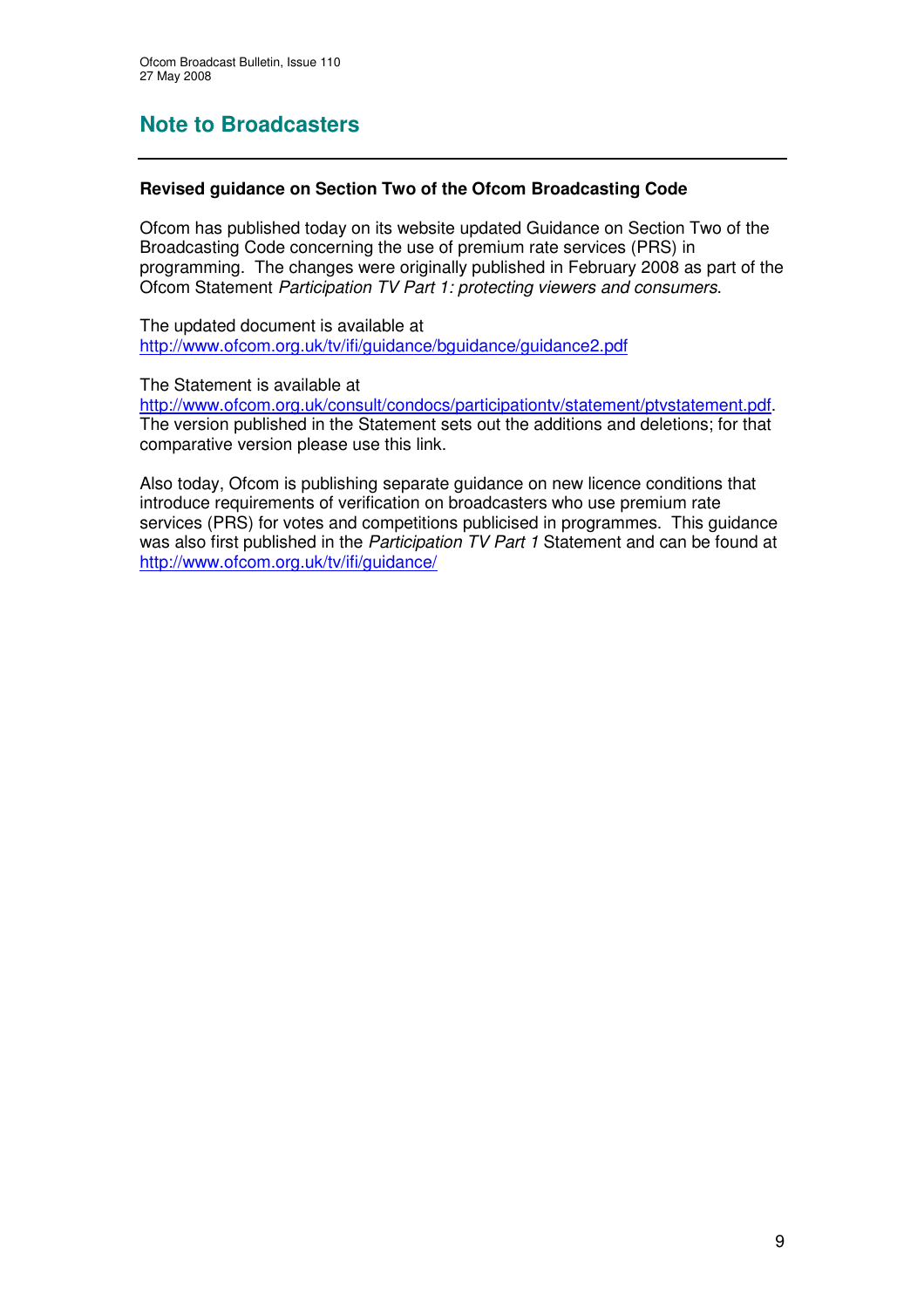# **Fairness and Privacy Cases**

# **Not Upheld**

#### **Complaint by Seun Benson** *London Tonight, ITV1 (London), 23 July 2007*

**Summary:** Ofcom has not upheld this complaint of unfair treatment in the programme as broadcast by Mr Benson.

This special edition of the regional news programme *London Tonight* focused on London's street gangs. It included a report with an interview with two young men, one of whom was Mr Benson, who were described as members of the "Peckham Boys" gang.

Ofcom considered that there was a conflict between Mr Benson and the programme maker over whether Mr Benson was a member of the Peckham Boys, a claim which he denied. However, Mr Benson had admitted associating with gangs and having been caught carrying a weapon. Furthermore, Ofcom considered that the context of the report made it clear that Mr Benson had faced significant difficulties in his past and that he was now using music to turn his life around. Therefore, Ofcom found that no unfairness resulted to Mr Benson from the programme as broadcast.

#### **Introduction**

On 23 July 2007, ITV1 (London) broadcast a special edition of its regional news programme *London Tonight*. This edition focused on London's street gangs. It included an interview with two young men who were described as members of the "Peckham Boys" gang.

During the interview the young men were identified by on-screen wording as "Evans" and "3Face", respectively. The latter, "3Face", is the complainant Mr Benson.

Mr Benson complained that he was treated unfairly in the programme as broadcast.

#### **The Complaint**

#### **Mr Benson's case**

In summary, Mr Benson complained that he was treated unfairly in the programme as broadcast in that:

Despite having not told the reporter that he was either part of a gang or involved in gang he was shown on live television and branded as a notorious gang member. Mr Benson added that he had no gang related history or a violent criminal record.

By way of background, Mr Benson claimed that as a result of his appearance in the programme he was afraid to leave the house for fear somebody may either shoot or stab him and was uncertain whether or not he would be able to continue to study music technology at Southwark College.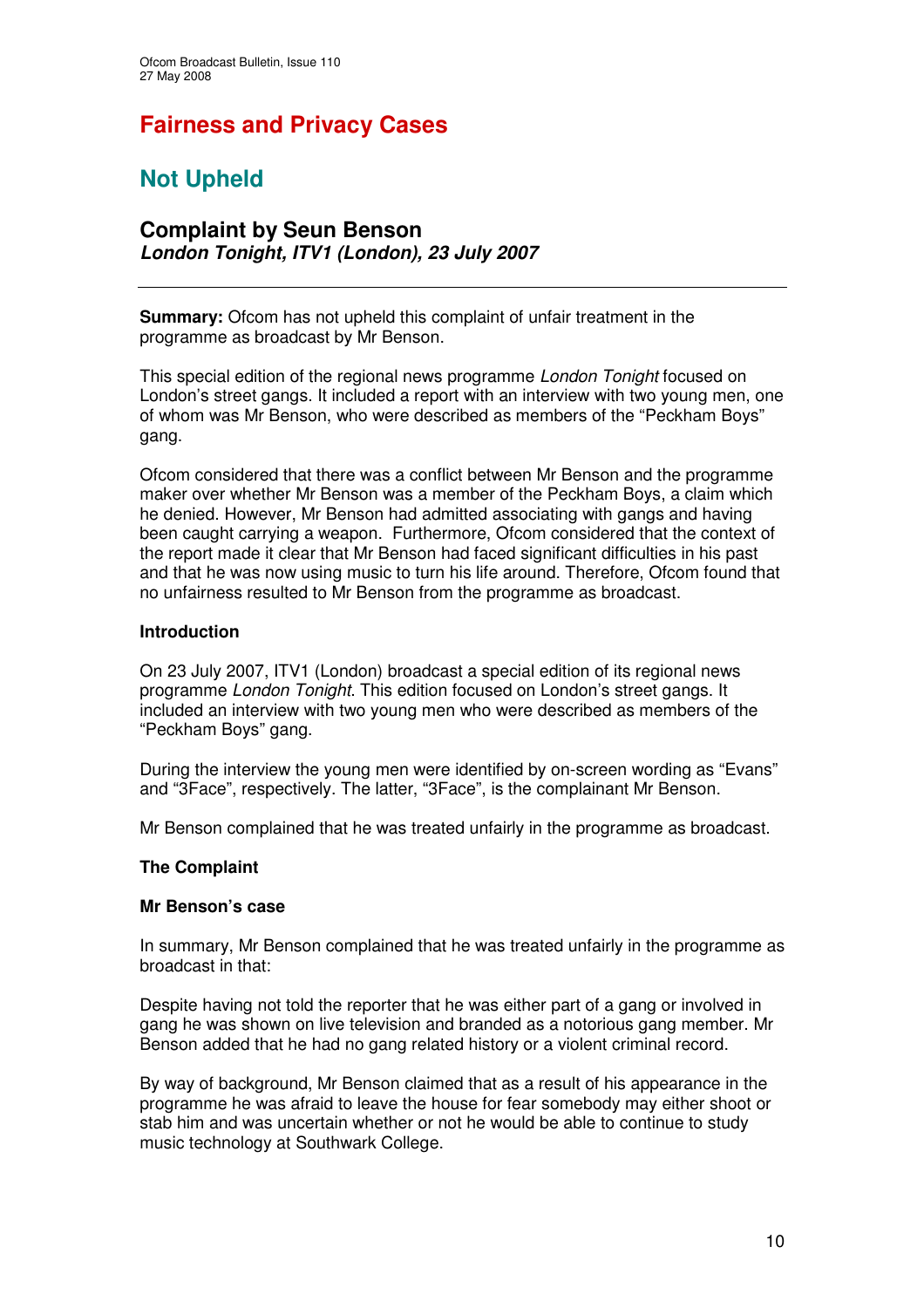#### **ITV's case**

In summary ITV responded to Mr Benson's fairness complaint as follows:

ITV denied that it had portrayed Mr Benson unfairly or misrepresented his contribution in its report on London's gangs.

The broadcaster said that having asked Youth Enlightenment Limited ("YEL"), a community-based charity for young black people, to put it in touch with members of gangs it had been introduced to two young men, one of whom was Mr Benson. ITV said that it had then recorded an interview with Mr Benson. The broadcaster argued that it had used extracts from this interview in the report in a fair and accurate manner. It said that the report had not focused solely upon Mr Benson's gang experiences but also looked at the positive steps he had taken to change his life through his music.

ITV countered Mr Benson's claim that he had not been involved in gangs and said that Mr Benson had talked extensively about his experiences as a gang member, including an incident when he was caught with a knife.

The broadcaster quoted from its untransmitted interview with Mr Benson to illustrate that he had talked about the structure and culture of gangs in Peckham as well as about his own experiences of gang culture.

#### **Mr Benson's comments in response to ITV's statement**

In summary the complainant responded to ITV's statement as follows:

Mr Benson commented that prior to the interview, and in the presence of witnesses, he had told the reporter that he was not a gang member. Mr Benson added that the reporter had promised that his face would not be shown, that his identity would be hidden and that he would be invited to view the interview so he could give his consent for it to be broadcast.

Mr Benson said that the reporter had misrepresented the nature of the programme he was making, by saying he was doing a report on "3 Face and his music", in order to get gang members to talk to him.

Mr Benson said that the "Peckham Boys" was no longer a recognised gang and that the reporter had been made aware of this. He argued that the reporter had not been threatened by people in Peckham as claimed by the report. Further, the reporter had not come across Mr Benson on the street by chance, as he claimed.

Mr Benson asserted that during the interview he had not said that he was a gang member but rather that he had given an accurate representation of the activities in his neighbourhood. Mr Benson added that not only he but other people like him (i.e. a teenager living in an estate in South London) would have understood the environment.

Mr Benson argued that the reporter had misunderstood his use of slang words. For example, Mr Benson indicated that during the interview when he had agreed with Mr Roger that he had "started as a tiny" he had meant that he had been a young person not that he had been a young gang member. Mr Benson also said that when he agreed that he felt responsible for potentially drawing kids (who thought he was cool) into gangs he was reflecting the fact that as a young black man he was a role model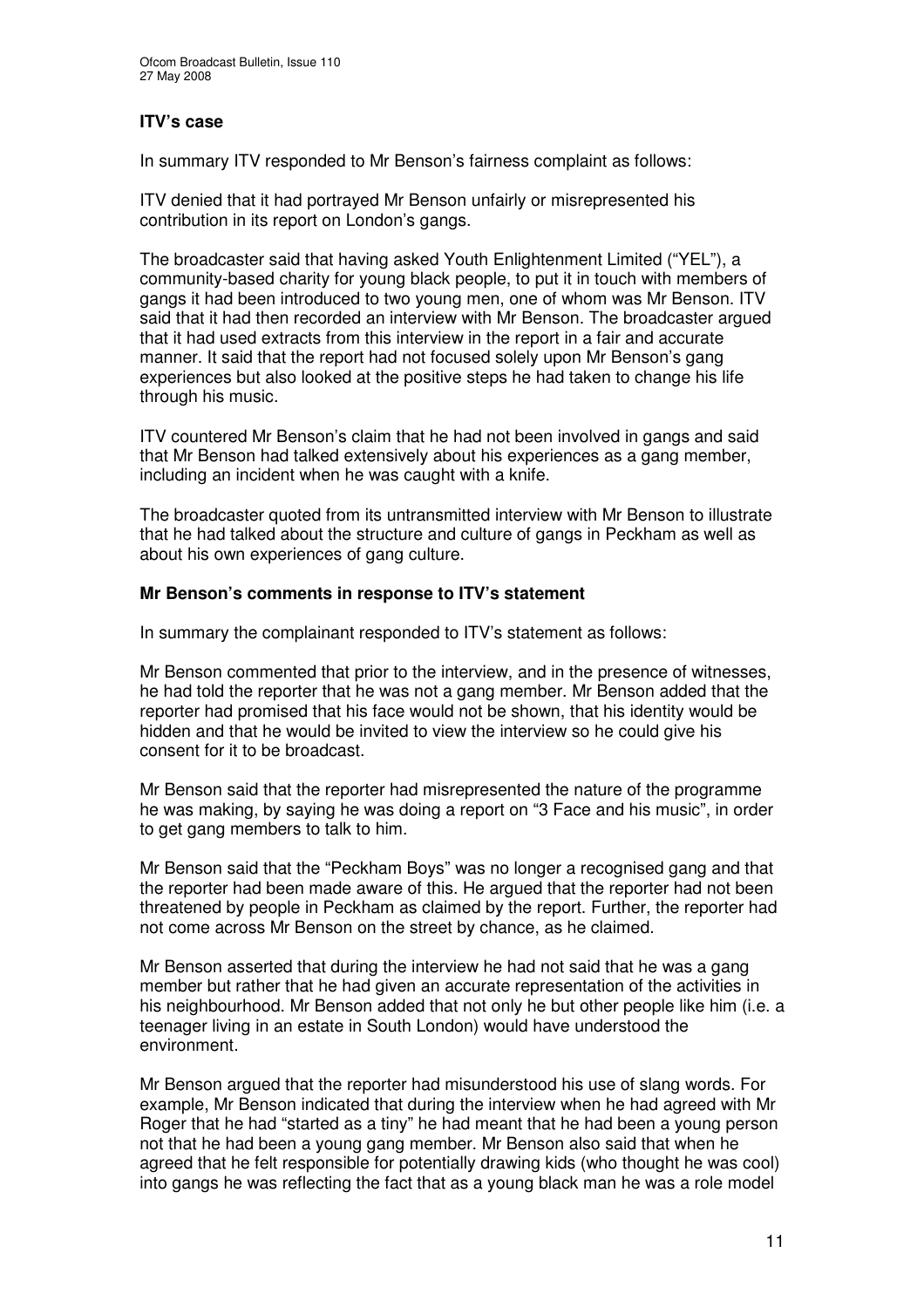and that therefore he should have done more to teach others growing up in a similar environment.

Mr Benson acknowledged that he had had a few "naughty encounters" when growing up, but argued that this was very different from having belonged to a criminal organisation.

Mr Benson then indicated that as a consequence of the way in which he was portrayed in the report he had experienced various problems. These included difficulty in finding work or getting into university, being chased by members of gangs from outside Peckham and having to leave his mother's home.

#### **ITV's second statement in response to the complaint**

In summary ITV responded to the complainant's comments as follows:

It denied that the reporter had offered Mr Benson a chance to approve the item before broadcast. It added that such a ceding of editorial control was contrary to ITN policy and would not have been in the reporter's gift. ITV indicated that the issue of anonymity had been raised during the interview but that neither Mr Benson nor the other interviewee had elected to have their faces obscured.

The broadcaster rebutted Mr Benson's claim that the ITN film crew was not threatened. It said that that Mr Benson had introduced several individuals as his "crew" and that these people had threatened to "shank" (or stab) them if they tried to film.

ITV said that Mr Benson's assertion that he had no gang related history should be compared with the video footage and transcript of his interview in which he talks about gangs, gang culture and his gang lifestyle. It argued that he spoke as a person with knowledge from the inside not as an observer or someone from the outside.

ITV also submitted an e-mail from YEL (the charity which had introduced ITN, the programme maker to Mr Benson). The broadcaster said that this e-mail included Mr Benson's responses to questions about his personal profile. ITV noted that in this profile (which was given to the members of the ITN film crew) Mr Benson indicated that he belonged to the "Peckham Boys", that he was an active gang member and that he had been in a gang for eight years. ITV also suggested that the "naughty encounters" in which Mr Benson acknowledged having been involved (within his second submission) might have included the incident when he was caught with a knife which was referred to in the programme.

ITV argued that it had presented a fair and accurate representation of what Mr Benson had said during the interview. It also said that the report had not been unsympathetic to his position in that it had made it clear that he was trying to improve his situation, and that of others, through his music.

#### **Decision**

Ofcom's statutory duties include the application, in the case of all television and radio services, of standards which provide adequate protection to members of the public and all other persons from unfair treatment in programmes included in such services.

In carrying out its duties, Ofcom has regard to the need to secure that the application of these standards is in the manner that best guarantees an appropriate level of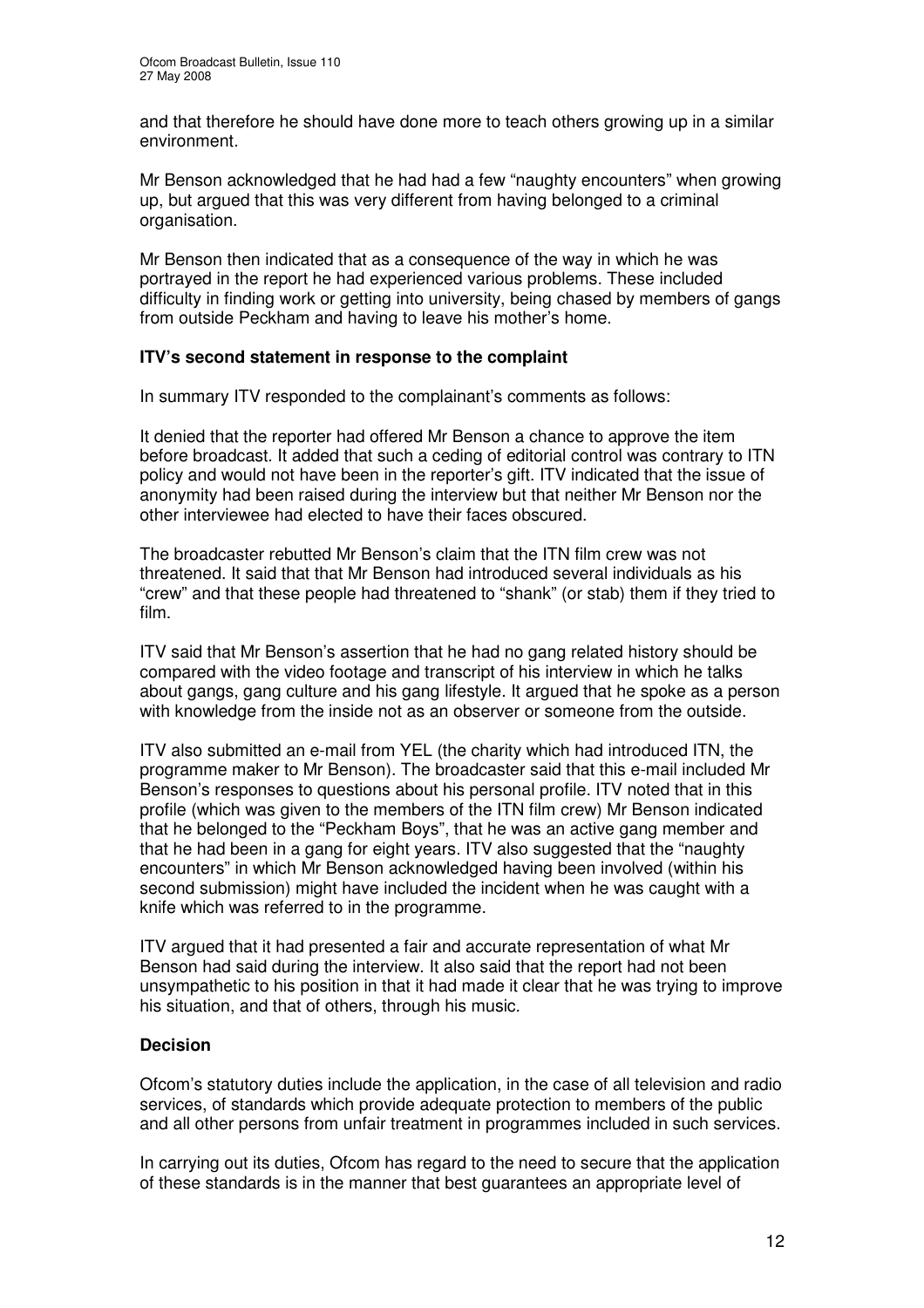freedom of expression. Ofcom is also obliged to have regard, in all cases, to the principles under which regulatory activities should be transparent, accountable, proportionate and consistent and targeted only at cases in which action is needed.

The complaint was considered by Ofcom's Executive Fairness Group. In reaching a decision about this complaint Ofcom considered a recording of the programme, the programme transcript, and each party's written submissions (including an e-mail from the Managing Director of the charity Youth Enlightenment Limited to the programme maker (ITN) with a profile of Mr Benson and a recording and transcript of the untransmitted footage of an interview between the reporter and Mr Benson).

Ofcom's found the following:

Ofcom considered the complaint that the programme had portrayed Mr Benson unfairly in that he had not told the reporter he was either part of a gang or involved in gang but nevertheless he was shown on television and branded as a notorious gang member.

In addition to the requirement on broadcasters in Rule 7.1 the Code to avoid unjust or unfair treatment of individuals or organisations in programmes, Ofcom also took particular account of Practices 7.6 and 7.9 of the Code. These state that "when a programme is edited, contributions should be represented fairly" and that "before broadcasting a factual programme broadcasters should take reasonable care to satisfy themselves that material facts have not been presented, disregarded or omitted in a way that is unfair to an individual or organisation".

With regard to this head of complaint, Ofcom observed that the news presenter introduced the report on Mr Benson and the other young man by saying:

*"We've managed to convince two members of one of London's most notorious gangs, the Peckham Boys, to open up to us. They share their life experiences, their hardships, and they try to answer the toughest question of all - why?"*

Ofcom noted that the reporter who interviewed Mr Benson started his report by saying:

*"They're branded the Peckham Boys, but there is no one gang. It's different crews of various ages. I approached them on the streets to be interviewed, some threatened to slice or beat me, others began to talk expressing a hatred of white people, accusing them of oppressing black communities, blaming them for their violent world."*

It was also noted that after an extract taken from each of his interviews with Mr Benson and the other young man featured in the report, the reporter was shown saying:

*"Eventually two members decided to give their take on camera in the hope that attitudes can change."*

In light of the inclusion of these comments Ofcom considered that the report as broadcast did indicate that Mr Benson was a member of the Peckham Boys gang.

Ofcom's noted that its role was not to establish conclusively from the broadcast programme or the submissions and supporting material, whether or not Mr Benson was member of the Peckham Boys gang. But rather, Ofcom had to address itself to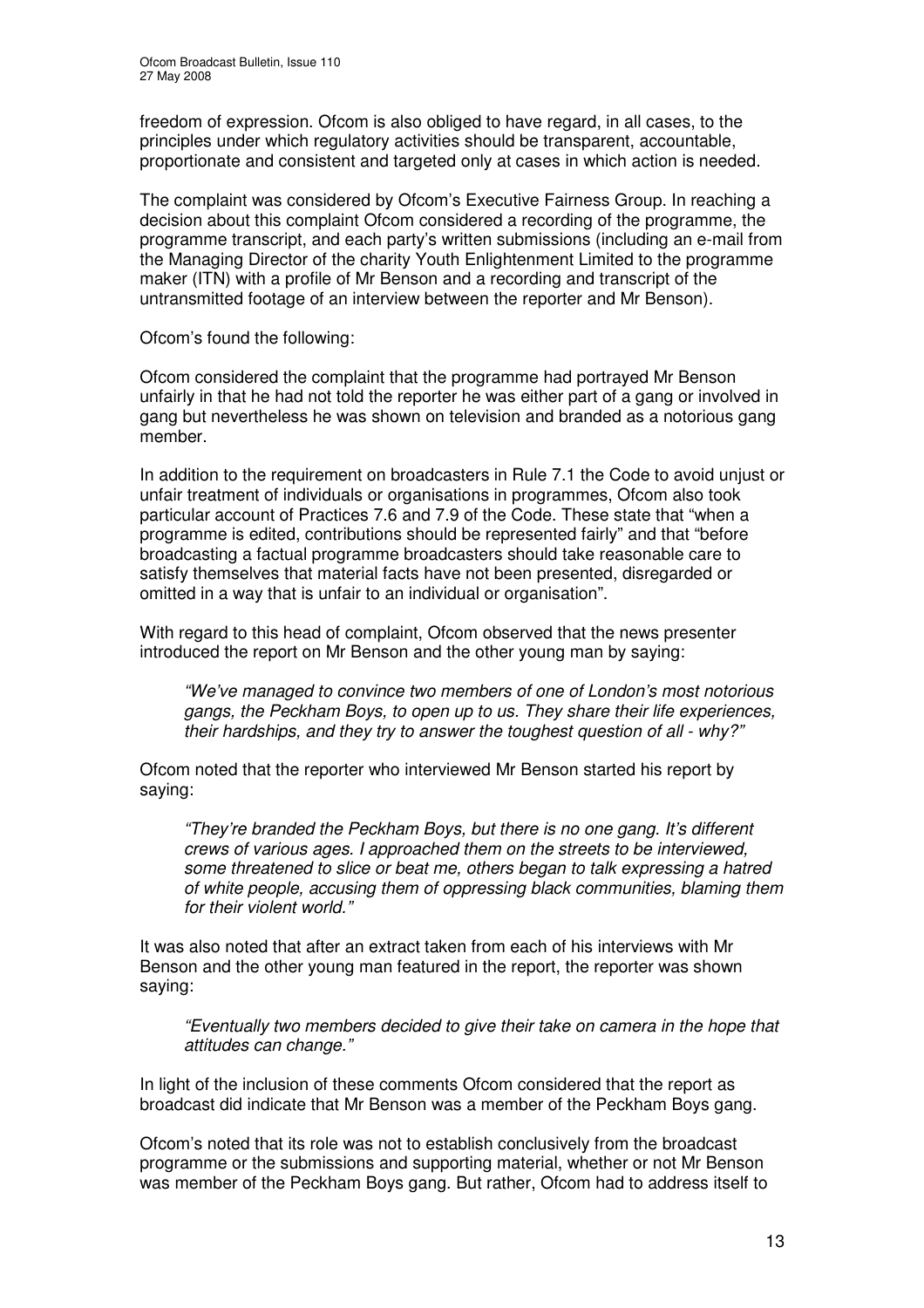whether the programme maker took reasonable care in relation to material facts and was thereby not unfair to Mr Benson.

Therefore, Ofcom considered whether the inclusion in the report of the statement that Mr Benson was a member of the Peckham Boys resulted in unfairness to him given the information about the complainant which was available to ITN, the programme maker (for instance, the profile it had secured from YEL and the responses Mr Benson made to the reporter's questions about his experiences during his interview).

Ofcom noted that (within its second statement in response to this complaint) ITV had submitted a copy of a profile of Mr Benson which stated that, at the time the report was being produced, Mr Benson was a member of the Peckham Boys, had been for a member of a gang for eight years and had been arrested several times. However, Ofcom also noted that the profile was sent to ITN by the Managing Director of YEL rather than by Mr Benson himself and that at least part of the profile appeared to have been completed by a third party.

In light of these factors Ofcom did not consider that this profile in itself could categorically support the broadcaster's position that Mr Benson belonged to the "Peckham Boys" and that he was an active gang member.

Ofcom then looked at the recording and transcript of the untransmitted footage of the reporter's interview with Mr Benson.

It noted that in response to the following question from Mr Roger during the interview: "*Well, will you always be a member of the Peckham Boys no matter how…?"* Mr Benson said:

*"Who said Peckham Boys? I never said I was a member of the Peckham Boys. I live in Peckham. I have lived there for fourteen years. I know the manor, do you know what I mean? Peckham Boys, its like you have different gangs in Peckham it's not not just one gang, one main gang, you've got a couple of crews in Peckham, you know jus, just like any place, you know you cannot label the whole area and say these are the boys, it's not that organised, it's anarchy."*

In light of this comment Ofcom considered that the Mr Benson had appeared to suggest to the reporter that he was not a member of the Peckham Boys specifically and that there were several gangs in Peckham.

However, Ofcom also observed that after making these comments Mr Benson went on to say:

*"I mean I've been on the road, I tried to leave the road, I resorted to other things like going to church, I tried that, but when things got on top, when I couldn't take it no more I went back, I cannot explain, you just don't care anymore."*

Ofcom noted that during the interview almost all of the reporter questions suggested that he believed that Mr Benson was or had been a member of a gang.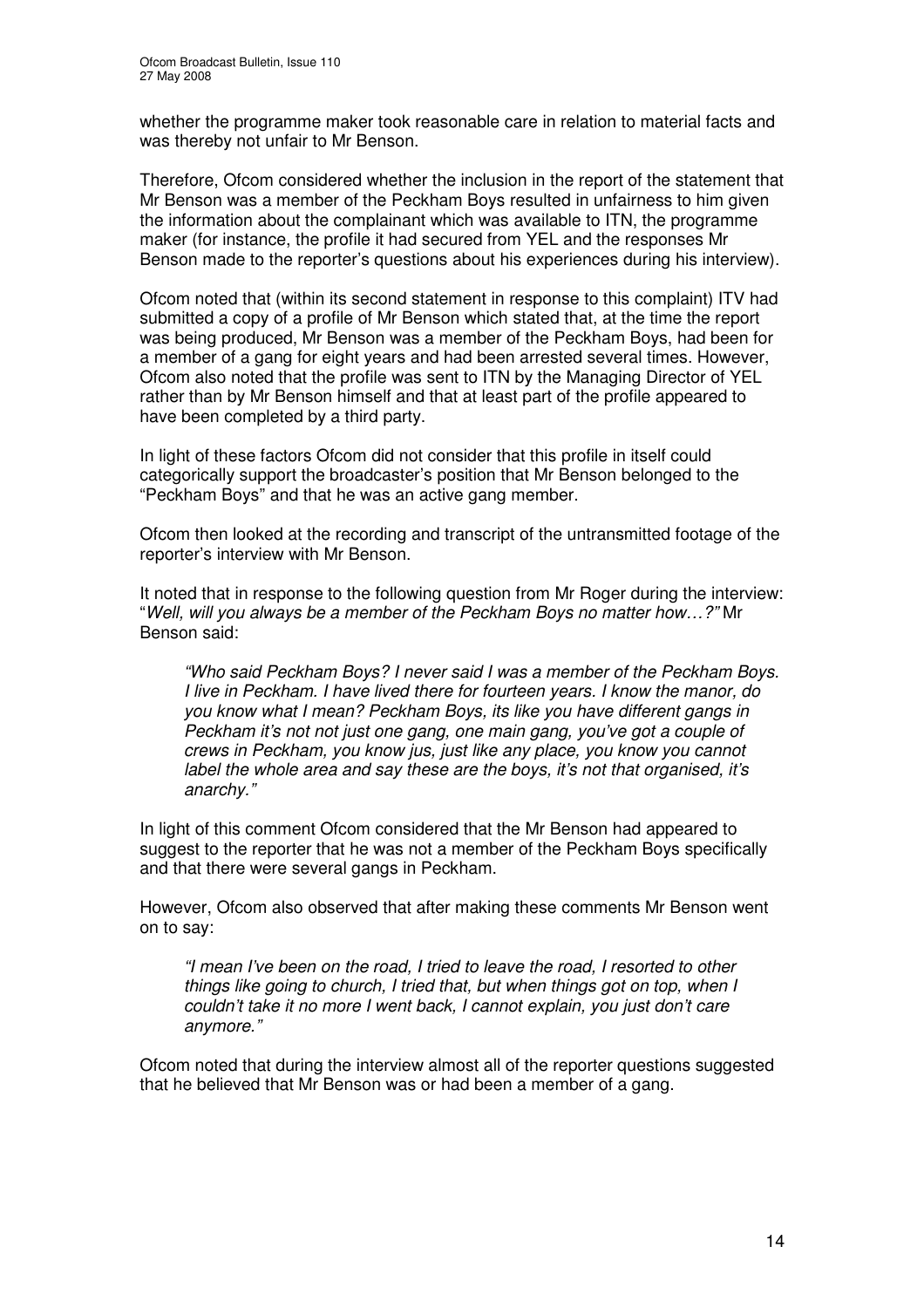For example, during the interview he asked Mr Benson the following questions:

*"Do you see your music as a way out of gang culture?"*

and,

*"Do you not feel slightly responsible for that [shootings and knifings by children who are pretending to by like older gang members] being in a gang, some of these kids look up to you, they think you are cool, they like your music, they like the way you dress?".*

Ofcom observed that at no point during the interview did Mr Benson deny being a member of a gang. For example, in response to the first question Mr Benson said:

*"I use it* [his music]*, definitely to get out of joint, everyone's to work get out of the ends, no one wants to be classified as a lower class of society for the rest of our lives, and it's a different way to break through…".*

In response to the second question Mr Benson acknowledged that he felt some responsibility [towards the younger kids] but added the following caveats: that he had never told a *"younger "* to *"pick up a strap"*, that he was not *"consistently involved in crime"* and that in terms of his music *"anything negative I won't glorify it, I just tell it how it is"* but that his voice wasn't strong enough to *"say every man put down your straps and everyone is going to drop their straps"*.

Ofcom also noted Mr Benson did not correct or challenge the reporter's impression that he was a gang member but answered his questions by giving details about gang lifestyle and culture. Ofcom also observed that Mr Benson often answered the reporter's questions in the first person thereby suggesting that the experiences and attitudes he described were personal to him rather than anecdotes of other people's experiences or attitudes.

In addition, Ofcom recognised that during the interview Mr Benson told the reporter that *"You know, I had a bit of serious issue at school at a young age and I got caught with a weapon, you know an older guy gave it to me".*

In Ofcom's view, although Mr Benson did appear to suggest to the reporter that he was not a member of the Peckham Boys he did not make it clear to the reporter that he was not or had not been a member of any other gang. This was because he denied being a member of the Peckham Boys specifically but not any other gang, he did not correct the reporter's impression that he was not a gang member but instead repeatedly gave detailed information about gang life (often using the first person). He also acknowledged to the reporter that he had been caught with a weapon when he was younger.

As noted above, Ofcom recognised that the report indicated that Mr Benson was a member of the Peckham Boys rather than any other gang. Nonetheless, Ofcom did not consider that the question of whether Mr Benson had belonged to this particular gang as opposed to another gang would have had a material impact on viewers' impressions of Mr Benson.

Ofcom also recognised that the report had been broadcast in the context of a special edition of the *London Tonight* news programme which looked specifically at gang culture and the rise of gun and knife crime in London. Ofcom noted that the report which featured Mr Benson took a sympathetic tone towards him (as well to the other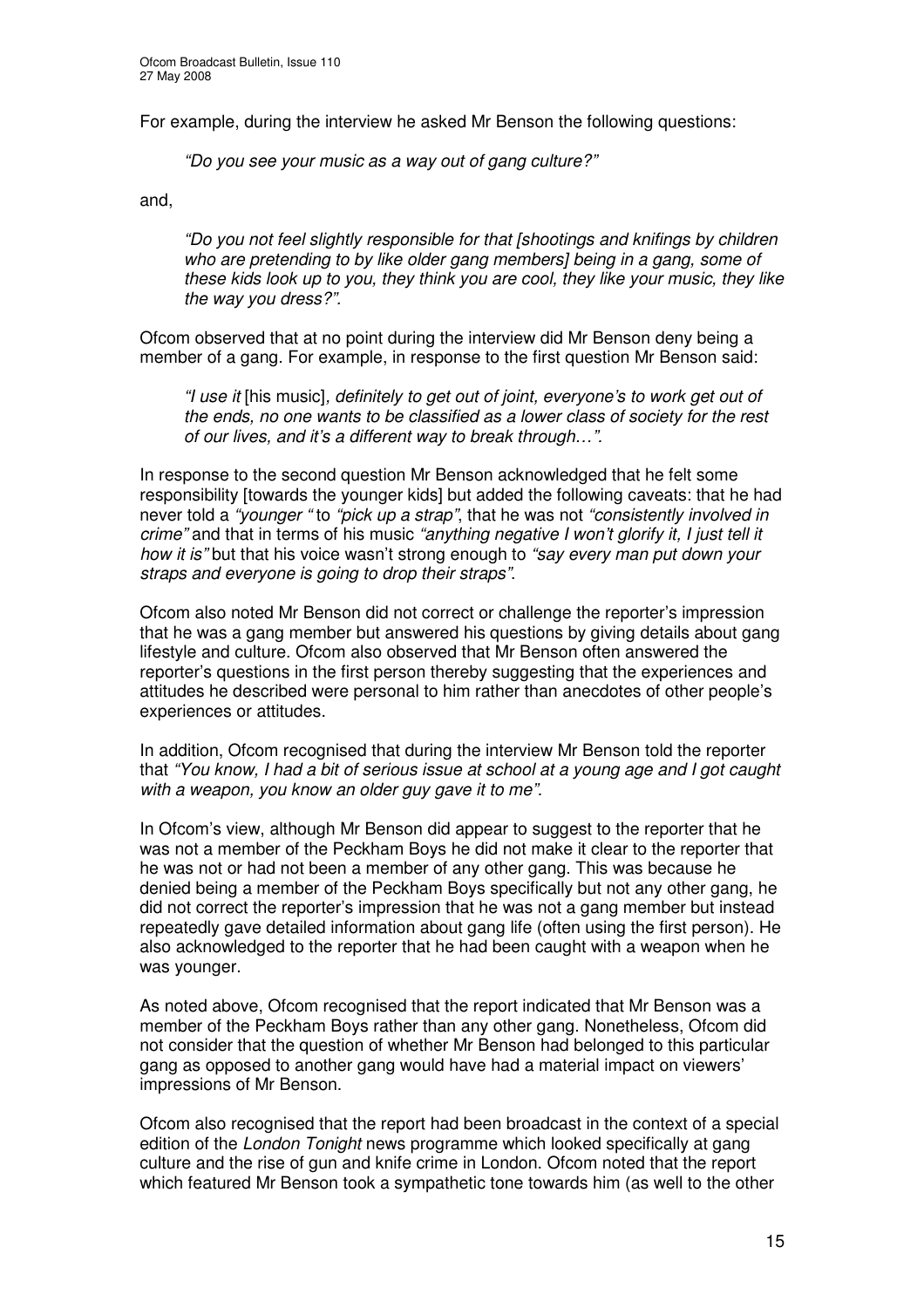young man featured). It included extracts from Mr Benson's interview in which he explained some of the difficulties he had faced (for example growing up in relatively deprived circumstances and the fact that his father had left the family home when he was young and died when he was fourteen). In addition, it showed Mr Benson saying that because he felt some responsibility towards the kids who were younger than him he did not glorify negative things in his music. Lastly, Ofcom also recognised that the report indicated that Mr Benson pursuit of his music was a means for him to escape gang culture.

In light of the factors noted above, Ofcom considered that there was a conflict between Mr Benson and the programme maker over whether Mr Benson was a member of the Peckham Boys, a claim which he appeared to suggest was not the case. However, Mr Benson had admitted associating with gangs and having been caught carrying a weapon. Furthermore, Ofcom considered that the context of the report made it clear that Mr Benson had faced significant difficulties in his past and that he was now using music to turn his life around.

#### **Therefore, Ofcom found that no unfairness resulted to Mr Benson from the programme as broadcast.**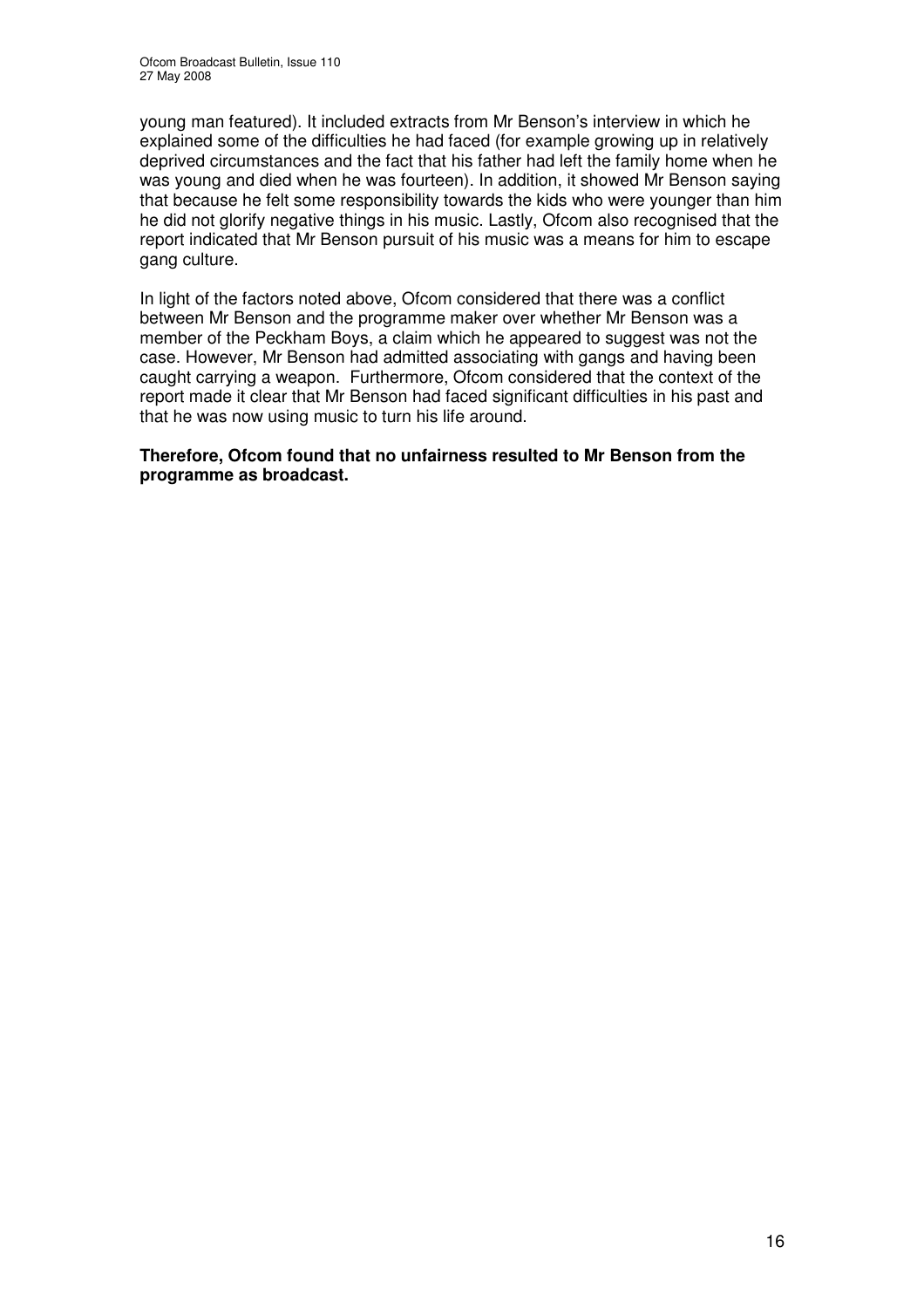## **Complaint by Ms Dawn Blake**

*Big Brother, Big Brother's Big Mouth and Big Brother's Little Brother, Channel 4, 20-26 May 2006*

**Summary:** Ofcom has not upheld this complaint of unfair treatment and unwarranted infringement of privacy.

In May 2006, Channel 4 began broadcasting its seventh series of the reality TV programme *Big Brother*. Ms Dawn Blake was one of the contestants. A number of housemates, including Ms Blake, were not given their suitcases containing their personal possessions and had to win them by gaining membership of "the Big Brotherhood". Membership was decided by some of the housemates or was gained by chance. Ms Blake did not become a member of the Big Brotherhood during the first week. Ms Blake stated said near the beginning of her stay in the House that, as she did not have her suitcase and its contents, she was not showering. There were then suggestions by other housemates that Ms Blake had body odour. She was ejected by Big Brother after six days in the Big Brother House, having asked to leave and having then been accused of breaking Big Brother's rules regarding contact with the outside world. Footage of Ms Blake was included in editions of *Big Brother* broadcast during the week 20-26 May 2006. She was also referred to in some editions of *Big Brother's Big Mouth* and *Big Brother's Little Brother*.

Ms Blake complained to Ofcom that she was treated unfairly in Big Brother in that footage in relation to body odour and her medical conditions (including asthma, eczema, urticaria and skin allergies) were unfairly edited so as to humiliate and misrepresent her; a distorted picture of her was presented and she was singled out for negative treatment; her medical issues were exploited; an eviction story was invented and edited so as to portray her as cheating; and, she was not given an appropriate and timely opportunity to respond to the untrue story of her departure. Ms Blake also complained that her privacy was unwarrantably infringed in the making of the Big Brother programmes in that she was kept in the House and filmed against her will. Ms Blake complained that she was treated unfairly in editions of *Big Brother's Big Mouth* and *Big Brother's Little Brother* in that the suggestion that she was not washing was discussed and she was unfairly portrayed as having been ejected from the House for cheating.

Channel 4 responded in relation to *Big Brother* that: an issue about body odour was fairly represented and there was no reason for references to be made to Mrs Blake's medical condition; Ms Blake was fairly represented and she was not singled out for any negative treatment; her medical condition was not exploited; the story of her eviction was fairly portrayed; her response to Big Brother's decision to eject her was included in the programme. Ms Blake was not detained in the House against her will and continued filming of her was in accordance with her agreement to participate in the series. As regards *Big Brother's Big Mouth* and *Big Brother's Little Brother*, Channel 4 responded that it was legitimate to raise the issues of body odour and her departure and that there was no unfairness in the way in which these were discussed.

Ofcom considered in relation to *Big Brother* that the issue of body odour was fairly presented and that it was not incumbent on the programme makers to refer to Ms Blake's medical condition; Ms Blake was not singled out for negative treatment; Ms Blake's medical condition was not exploited; the story of Ms Blake's eviction and departure from the House was fairly portrayed; Ms Blake was given an opportunity give her side of the story of her departure; Ms Blake's privacy was not infringed, in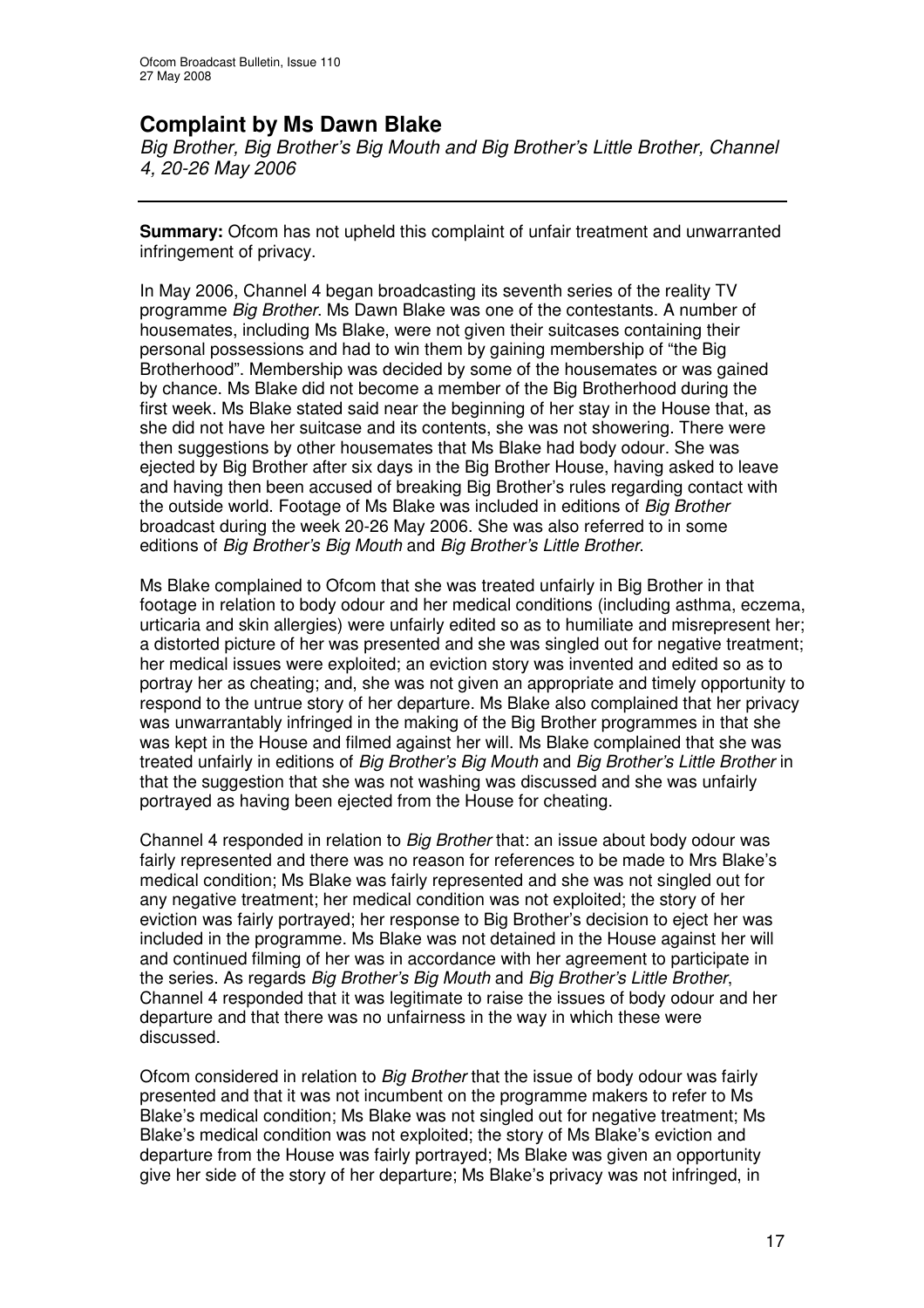that she was kept in the House and filmed in accordance with the contract she had signed. As regards *Big Brother's Big Mouth* and *Big Brother's Little Brother*, Ofcom found that references to the body odour issue and to Ms Blake's departure reflected events in the House and were in the context of a light-hearted discussion in which positive as well as negative comments were included.

#### **Introduction**

Starting in May 2006, Channel 4 broadcast its seventh series of reality TV programme *Big Brother.* Ms Dawn Blake was one of the contestants. As part of the that year's show, a number of housemates, including Ms Blake, were not given their suitcases containing their personal possessions and had to win them by gaining membership of "the Big Brotherhood". Membership was decided by some of the housemates or was gained by chance. Ms Blake did not become a member of the Big Brotherhood during the first week. Ms Blake stated near the beginning of her stay in the House that, as she did not have her suitcase and its contents, she was not showering. There were then suggestions by other housemates that Ms Blake had body odour. Ms Blake was ejected by Big Brother after six days in the Big Brother House. She had asked to leave and Big Brother had then accused her of breaking Big Brother's rules regarding contact with the outside world. Footage of Ms Blake was included in editions of *Big Brother* broadcast during the week 20-26 May 2006. She was also referred to in some editions of *Big Brother's Big Mouth* and *Big Brother's Little Brother*.

Ms Blake complained that she was treated unfairly in the programmes and that her privacy was unwarrantably infringed in the making of the *Big Brother* programmes.

#### **The Complaint**

#### **Ms Blake's case**

#### Big Brother

In summary, Ms Blake complained that she was treated unfairly in the *Big Brother* programmes on 20 to 25 May in that:

- a) The programmes were unfairly edited so as to humiliate and misrepresent her. Specifically, it was suggested that she was not washing or taking a shower, despite the fact that she took a shower and washed every day. Information about her deteriorating medical condition (including asthma, eczema and hay fever) was also withheld from the audience.
- b) The programme makers presented a distorted picture of her, so as to make her an object of ridicule, by withholding from the audience the fact that her suitcase, containing her medication and clothes, was being withheld from her. As a result, she was humiliated and singled out for negative treatment.

In summary Ms Blake complained that she was treated unfairly in the *Big Brother* programme broadcast on 24 May in that:

c) Her medical issues, namely the fact she suffered from conditions including asthma and eczema, were withheld from the audience and were exploited (for example her medication and clothes were withheld from her and the air conditioning was altered) in an attempt to cause her to have a psychological breakdown.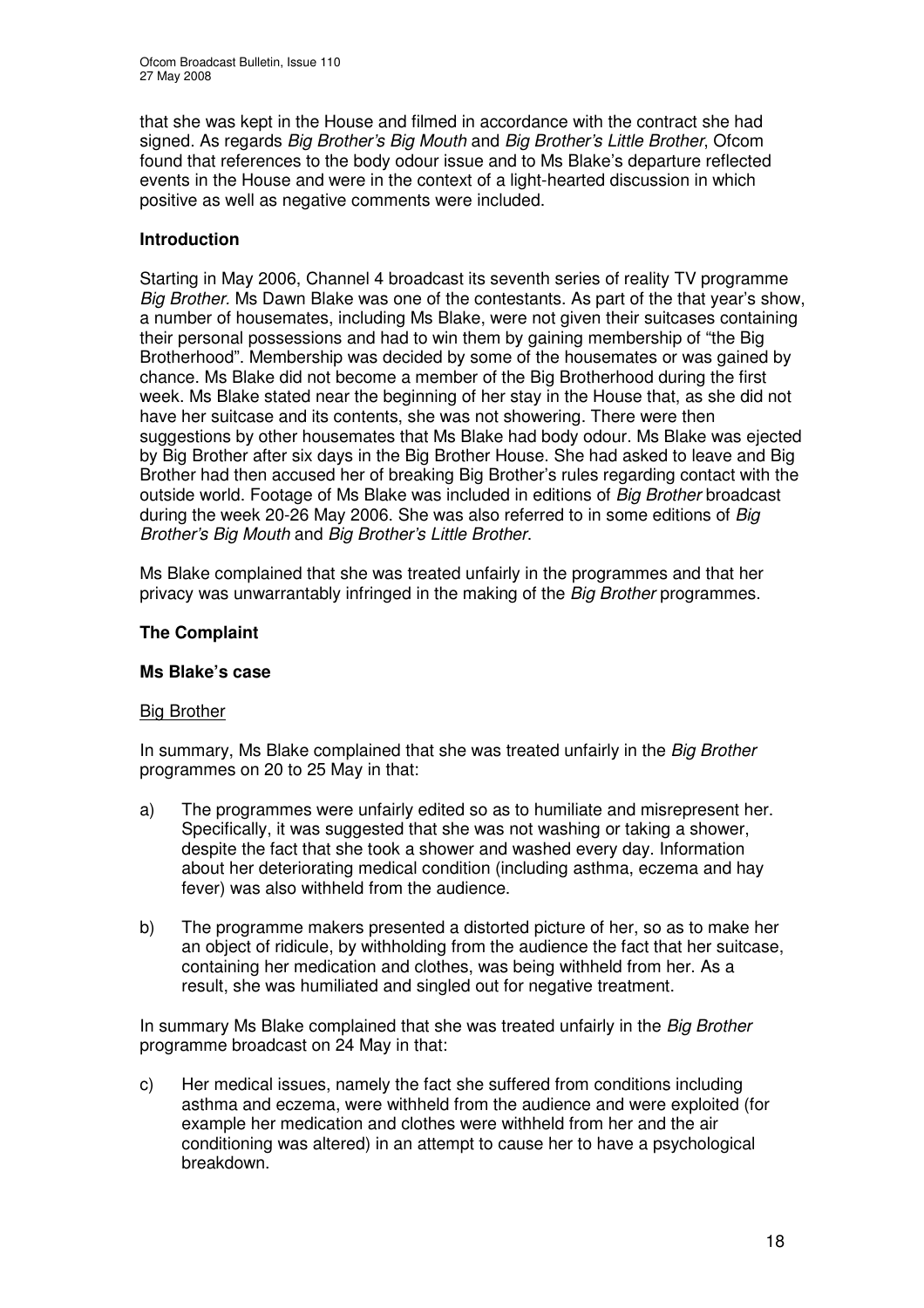In summary Ms Blake complained that she was treated unfairly in the *Big Brother* programmes broadcast on 24 and 25 May in that:

d) An eviction story was invented by the programme makers in relation to her departure from the Big Brother House, when in fact she had asked to leave. As a result of unfair editing of her in the diary room on 24 May 2006, she was portrayed as being ejected for cheating when she was accused of receiving a coded message from her sister advising her to leave the House.

In summary Ms Blake complained that she was treated unfairly in the *Big Brother* programme broadcast on 25 May in that:

e) Her visit to the diary room to ask to leave the Big Brother House was not included in the programmes and she was therefore not given an opportunity to respond to the untrue story of her departure.

In summary Ms Blake complained that her privacy was unwarrantably infringed in the making of *Big Brother* in that:

f) The programme makers kept her in the Big Brother House against her will and continued to film her after she had asked to leave.

#### Big Brother's Big Mouth

In summary Ms Blake complained that she was treated unfairly in *Big Brother's Big Mouth* on 23, 24 and 25 May in that:

g) As a result of the unfair editing of *Big Brother* and the information provided, the presenter was led to believe she was not washing and this was discussed on the programmes, during which she was unfairly referred to as "stinky Dawn."

In summary Ms Blake complained that she was treated unfairly in *Big Brother's Big Mouth* on 24 and 25 May in that:

h) An eviction story was invented by the programme makers in relation to her departure from the Big Brother House, when in fact she had asked to leave. As a result of unfair editing and manipulation, she was portrayed on *Big Brother's Big Mouth* as having been ejected for cheating when she was accused of receiving a coded message from her sister advising her to leave the House.

#### Big Brother's Little Brother

In summary Ms Blake complained that she was treated unfairly in *Big Brother's Little Brother* on 25 May in that:

i) As a result of the unfair editing of *Big Brother* and the information provided, the presenter and viewers were led to believe she was not washing and this was discussed on the programmes.

In summary Ms Blake complained that she was treated unfairly in *Big Brother's Little Brother* on 25 and 26 May in that:

j) An eviction story was invented by the programme makers in relation to her departure from the Big Brother House, when in fact she had asked to leave. As a result of unfair editing and manipulation, she was portrayed on *Big Brother's*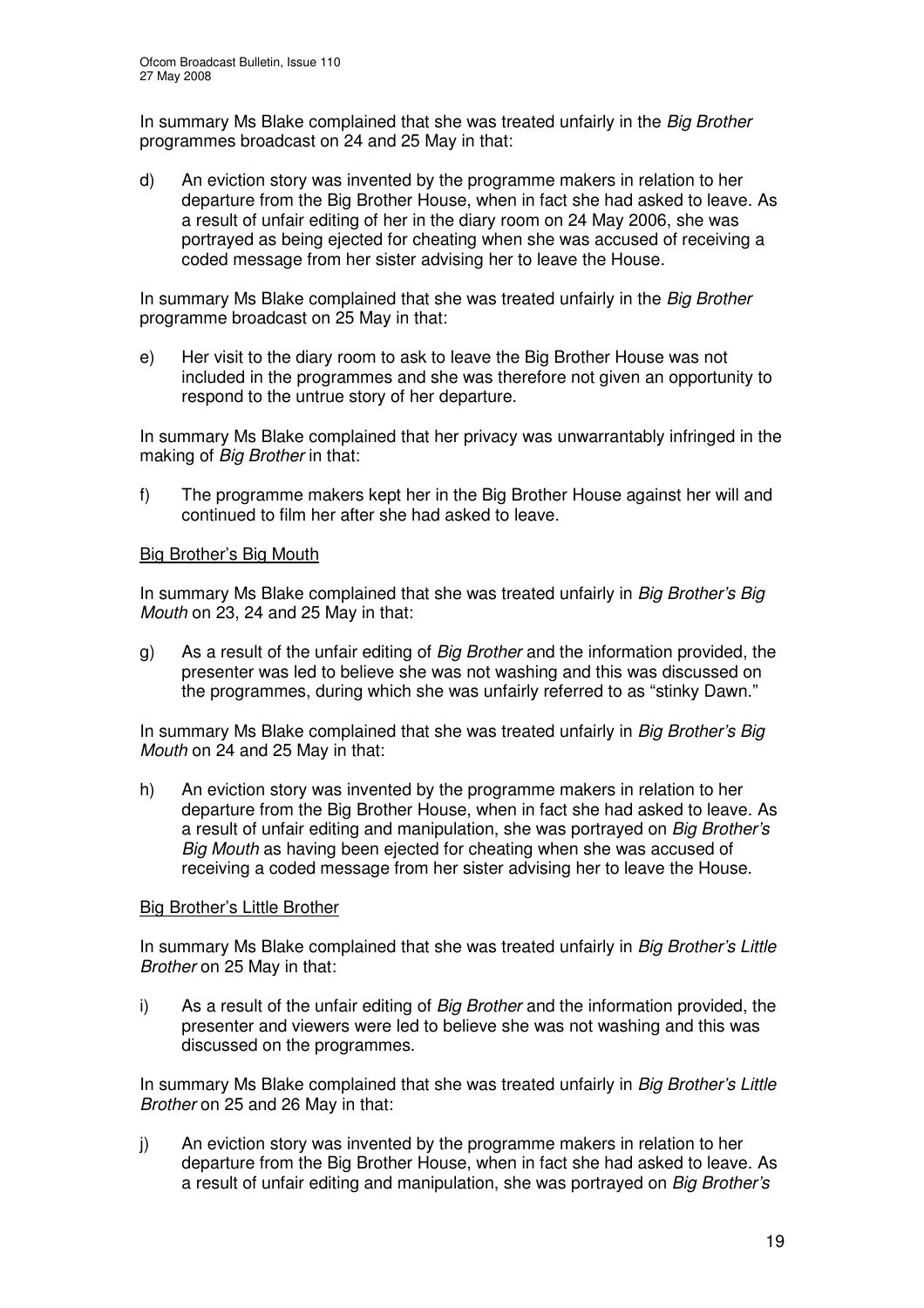*Little Brother* as having been ejected for cheating when she was accused of receiving a coded message from her sister advising her to leave the house.

#### **Channel 4's case**

#### Big Brother

In response to the complaint of unfair treatment, Channel 4 said in summary:

Please note that where references were made to quotations from the programmes or the untransmitted footage, these are included in full Ofcom's Decision below.

a) In response to the complaint that the programmes were unfairly edited so as to humiliate and misrepresent Ms Blake, Channel 4 said that the footage recorded was not edited, deliberately or otherwise, so as to humiliate or misrepresent Ms Blake and there was no evidence that this was done. None of the programmes complained of stated or suggested that Ms Blake was not washing and only two of the programmes complained of (22 and 23 May) contained references to the body odour issue.

Channel 4 argued that Ms Blake raised the issue of body odour herself in the programme broadcast on 22 May. Prior to this there had been no mention of body odour or any significant discussion about whether or not housemates were washing or showering. Therefore if viewers gained the impression that Ms Blake was not showering, it was because she had said explicitly that she was not. Ms Blake then decided to shower with clothes on and later on that day, it was stated in a discussion between housemates Nikki, Richard and Grace that the reason why Richard's vest smelled of body odour was that Ms Blake had worn it while showering and then placed it on the radiator in the bathroom to dry. Therefore, Channel 4 said, by the time viewers knew that body odour had become an issue, they also knew that she had started showering. However, despite the fact that Ms Blake was showering, there was still an issue amongst housemates relating to her body odour.

On 23 May there was a further discussion of Ms Blake's body odour amongst some of the housemates. Channel 4 said this was not unfairly edited in the programme. In the two programmes in which the body odour issue was raised, the sequences broadcast accurately reflected the discussions that were taking place in the House and were not in any way unfairly edited.

Channel 4 said that the programmes were not unfair as a result of viewers not being told about Ms Blake's medical condition. Ms Blake suffers from asthma, hay fever and eczema. She was permitted to take her asthma inhaler into the House. Whilst in the House she stated that she felt her asthma was being exacerbated by the air conditioning, but she did not exhibit any signs of being seriously unwell nor did she say she was. Her hay fever medication was held by Big Brother and given to her as and when requested. As untransmitted footage showed, she entered the diary room on numerous occasions to ask for medication, which was duly supplied to her. Requests for throat lozenges were also complied with. Whilst towards the end of her stay in the House, Ms Blake may not have been feeling particularly well physically, her symptoms were mild and at no point did she complain seriously about her medical condition or ask to see a doctor. Nor did she complain to Big Brother about her eczema or ask for her eczema medication. Had she done so, it would have been supplied. It was only on 24 May when Ms Blake spoke to Big Brother about leaving that she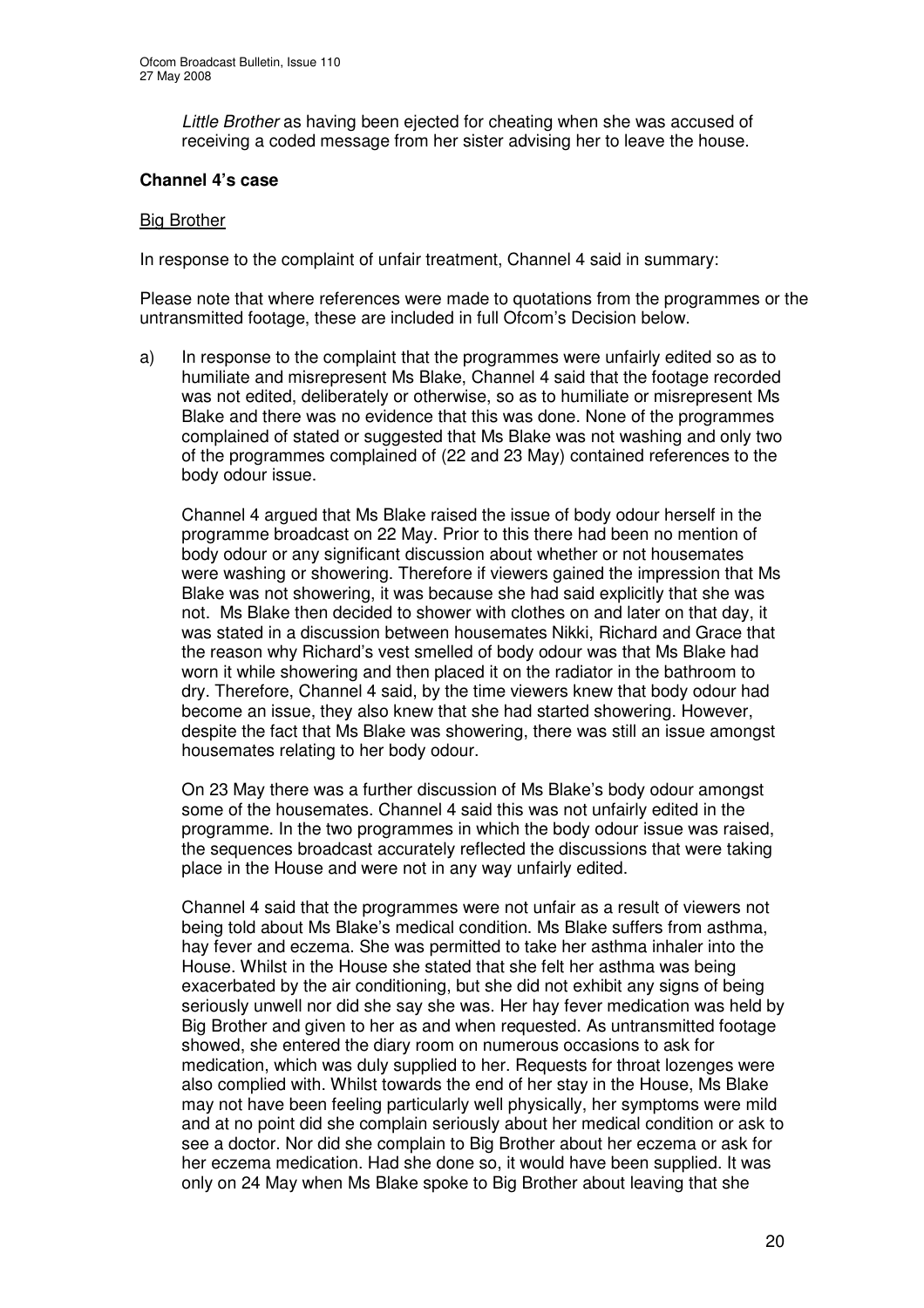mentioned her treatment cream (which was not a medication) in connection with eczema. Big Brother responded immediately that it was happy to provide the cream, as was demonstrated by untransmitted footage.

Channel 4 stated that in untransmitted footage of Ms Blake recorded in the diary room on 24 May, she gave a whole host of reasons why she wanted to leave the Big Brother House, but argued that a careful reading of a transcript of this footage showed that the main reason was that she was unwilling to contemplate eviction or staying in the House without her clothes. The real issue for her was not having her own clothes, not her medical condition. Therefore not informing viewers about her health issues did not give rise to any unfairness.

- b) In response to the complaint that Ms Blake was singled out for negative treatment and that viewers were not informed that her suitcase was being withheld from her, Channel 4 said that viewers were told on numerous occasions about the "Big Brotherhood" and what membership of that (privileged) group of housemates meant, in particular it was clear to viewers that only members of the Big Brotherhood would receive their suitcases. It was therefore wrong to say that viewers would not have appreciated that Ms Blake had not received her suitcase containing her clothes etc. This element of the show was not aimed at her and she was not singled out: it was clear to viewers that all the housemates were in a similar position. Membership of the Big Brotherhood was not decided by the programme makers but either by the housemates or by chance. This element of the show was deliberately introduced to test the housemates and others showed just as much frustration as Ms Blake about not having their things. Virtually all the housemates were in the same or a similar position at some point and it was mainly chance that Ms Blake did not become a member of the Big Brotherhood and receive her suitcase.
- c) In response to the complaint that Ms Blake's medical issues were withheld from viewers and exploited, Channel 4 said that, as set out under a) above, the fact that Ms Blake suffered from asthma and eczema was a medical matter that would normally remain private and, in any event, there was no good reason to tell viewers. Furthermore, no medication was withheld from Ms Blake. In Channel 4's view, Ms Blake did not complain about her eczema or refer to her treatment cream until 24 May because it was not causing her any significant problem. There was no evidence to support her allegation that the decision by Big Brother to withhold suitcases was aimed at her or was intended to cause her to have a psychological breakdown. All the housemates were in the same or a similar position and it was largely by chance that Ms Blake did not receive her suitcase. She accepted during the programme and on untransmitted footage that the suitcases were received by housemates by chance.

The allegation that the air conditioning was altered to make Ms Blake's asthma condition worse was entirely without foundation. Housemates were free to ask Big Brother to alter the air conditioning and Ms Blake was advised of this during her stay. The air conditioning and temperature in the House was always set or altered to make housemates most comfortable.

d) In response to the complaint that an eviction story was invented about Ms Blake and that her visit to the diary room on 24 May was unfairly edited, Channel 4 said that an eviction story was not invented. Ms Blake was evicted because, after carefully studying her words and actions and given the fact she was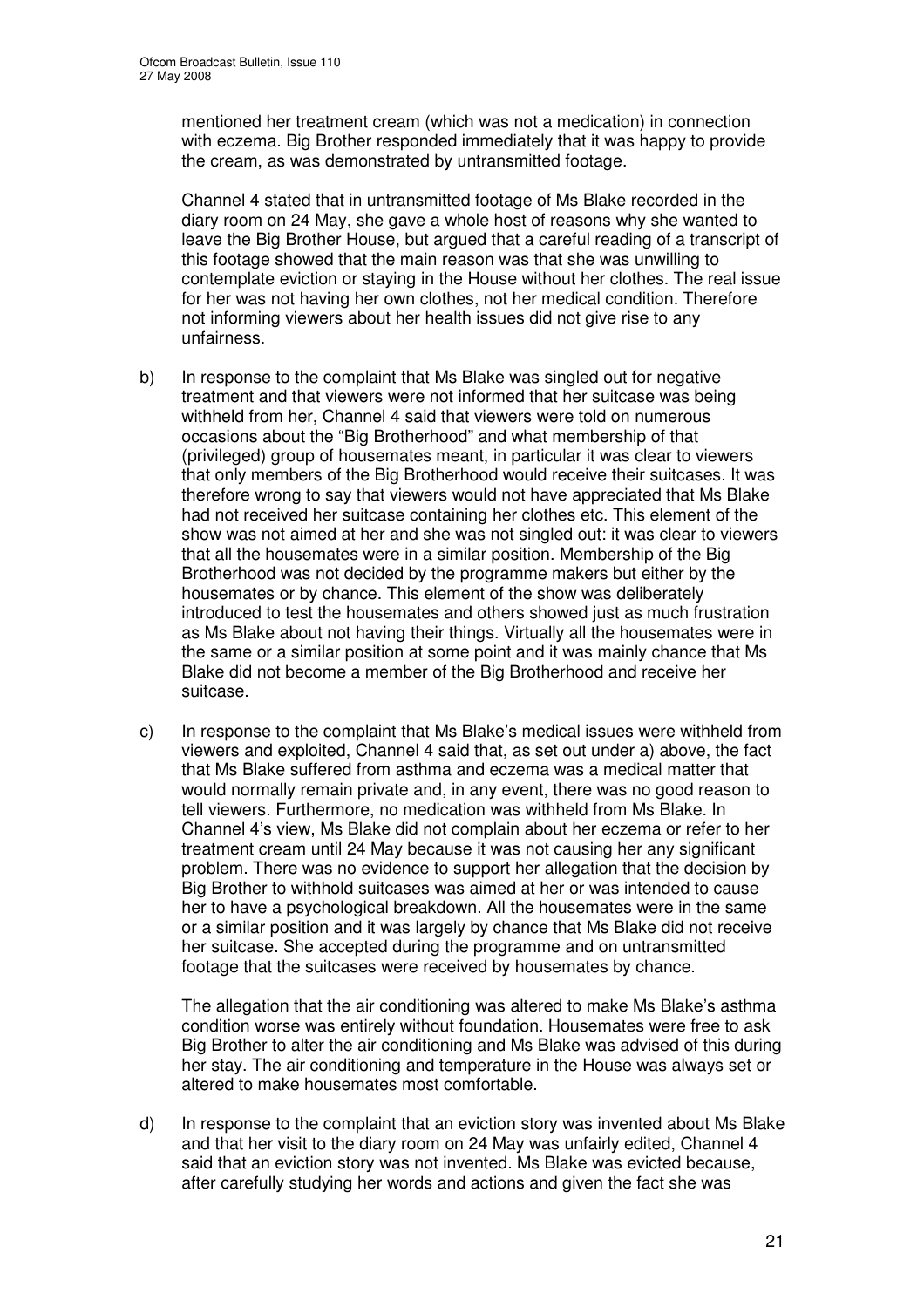unable to give a satisfactory answer to Big Brother's questions, it was concluded that she had broken a fundamental rule of the Big Brother game, namely communication with the outside world.

Channel 4 argued that Ms Blake had said, prior to her eviction, that she wanted to leave the House and by the time she was evicted, she was herself eager to go. However, the programme makers were entirely justified in deciding to evict her for rule breaking and to show that to viewers in the way they did. The fact that Ms Blake had already expressed a desire to leave was not withheld from viewers: her wish to leave was clearly included in the relevant broadcast programme on 25 May.

Channel 4 noted that Ms Blake told Big Brother she wanted to leave on 24 May when she came to the diary room at 17:46 hours. Untransmitted footage showed that Ms Blake gave a number of different reasons for wanting to leave: because she didn't have her suitcase and, therefore, her clothes; because of her sore throat and deteriorating asthma; because of the actions of other housemates; and, because she considered the show to be turning into a farce. However in Channel 4's view, it was clear the real, overriding reason she wanted to leave at this point was because she thought she might not ever receive her suitcase and, therefore, her clothes. This was clear from the fact that Ms. Blake started seriously talking about leaving when she knew she was up for eviction and, therefore, that she was unlikely ever to receive her suitcase and from what she said to Big Brother in the rushes referred to above.

At the end of this conversation in the diary room, Ms Blake acknowledged it was likely she would have to spend the night in the House before leaving.

At this point, the programme-makers were in little doubt about how Ms Blake felt, but they also had to consider the option that she might change her mind and decide to stay. Many previous housemates had asked to leave, only to change their minds after speaking with other housemates, or sleeping on the matter. As far as the programme makers were concerned, it was not an entirely settled matter at this point.

Later on 24 May, Big Brother relayed a confidential message to Ms Blake from her sister. Normally, all contact with the outside world was prohibited for housemates. However, the game's rules allowed for some limited contact in certain prescribed circumstances. In accordance with the Big Brother rules about emergencies, a message was passed on to Ms Blake from her sister about her sister's health.

After receiving this message Ms Blake left the diary room and joined the other housemates. A conversation then took place between Ms Blake and some of her housemates. Channel 4 said that it was clear from what Ms Blake said in this conversation that she had previously arranged for her sister to contact her, through Big Brother, with a coded, confidential message that her sister was unwell, to indicate to Ms Blake that she was not coming over well in the House or that she was attracting negative publicity and that she should, therefore, leave the House.

Later that day, Big Brother asked Ms Blake to go to the diary room. Big Brother questioned her about what she had told housemates about the message from her sister. Part of this exchange was included in the programme broadcast on 25 May. However, Ms Blake's explanations did not make sense. On the one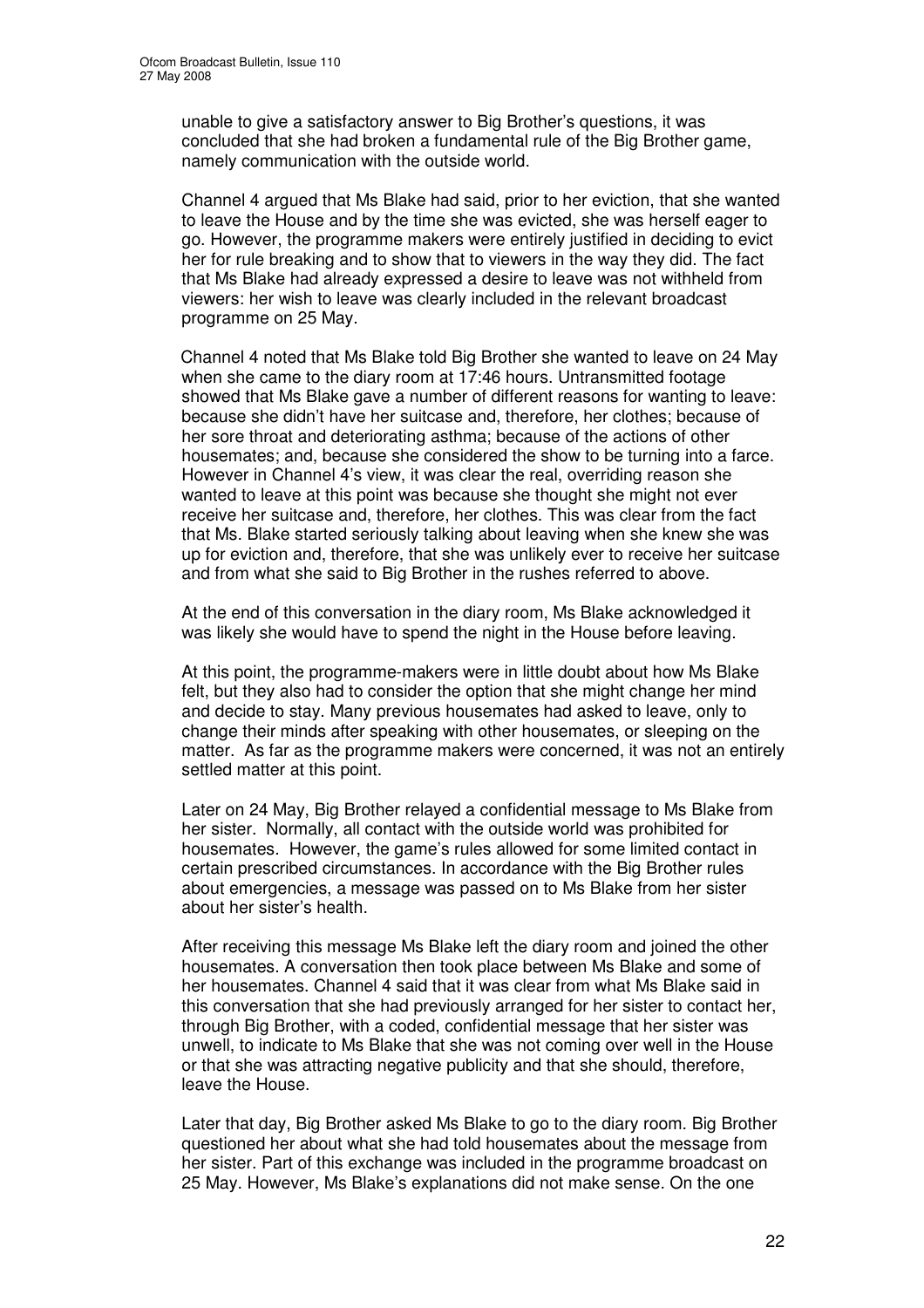hand she appeared to be admitting that it was a prearranged message (or code) from her sister to leave the House, whilst at the same time maintaining that this was not communication with the outside world. Ms Blake admitted to Big Brother that the message was telling her to leave the House. Since her understanding of the message was completely different, in fact the opposite, from what was actually said, it was clear the message was in code. From what Ms Blake told other housemates, by far the most credible explanation was that the coded message related to her not coming across well. Ms Blake's words and actions indicated that she knew this was a serious breach of the rules and amounted to cheating. Cheating was taken extremely seriously by Big Brother and the programme-makers decided Ms Blake must be removed from the House and viewers made aware of what had gone on.

Ms Blake also complained of unfair editing of footage of her in the diary room. There were two relevant diary room sequences on 24 May. The fact that Ms Blake wanted to leave, her main reason for wanting to leave, namely not having her clothes, and the fact that she considered the game was "turning into a farce" were included in the broadcast programme, which fairly and accurately represented what was said in the diary room. Other comments made during this diary room sequence were not included either because they were not relevant or because the comments were repetitive. Footage that made it clear that Ms Blake denied rule breaking was included in the programme, which fairly and accurately represented her explanations about what she had said to other housemates about her sister's message.

e) In response to the complaint that Ms Blake was not given an opportunity to respond to the story of her departure, Channel 4 said that, as set out under d) above, footage of Ms Blake's visit to the diary room to ask to leave was included in the programme on 25 May and there were references in the programme to her wanting to leave the House.

In response to Ms Blake's complaint or unwarranted infringement of privacy in the making of the programme, Channel 4 said in summary:

f) As regards the complaint that Ms Blake was kept in the House against her will and that she was filmed after her request to leave, Channel 4 said that the contributor agreement and the rules of the game to which Ms Blake signed up were quite clear and stated that a housemate who wished to leave may not be able to go on the same day as they made their request. It was clear from untransmitted footage that Ms Blake knew and appeared to accept this fact. She did indeed leave the following day, less than 24 hours after first expressing a desire to leave.

In relation to the complaint that Ms Blake was "held against her will", Channel 4 argued that the House had a number of fire escape routes that she could have used to exit the building at any time, had she really wanted to. Housemates could leave the House through these emergency exits, in the living room, bedroom and garden, simply by pushing the handle. These exits had been pointed out to all housemates in a fire drill in the first few days.

In view of this, Channel 4 said it assumed that this part of the complaint related specifically to the minutes before Ms Blake actually did leave, following her removal by Big Brother. This diary room interview with Big Brother lasted approximately 24 minutes. Ms Blake appeared to be complaining that by not opening the door immediately and by Big Brother trying to have a conversation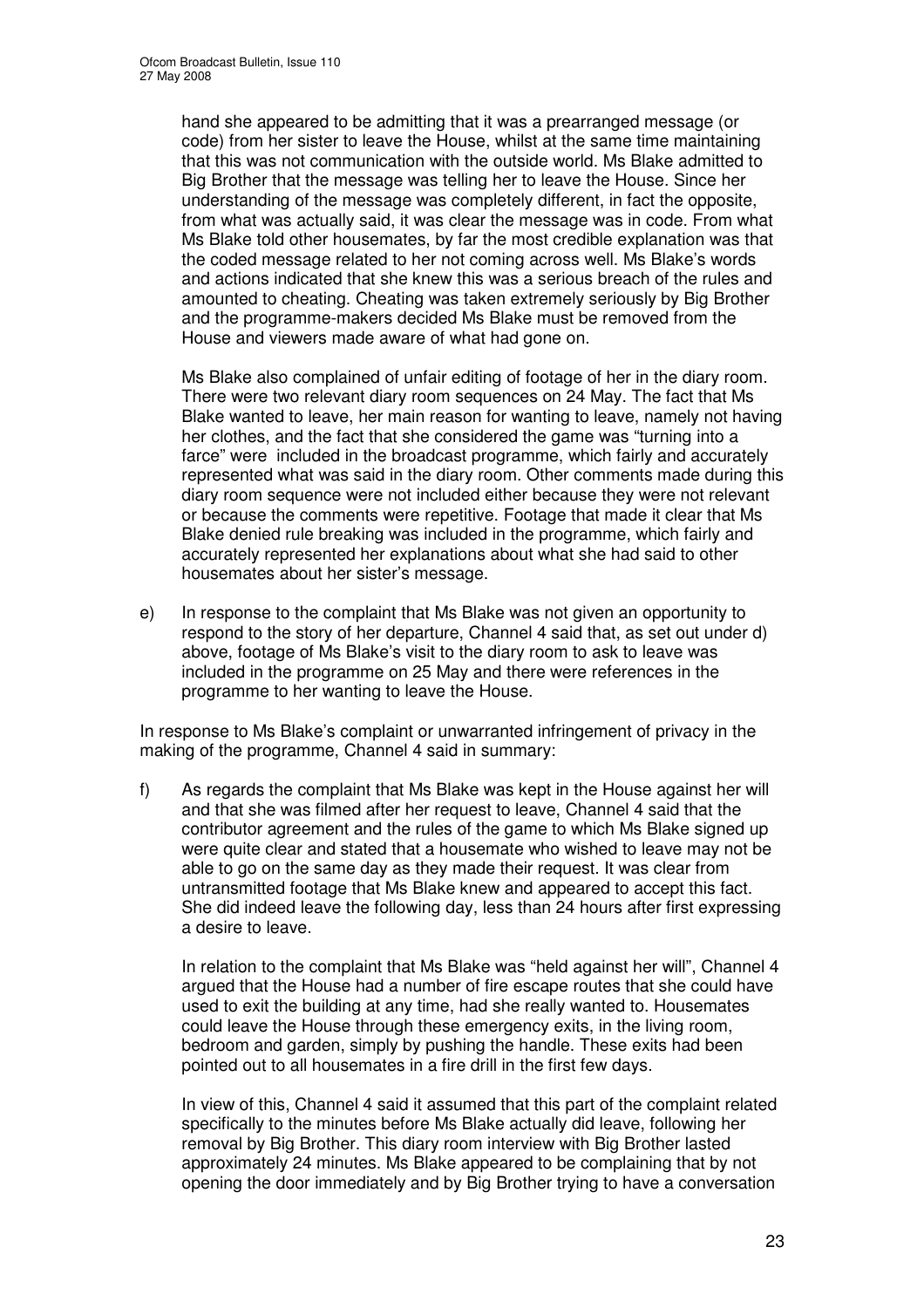with her and filming her, this amounted to an unwarranted infringement of her privacy. However, when individuals accepted the invitation to become a contestant on Big Brother, in return for the potential benefits that accompanied participation in the show, they agreed to follow the game's rules and Big Brother's directions. It was clear from the agreement that *everything* may be filmed and *everything* may be broadcast (except counselling sessions). It was also clear that even if a contestant decided to walk out, or was removed, for whatever reason, they still must honour their contractual obligations, which include being interviewed and filmed for the programme. Channel 4 said that the agreement also stated that participants may be removed from the House at the discretion of Big Brother and that Big Brother may alter the rules of the game and decide how to deal with unforeseen circumstances.

The rules were appended to the agreement signed by contestants, page 2 of which was headed "NO CONTACT WITH THE OUTSIDE WORLD". Whilst the exact circumstances of Ms Blake's case, namely a family member sending a prearranged, coded message, in the guise of a confidential, personal message, were not explicitly anticipated, Channel 4 said it was clear that such a form of communication with the outside world was prohibited.

Channel 4 stated that the rules also dealt with "Voluntary departure" and "Non Voluntary departure". Whilst the rules did not expressly anticipate the exact circumstances of Ms Blake's case, in Channel 4's view it was clear that housemates could not decide they had had enough and then expect to leave immediately. As set out above, it was also clear from the rules that even after housemates had decided to leave, or had been removed, they continued to have obligations to the programme and the programme-makers.

Channel 4 argued that all those provisions, taken together, which Ms Blake voluntarily agreed and signed up to, meant that the programme-makers were entirely within their rights to film a final conversation with her in the diary room about her departure and to broadcast parts of that exchange. As soon as Ms Blake entered the diary room, Big Brother attempted to explain the reason why she was being evicted, both to make it clear to viewers and to give her the opportunity to respond. However, when Big Brother attempted to speak, she repeatedly interrupted. She spoke at length and most of the time she actually spent in the diary room on this occasion was taken up by her speaking, rather than Big Brother. In the end, Big Brother explained to Ms Blake why she was being removed from the House, before she left through a side door.

#### Big Brother's Big Mouth

Please note that where references were made to quotations from the programmes or the untransmitted footage, these are included in full Ofcom's Decision below.

g) In response to the complaint that the programmes contained unfair discussions about her, Channel 4 said that the *Big Brother's Big Mouth* programmes complained of fairly and accurately reflected events in the House. It was Ms Blake herself who referred on 22 May to the issue of body odour. This then became a source of conversation and debate in the House which was fairly included within the broadcast *Big Brother* shows. Channel 4 argued that as this was one of the main events over those few days, it was entirely reasonable and to be expected that it would be included and discussed in shows like *Big Brother's Big Mouth*. Russell Brand, the presenter, was not led to believe she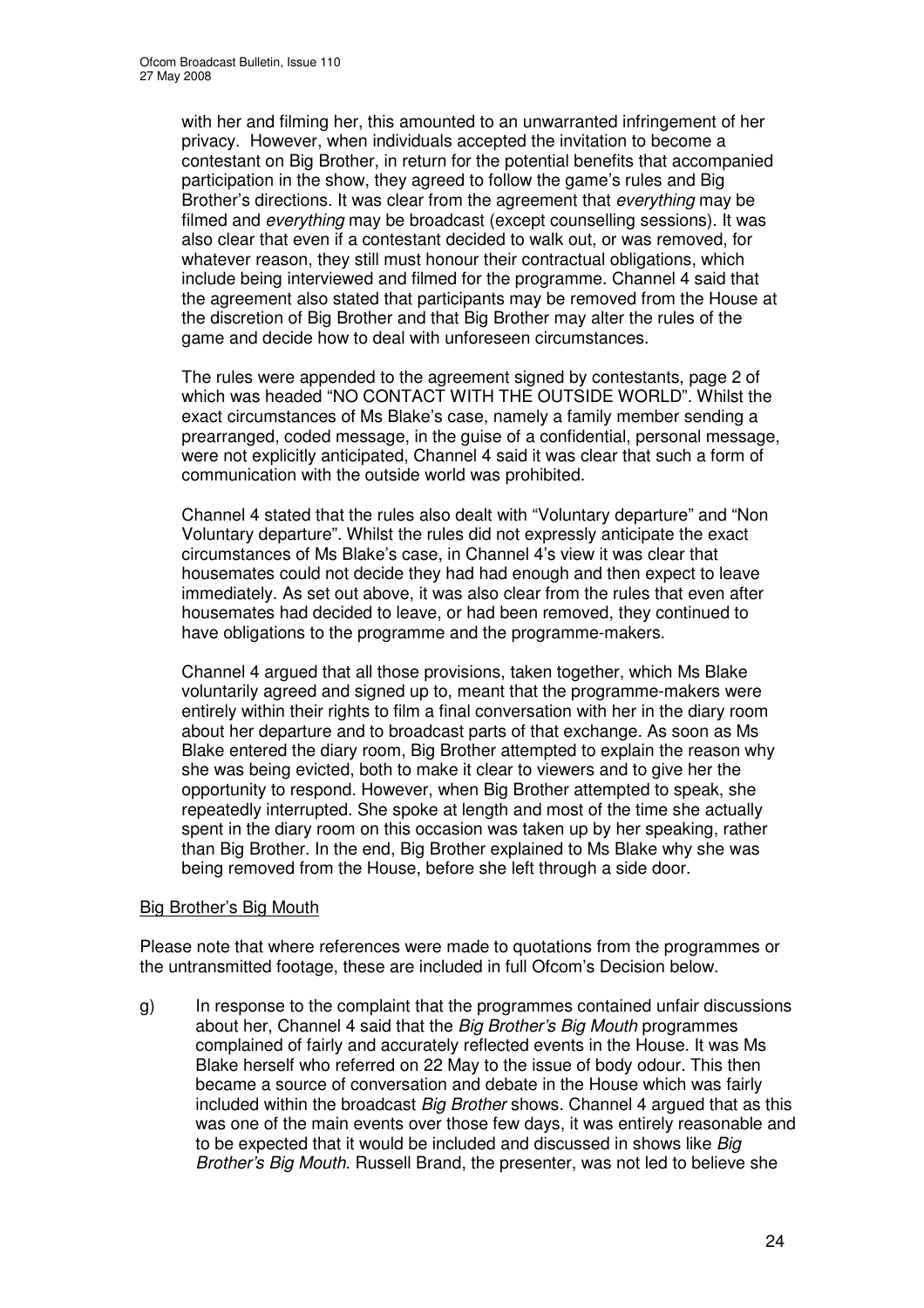was "not washing", as complained of, nor was this idea conveyed to viewers of *Big Brother's Big Mouth*.

Channel 4 argued that there was nothing unfair about the comments made about the body odour issue in the programmes. These were clearly opinion, based on what Ms Blake herself had said about not showering and what other housemates were saying about body odour. They were entirely the sort of comments that one would expect in a Big Brother discussion programme. Viewers would not have understood the comments to mean that Ms Blake was not washing at all, rather that she needed to do more to eradicate the problem. Furthermore, Russell Brand tried to rein things back slightly with humour, and his comments were well within the bounds of acceptability.

h) In response to the complaint that she was portrayed in the programmes as having been evicted for cheating, Channel 4 said that an eviction story was not invented: Ms Blake *was* evicted for rule breaking. The comments made about Ms Blake during the *Big Brother's Big Mouth* programmes broadcast on 24 and 25 May 2006 were all fair, based on the events that had taken place.

On 24 May the only reference to Ms Blake leaving was in relation to a clip showing her threatening to leave the House, after learning she was up for eviction. When the programme returned to the studio, Russell Brand said: "*Ok … Dawn wants to go then but do you reckon it's one of them ones where they go I'm going I'm going, not really…*" and an audience member went on to say "…*everybody wants the attention …*". This raised no issues of unfairness.

On 25 May *Big Brother's Big Mouth* broadcast one main sequence from an earlier *Big Brother* programme relating to Ms Blake, the "code" and her leaving. Russell Brand said "*Dawn has gone…*". This was then followed by a clip from the House recapping recent events regarding Ms Blake. This clip included Ms Blake saying she was leaving and saying she had a code; an excerpt of the conversation she had with Nikki explaining the message; and, finally, other housemates, including Lea, reacting to what Ms Blake had told them. There then followed a discussion in the *Big Brother's Big Mouth* studio about Ms Blake and the issue of the code. Channel 4 argued that all the comments made, by the presenter, celebrity guests and the studio audience, were entirely fair comment based on the events that had happened. Some members of the audience were critical of Ms Blake, others even handed, although surprised by her actions, whilst others, including a caller to the show, were strongly supportive of her.

#### Big Brother's Little Brother

Please note that where references were made to quotations from the programmes or the untransmitted footage, these are included in full Ofcom's Decision below.

i) In response to the complaint that the programmes contained unfair discussions about her, Channel 4 said that, as set out above, Ms Blake herself said on 22 May that she needed a shower. Her body odour then became a source of conversation and debate in the House and was included within the broadcast *Big Brother* shows. As this was one of the main 'events' that day, Channel 4 argued that it was understandable that it would be discussed in shows like *Big Brother's Little Brother*. Dermot O'Leary, the presenter, was not led to believe she was "not washing", as complained of, nor was this idea conveyed to viewers of *Big Brother's Little Brother*.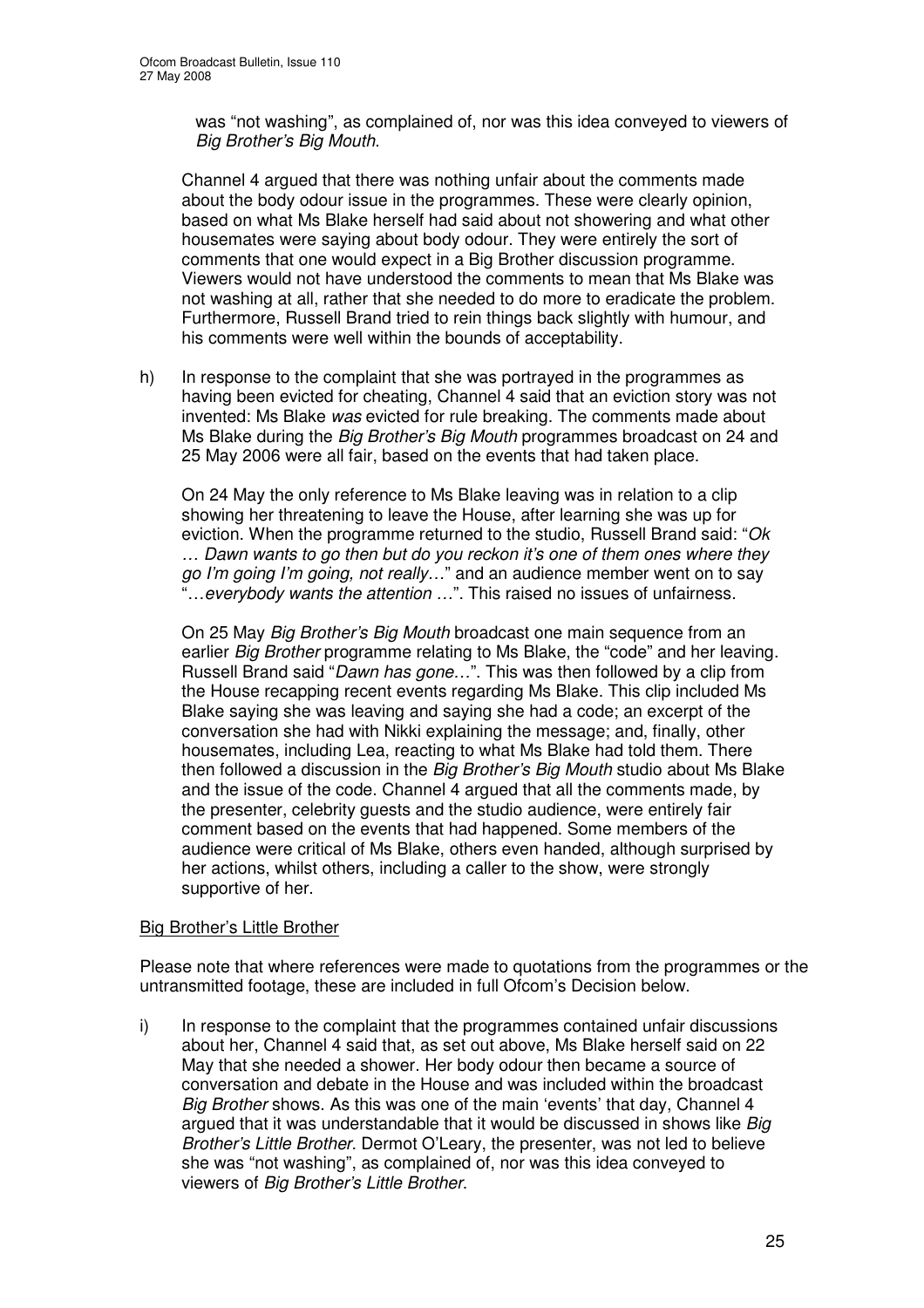The only reference to the body odour issue was on 25 May, when studio guest comedienne Gina Yashere made a perfectly reasonable comment on the fact that the housemates were complaining, some of them bitterly, about Ms Blake's body odour. The presenter did not comment himself and moved the conversation on.

j) In response to the complaint that she was portrayed on the programmes as having been evicted for cheating, Channel 4 said that an eviction story was not "invented": Ms Blake *was* evicted for rule breaking. The fact that Ms Blake had asked to leave was not in doubt and viewers knew that she had, because it was included in the relevant *Big Brother* programmes.

Channel 4 stated that on 25 May Dermot O'Leary said that Dawn had been "given the boot" and that she had left the House. These comments were factual. Footage was then shown of Ms Blake's departure, all of which was factually accurate. A line was included from Ms Blake saying that she was leaving, not being evicted. The comments by the presenter were either factual or were jokes that were clearly within acceptable limits. He then invited viewers to call to say what effect they think Dawn's departure would have on the House.

The comments included were fair, based on events in the House, and some were supportive of Ms Blake.

On 26 May there were only two references to the complainant and her leaving. Dermot O'Leary said: *"Yesterday Dawn was sent packing by Big Brother"*. He asked *Big Brother* presenter Davina McCall: *"Who will be missed more, Shahbaz, Dawn or neither"*. She replied: *"Dawn I'm just angry with".* Dermot O'Leary said*: "Are you not a bit annoyed you couldn't get your teeth into both of them?"* to which Davina McCall replied: *"I don't want to interview Dawn because she's a cheat"*.

Channel 4 argued that these comments were reasonable and fair and represented the presenters' feelings and opinions based on what had transpired.

#### **Ms Blake's comments**

In response to Channel's statement in relation to *Big Brother*, Ms Blake said in summary:

- a)/c) The programme makers told her that her medication would be kept by them and given to her as required while she was in the House. However, she was assured that, as the bulk of her day-to-day care would be managed mainly by her toiletries and clothing, which would be in her suitcase, this would not cause her any problems. She was then also assured that she did not have any prohibited items in her suitcase. However, Ms Blake stated that she did not receive her suitcase and therefore could not manage her day to care through her use of clothes and toiletries. She could not have anticipated that this would happen.
- f) The fire doors referred to by Channel 4 in their statement were in fact locked and so she could not simply have left the House.

#### **Channel 4's comments**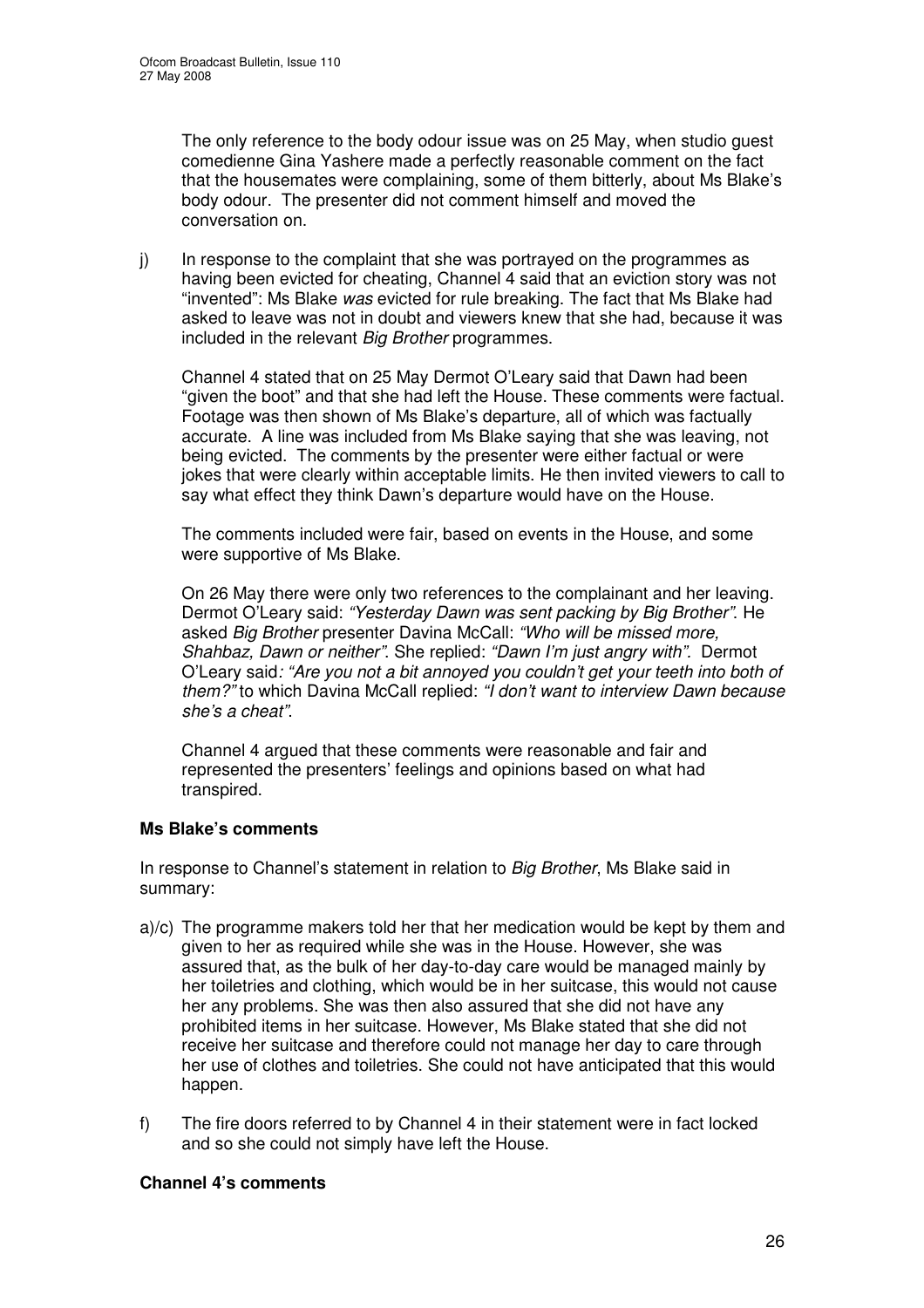Channel 4 said in summary in response to Ms Blake's comments:

- a)/c) The withholding of the suitcases was entirely in keeping with the sort of games introduced into the House by Big Brother. Ms Blake was not assured that she would have her toiletries with her at all times, although she may have assumed that. Had she been given the assurance she mentioned in her letters to Ofcom regarding her toiletries and clothing, Channel 4 would have expected her to raise the matter with Big Brother as soon as she realised her suitcase was being withheld. She did not do so. Furthermore it was clear from untransmitted footage filmed in the diary room that the main reason she wanted to leave the House was that she sick of not having her own things and having to borrow clothes from other housemates. When Big Brother offered to supply her eczema treatment cream, she refused it. She did this knowing that even if she did leave the House, she would have to spend another night there. It was therefore unlikely that her eczema was seriously troubling her.
- f) Channel 4 stated that it was not the case that the fire doors were locked: this would have been a serious breach of health and safety rules. With the exception of the very final diary room session, Ms Blake did have access to an open fire exit at all times.

#### **Decision**

Ofcom's statutory duties include the application, in the case of all television and radio services, of standards which provide adequate protection to members of the public and all other persons from unfair treatment in programmes included in such services.

In carrying out its duties, Ofcom has regard to the need to secure that the application of these standards is in the manner that best guarantees an appropriate level of freedom of expression. Ofcom is also obliged to have regard in all cases, to the principles under which regulatory activities should be transparent, accountable, proportionate, consistent and targeted only at cases in which action is needed.

Ms Blake's complaint was considered by Ofcom's Executive Fairness Group. Ofcom considered the complaint, the broadcaster's response, comments from each party, together with recordings and transcripts of the programmes as broadcast and recordings of untransmitted material.

As a preliminary point, Ofcom noted that Ms Blake took part in the seventh series of *Big Brother*. It considered, therefore, that potential participants would be likely to be aware that any of their actions could be filmed, that the House rules were subject to change at any time and that their actions in the House were likely to be widely scrutinised and discussed. While considering all the issues raised by Ms Blake in reaching a decision as to whether she was treated unfairly and whether her privacy was unwarrantably infringed, Ofcom considered her complaint against this background.

Ofcom found as follows:

#### Big Brother

a) Ofcom first considered Ms Blake's complaint that the programmes were unfairly edited so as to humiliate and misrepresent her regarding the issues of body odour and her medical condition.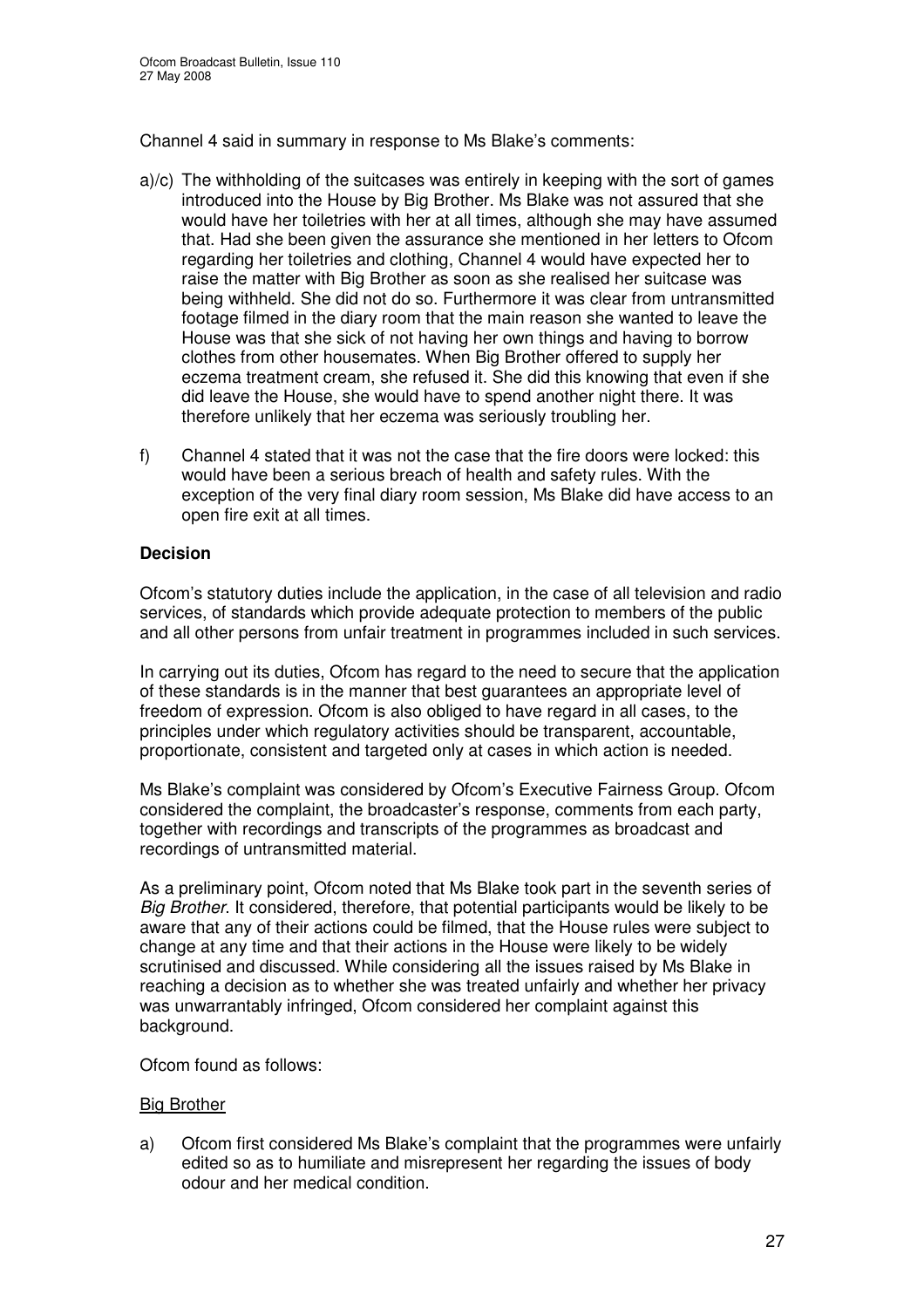In considering this head of complaint, Ofcom took into account Practices 7.6 and 7.9 of the Code. Practice 7.6 states that when a programme is edited, contributions should be edited fairly. Practice 7.9 states that broadcasters must take reasonable care to satisfy themselves that material facts have not been presented, disregarded or omitted in a way that is unfair to an individual or organisation.

Ofcom noted that body odour had become an issue in the House and it was discussed amongst the housemates. It was therefore reasonable for the programme to include discussions on this subject. Furthermore, Ofcom noted that Ms Blake was the first person in the House to mention the issue, when she said in the programme broadcast on 22 May:

"*I need something on my bottom so I can go in the shower 'cos I haven't showered and I'm the smelliest person here…no I'm not showering 'cos I need my swimming costume…I work with kids…I can't be seen naked or semi-nude…that's not going to happen…I need to be very careful I could jeopardise my whole career…*"

In Ofcom's view it would also have been clear to viewers that from that day onwards Ms Blake was washing, as footage of a discussion between some of the other housemates about her taking a shower, and wearing Richard's vest while she did so, was included in the programme. Having viewed recordings of the full untransmitted material that the footage included in the programmes broadcast on 22 and 23 May relating to the issue of body odour Ofcom considered that the broadcaster fairly represented the issues. Ofcom therefore found that the material was not unfairly edited and indeed the relevant conversations between the housemates were included in the programme at length.

As regards Ms Blake's complaint that information about her deteriorating medical condition was not included in the programme, Ofcom noted from the untransmitted material that Ms Blake had her inhaler with her in the House and that there was no evidence that she complained to the programme makers about eczema, asked for eczema medication or to see a doctor. It was also clear from the untransmitted footage that Ms Blake's health issues, for example her sore throat, were dealt with by the programme makers as they arose.

Ofcom noted that Ms Blake gave her reasons for wishing to leave in the diary room on 24 May. Ofcom viewed untransmitted footage of this visit to the diary room and considered that it was clear that she had a number of concerns, for example she said she felt that the programme had become a farce, she was unhappy that she was being denied her suitcase; she did not have enough clothes, she had throat problem and was unhappy with the air conditioning. During her conversation with Big Brother, Ms Blake returned repeatedly to the issue of her clothes and her suitcase. She said, for example:

*"I just want my own suitcase. I want to be out of these paper pants and be given my own pants, given my own clothes…"*

This visit to the diary room was lengthy and an edited version was included in the programme on 25 May:

*"All I want is my clothes…All I give a shit about is my clothes…"*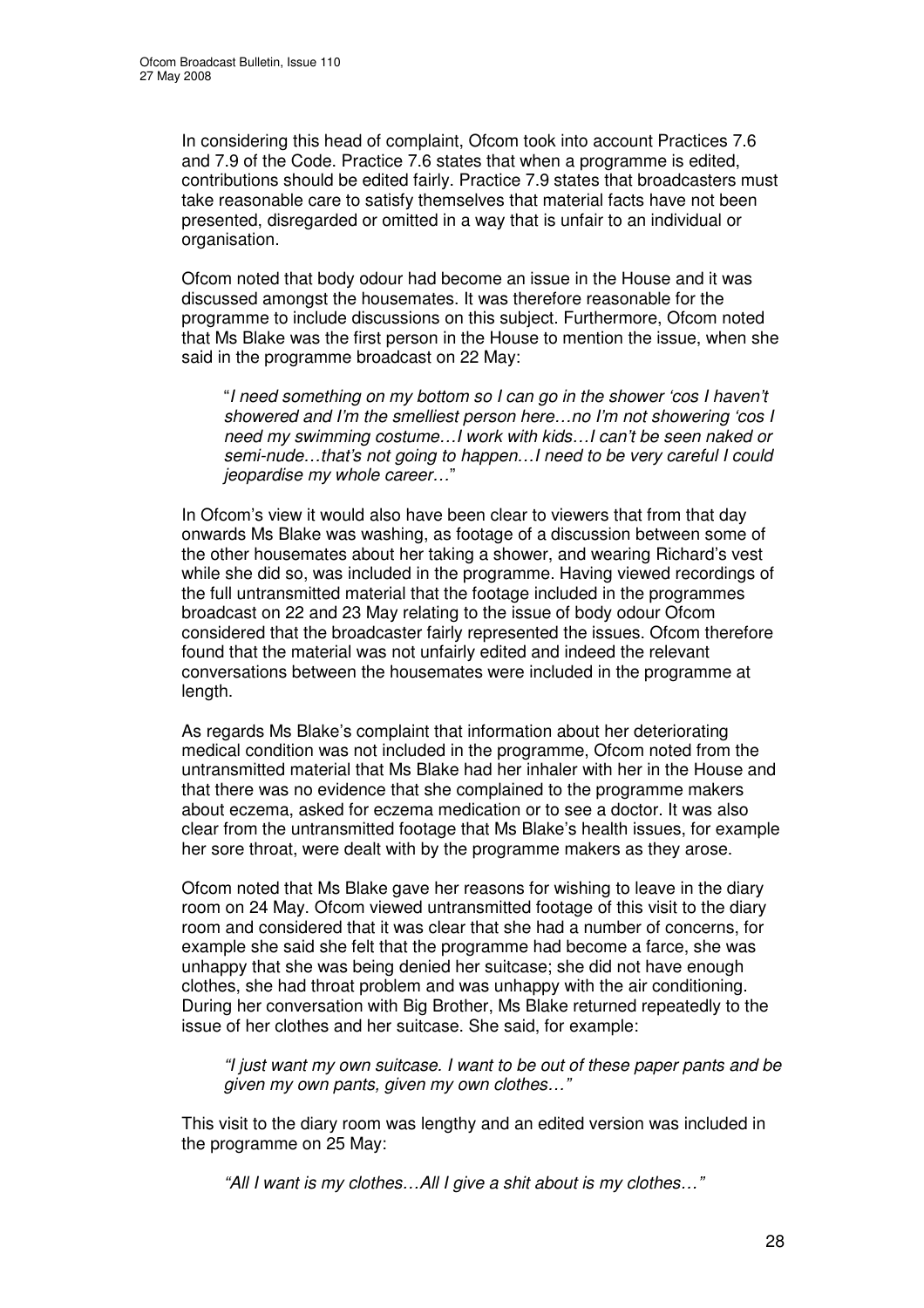Having viewed the full footage, Ofcom was satisfied that the fact that she did not have her suitcase and her clothes was an issue of greater concern to Ms Blake than medical issues and no unfairness resulted from the editing of this material. Furthermore Ofcom was unable to find any evidence in the rushes that Ms Blake had articulated any link between her clothes and her medical conditions. In Ofcom's view it was a matter for the programme makers' editorial judgement which footage to include in the programme as long as no unfair treatment resulted. Participants who enter the Big Brother House are now fully aware that events in the House are heavily edited for the main show. Lengthy conversations, either between the housemates or with Big Brother are frequently omitted or edited. So long as the broadcaster complies with the requirements of the Code (such as fairness), broadcasters are free to edit material appropriately. In these circumstances, it was not incumbent on the programme makers to include footage about Ms Blake's medical requirements.

Ofcom found no unfairness to Ms Blake in this respect.

b) Ofcom considered the complaint that Ms Blake was made an object of ridicule and single out for negative treatment by the programme makers withholding from the audience the fact that her suitcase was being withheld from her.

In considering this head of complaint, Ofcom took into account Practice 7.9 of the Code, as set out under decision head a) above.

Ofcom considered that the programme makers' decision to withhold of suitcases from some housemates was within the wide-ranging rules that Ms Blake signed up to and was an acceptable part of the games introduced in the programme. Ofcom noted that Rule 12 provided to contestants stated:

#### *"Big Brother reserves the right to change the rules at any time."*

Ofcom took the view that it would have been entirely clear to viewers that Ms Blake's suitcase was being withheld from her, since this was a key element of the early part of the series that was referred to extensively by the housemates.

Furthermore, in Ofcom's view it would have been clear to viewers that a number of housemates were in the same position as Ms Blake and that chance played a large part in them receiving their suitcases back. It was clear from footage of her broadcast on 25 May that she was aware that membership of the privileged Big Brotherhood group of housemates, and therefore receipt of suitcases, was to a large extent a matter of chance:

#### **Ms Blake:** *"The first two members were in here by chance. Sezer got his hat also by chance, and Mikey ran to the door and got his hat by chance so there's only four people who have actual have been chosen."*

Ofcom therefore found no evidence that Ms Blake was in any way singled out or ridiculed in relation to this element of the game.

Ofcom found no unfairness to Ms Blake in this respect.

c) Ofcom next considered Ms Blake's complaint that her medical issues, namely the fact she suffered from a number of conditions, including asthma, eczema,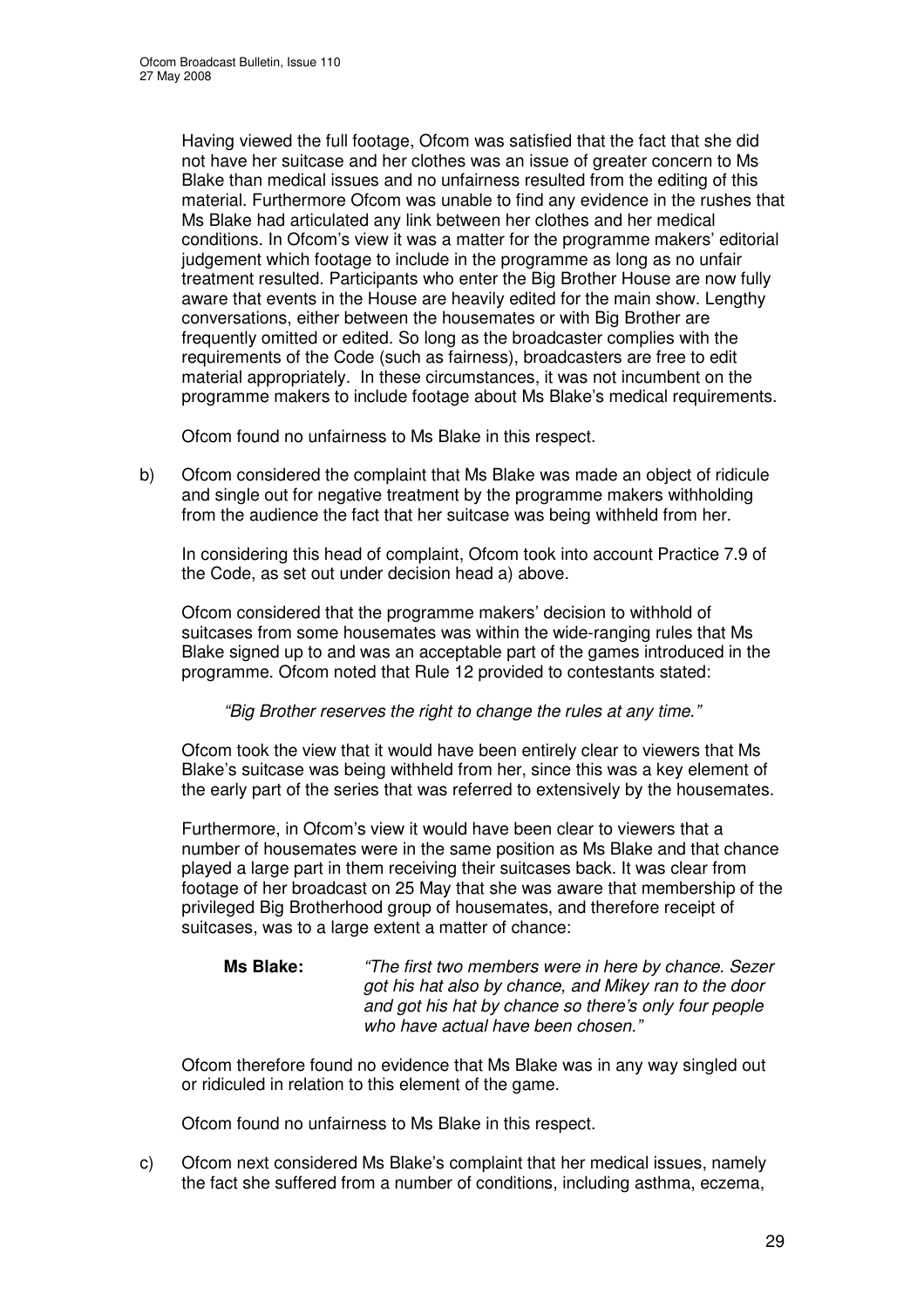urticaria and skin allergies, were unfairly withheld from the audience and exploited, (for example her medication and clothes were withheld from her and the air conditioning was altered) in an attempt to cause her to have a psychological breakdown.

In considering this head of complaint, Ofcom took into account Practice 7.9 of the Code, as set out under decision head a) above.

Ofcom noted from the untransmitted material that Ms Blake had her inhaler with her in the House and was given medication when she requested it. As set out under decision head a) above, Ofcom took the view that Ms Blake's medical condition was not an issue that the programme makers were required to include in the programme and the exclusion of footage in relation to it did not therefore result in unfairness to her.

As set out under decision head b) above, Ofcom was satisfied that, in withholding her suitcase, the programme makers were not singling Ms Blake out. Ofcom was therefore not satisfied that her clothes were withheld from her in order to exploit her medical issues.

As regards the air conditioning, it was clear from untransmitted footage recorded on 24 May in the diary room that Ms Blake was aware that she could ask for the air conditioning in the House to be altered.

| <b>Big Brother:</b> | "Housemates are always free to come and see Big<br>Brother if temperatures need altering". |  |
|---------------------|--------------------------------------------------------------------------------------------|--|
|                     |                                                                                            |  |

**Ms Blake:** "*That's fair enough but when I am out I can actually set the temperature the way I want it, I can't do that here*".

In summary Ofcom therefore found that that Ms Blake was not singled out by Big Brother, and no unfairness resulted from the programme's portrayal of her in relation either to her medical issues or her related concerns about the air conditioning.

Ofcom found no unfairness to Ms Blake in this respect.

d) Ofcom considered Ms Blake's complaint that an eviction story was invented and footage of her departure from the House unfairly edited.

In considering this head of complaint, Ofcom took into account Practices 7.6 and 7.9 of the Code, as set out under decision head a) above.

Ofcom noted that one of the rules of the House was entitled "No contact with the outside world". This stated:

"*While you are in the House you will have no contact with the outside world… Housemates are not permitted to make any attempts to communicate personal messages to anyone in the outside world by any means*".

Ofcom noted footage included in the programme broadcast on 25 May showing that when Big Brother announced that Ms Blake was one of the people nominated for eviction (unrelated to the later allegation of cheating), she said *"I'm going to leave now".* She then had a conversation with a number of her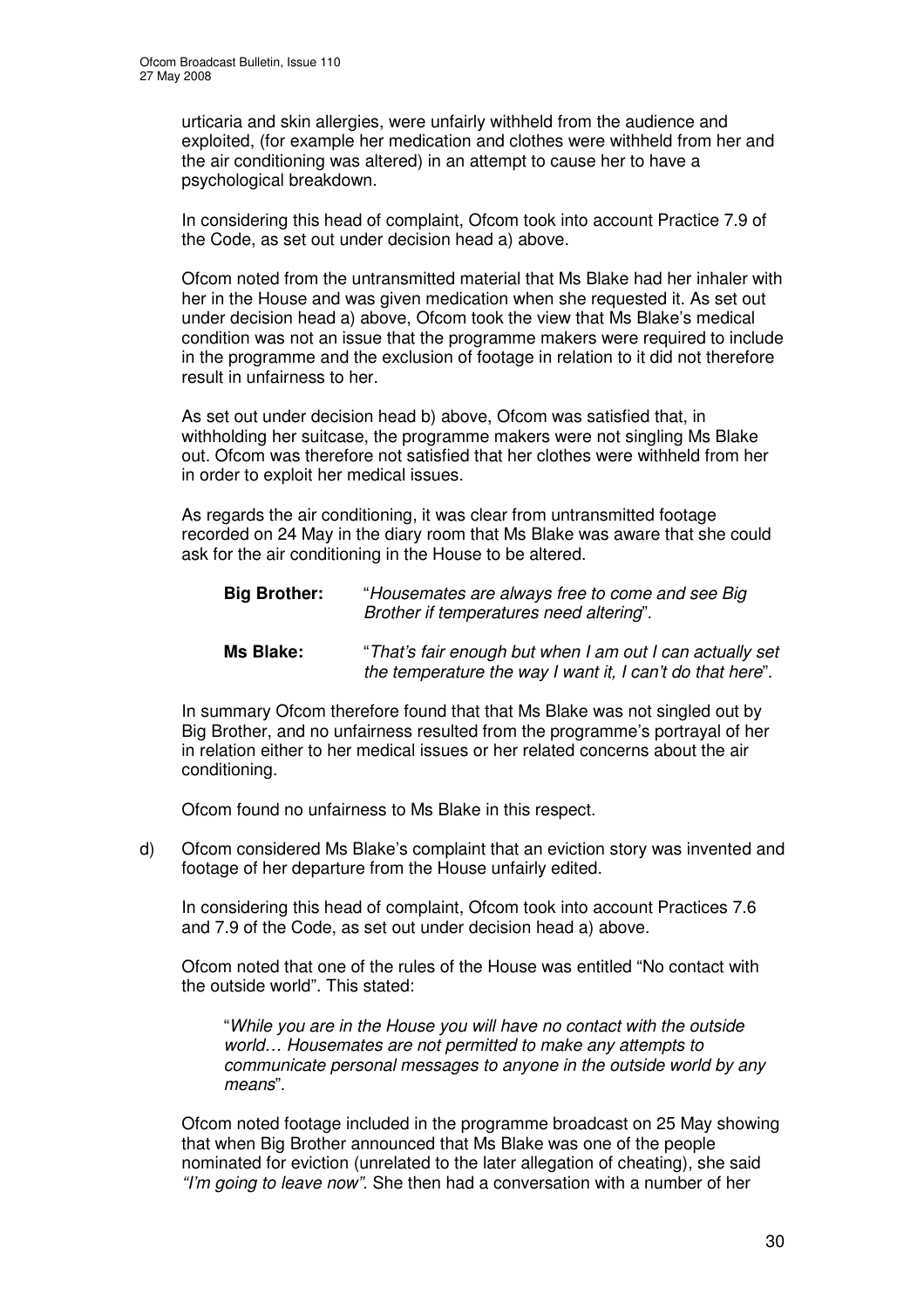fellow housemates in which she made it clear that she wished to leave the House. She went into the diary room and told Big Brother that she wished to leave and some of this footage was included in the programme:

*"…actually I just want to go now and I'm not going to change my mind, cos I slept on it yesterday…"*

Ofcom considered that it would therefore have been clear to viewers that Ms Blake had already said that she wanted to leave, prior to her eviction for the alleged cheating.

Ms Blake then received a message via Big Brother from her sister, saying that her sister had to go into hospital but that Ms Blake should not worry. Ms Blake told some of her fellow housemates about this and that she had a code. This was shown during the broadcast on 25 May:

*"I've got to go, I've got a message from my family…I have a code…'cos you know I plan things, I planned it all, so that's me, that's my get out…"*

It appeared to Ofcom therefore that Ms Blake was breaking the rule about contact with the outside world.

This sequence of events was clearly shown in the programme on 25 May. Ms Blake was shown being called to the dairy room and asked about the message and her reference to a "code". She was told Big Brother would get back to her and the narrator said at the end of the programme that viewers would find out the next day how she had left the House. On 26 May, the presenter Davina McCall said:

*"…recalcitrant Dawn, who drove Big Brother to despair, who kicked her out of the House – cheat!"*

Footage was then shown of Ms Blake in the diary room, when Big Brother referred to the message, the code, the rules and then said:

*"Dawn, you are clearly in breach of the Big Brother rules… Big Brother is removing you from the House with immediate effect".*

In Ofcom's view therefore, it would have been clear to viewers that Ms Blake had asked to leave prior to her eviction. Ofcom found that the reasons for her eviction, namely the allegation of cheating by making contact with the outside world, were properly portrayed in the programme and there was no evidence to suggest that the allegation was invented.

Ofcom therefore found no unfairness to Ms Blake in this respect.

e) Ofcom considered Ms Blake's complaint that her visit to the diary room to ask to leave was not included in the programmes and that she was not given an opportunity to respond to the story of her departure.

In considering this head of complaint, Ofcom took into account Practice 7.11 of the Code. Practice 7.11 states that if a programme alleges wrongdoing or incompetence or makes other significant allegations, those concerned should normally be given an appropriate and timely opportunity to respond.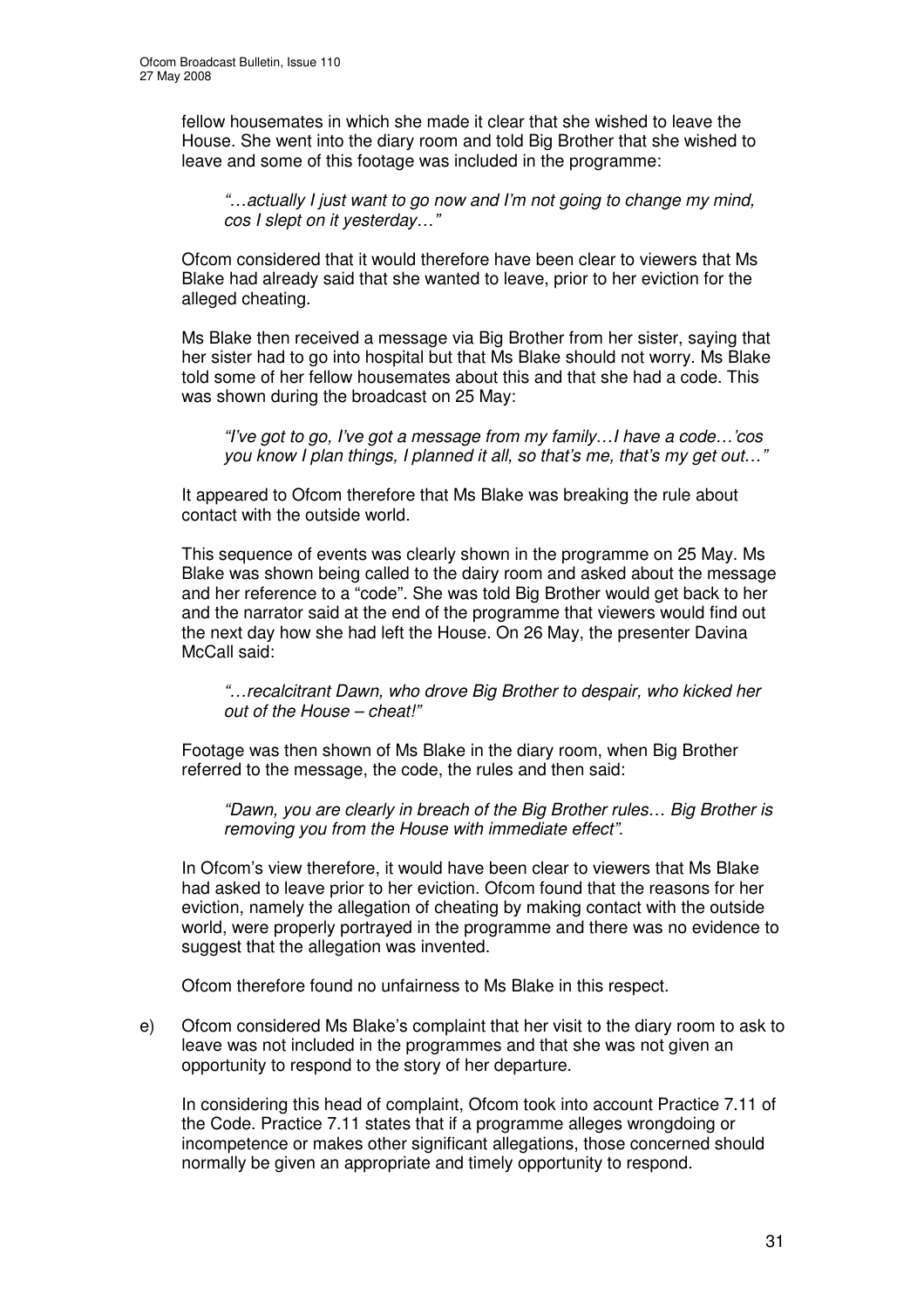Ofcom took into account the nature of the programme, namely a reality game programme. In this context, Ofcom did not consider that the suggestion that Ms Blake broke the rules of *Big Brother* before her departure, amounted to a significant allegation, to which she was entitled to an appropriate and timely opportunity to respond.

In any event, as set out under decision head d) above, footage of Ms Blake's visits to the diary room on 24 May were included in the programme on 25 May. As set out under decision head d) above, it was made clear in the programme on 25 May that Ms Blake had asked to leave before she was evicted for cheating and this issue was not presented unfairly.

In relation to the complaint regarding an opportunity to respond to the allegation of cheating, Ofcom noted that the programme on 25 May also included footage of Ms Blake being asked by Big Brother about the allegation of breaking the rules and her denial that this had happened. She said that the message from her sister was simply a message and was "not cryptic" nor was it part of "a system of communication".

Overall, although there was not a significant allegation made about Ms Blake, she did have a number of opportunities to explain her side of the story of her departure from the House.

Ofcom found no unfairness to Ms Blake in this respect.

f) Ofcom next considered Ms Blake's complaint that her privacy was infringed in the making of the programme, as she was held in the House against her will and the programme makers continued to film her after she had asked to leave.

In considering this head of complaint, Ofcom took into account Practice 8.5 of the Code. Practice 8.5 states that any infringement in the making of a programme should be with the person's consent or be otherwise warranted.

The line to be drawn between the public's right to information and the citizen's right to privacy can sometimes be a fine one. In considering complaints about the unwarranted infringement of privacy, Ofcom will therefore, where necessary, address itself to two distinct questions: First, has there been an infringement of privacy? Second, if so, was it warranted?

Ofcom first noted that there were a number of exits through which Ms Blake could have left at any time had she wished to do so: there was no material provided to Ofcom to support the complaint that fire doors were locked. It was not satisfied, therefore, that she was held in the House against her will.

In reaching a decision about whether Ms Blake's privacy was infringed in the making of the programme, as a result of the programme makers keeping her in the House after she had asked to leave and continuing to film her, Ofcom first sought to establish whether she had a reasonable expectation of privacy. In Ofcom's view, legitimate expectations of privacy will vary according to the place and nature of the information, activity or condition in question, the extent to which it is in the public domain (if at all) and whether the individual concerned is already in the public eye.

In considering whether Ms Blake had a legitimate expectation of privacy, Ofcom noted that she appeared to accept that she would not be able to leave the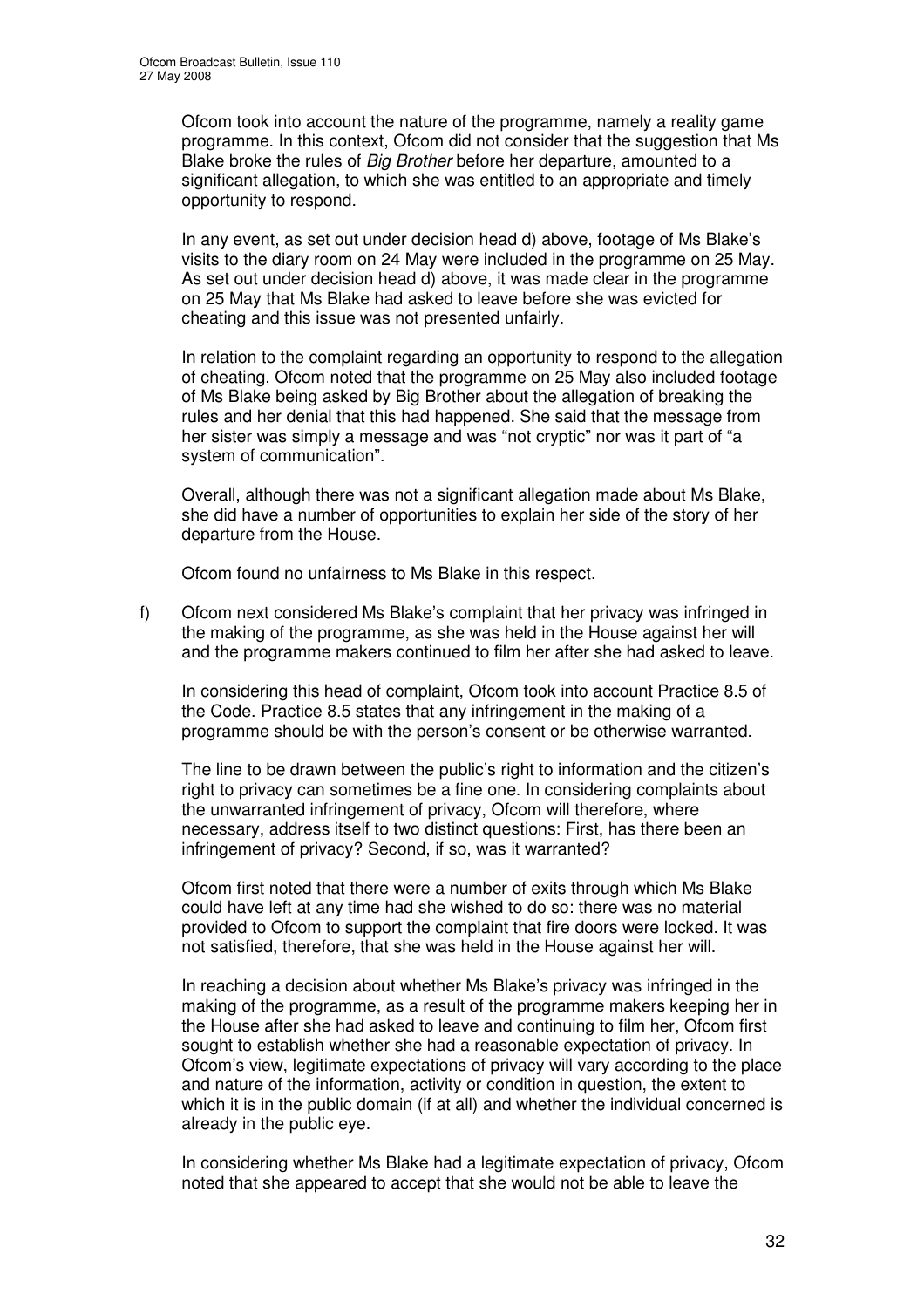House immediately following her request to do so. She said at the end of her conversation in the diary room on 24 May:

*"…so I know that I have to spend the night here, that's fair enough but I'd like to leave in the morning".*

This was also clear from the contract signed by Ms Blake at the outset of her participation in the series, which stated, under the heading "Voluntary Departure":

*"If you wish to leave you must go to the Diary Room and discuss your full and frank reasons for leaving. You will also need to give Big Brother some time to prepare for your sudden departure. It may not, for example, be possible to leave the House on the same day that the request is made to leave."*

It was also clear from the contract (paragraph 1.2) that housemates could be filmed at any time:

*"You hereby consent to the photography, filming, recording and/or live relay of any part of your appearance/participation (if any) in the Programme…"*

Furthermore, Ms Blake was aware that she was being filmed in the diary room on 24 May and she continued to remain there discussing at length with Big Brother her reasons for wishing to leave. Ofcom viewed untransmitted footage of this visit to the diary room and noted that Ms Blake did not appear at that time to be distressed or to wish filming to stop.

In the circumstances, in which she was aware that she would not be able to leave immediately after her request to do so and she was aware that she was being filmed, Ofcom did not consider that Ms Blake had a legitimate expectation of privacy and so her privacy was not infringed in the making of the programme.

Ofcom therefore found no infringement of Ms Blake's privacy in the making of the programme.

#### Big Brother's Big Mouth

g) Ofcom considered the complaint that, as a result of unfair editing of *Big Brother*, the presenter and viewers of *Big Brother's Big Mouth* were led to believe that Ms Blake was not washing.

In considering this head of complaint, Ofcom took into account Practices 7.6 and 7.9 of the Code, as set out under decision head a) above.

As set out under decision head a) above, Ofcom did not consider that footage in relation to the issue of washing was unfairly edited. It also considered that it was not unfair to include the issue of body odour and washing, which was being discussed by a number of housemates, in the *Big Brother* programmes.

Since this issue had arisen in *Big Brother*, it was legitimate for it also to be discussed on *Big Brother's Big Mouth*, a studio discussion programme about the events in the House. Ofcom noted that both negative and positive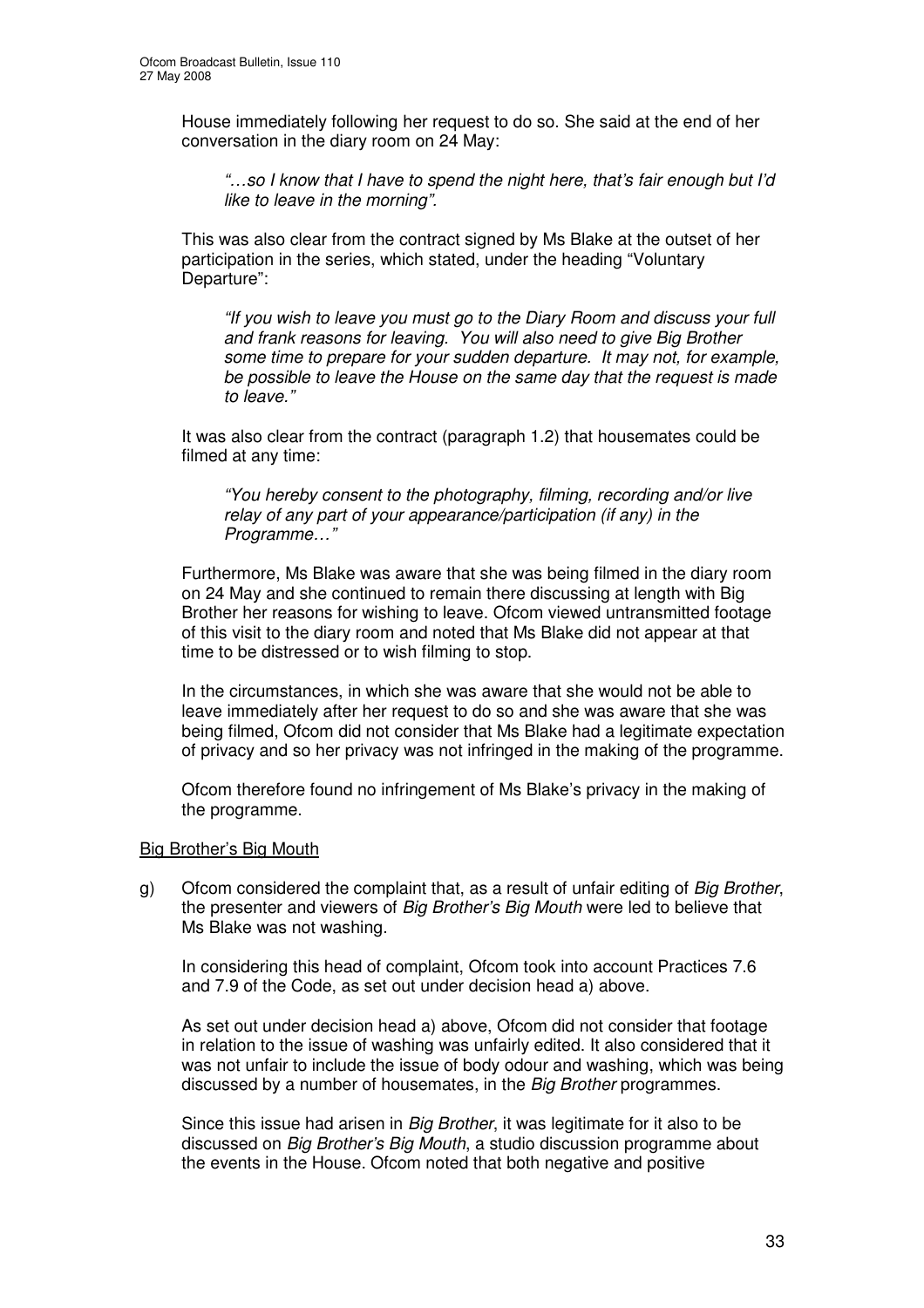comments about Ms Blake were included in the light-hearted discussions about events in the House.

On 23 May, there were two references to Ms Blake and body odour in *Big Brother's Big Mouth*. The first was when the presenter, Russell Brand said, in the introduction to the programme:

*"…apparently Dawn whiffs a bit. Personal hygiene has become a bit of an issue in that House …"*

The second was when a clip from the House of Nikki talking about how she might approach Ms Blake about the issue:

*"I'm just gonna say 'Ugh, someone's got B.O"*

Ofcom noted that Russell Brand's comments about Nikki's planned approach to Ms Blake to discuss it poked fun at Nikki, suggesting she was insensitive, rather than at Ms Blake.

The issue of Ms Blake and body odour was one of the subjects discussed on 24 May: a clip from the House showing Ms Blake referring to not having showered was followed by a comment by "Judge Jude", a contributor to the series, who provided humorous comments on events in the House. Judge Jude said:

*"I do like Dawn but she should have a bath".*

There was then a clip from the House of Nikki smelling Grace's top (with no reference to the complainant), followed by Judge Jude saying:

*"[Nikki] needs a good slap. She's getting right on my nerves".*

Russell Brand then reacted to a caller saying Nikki was "kicking up a stink" by saying:

*"Dawn's kicking up a stink as well, it's a popular policy".*

Ofcom also noted that Ms Blake and her code was one of the subjects of discussion during the programme on 25 May. Some comments were also made about the body odour issue, when the show's guest Vanessa Feltz said:

*"I think she should have had a wash…she smelt…she stank…".*

A member of the audience said:

*"We don't like smelly people. She could have used deodorant".*

Russell Brand said:

*"We can't smell her on the telly, she might be all right".*

Vanessa Feltz said:

*"She could have had a bath …".*

Russell Brand then said: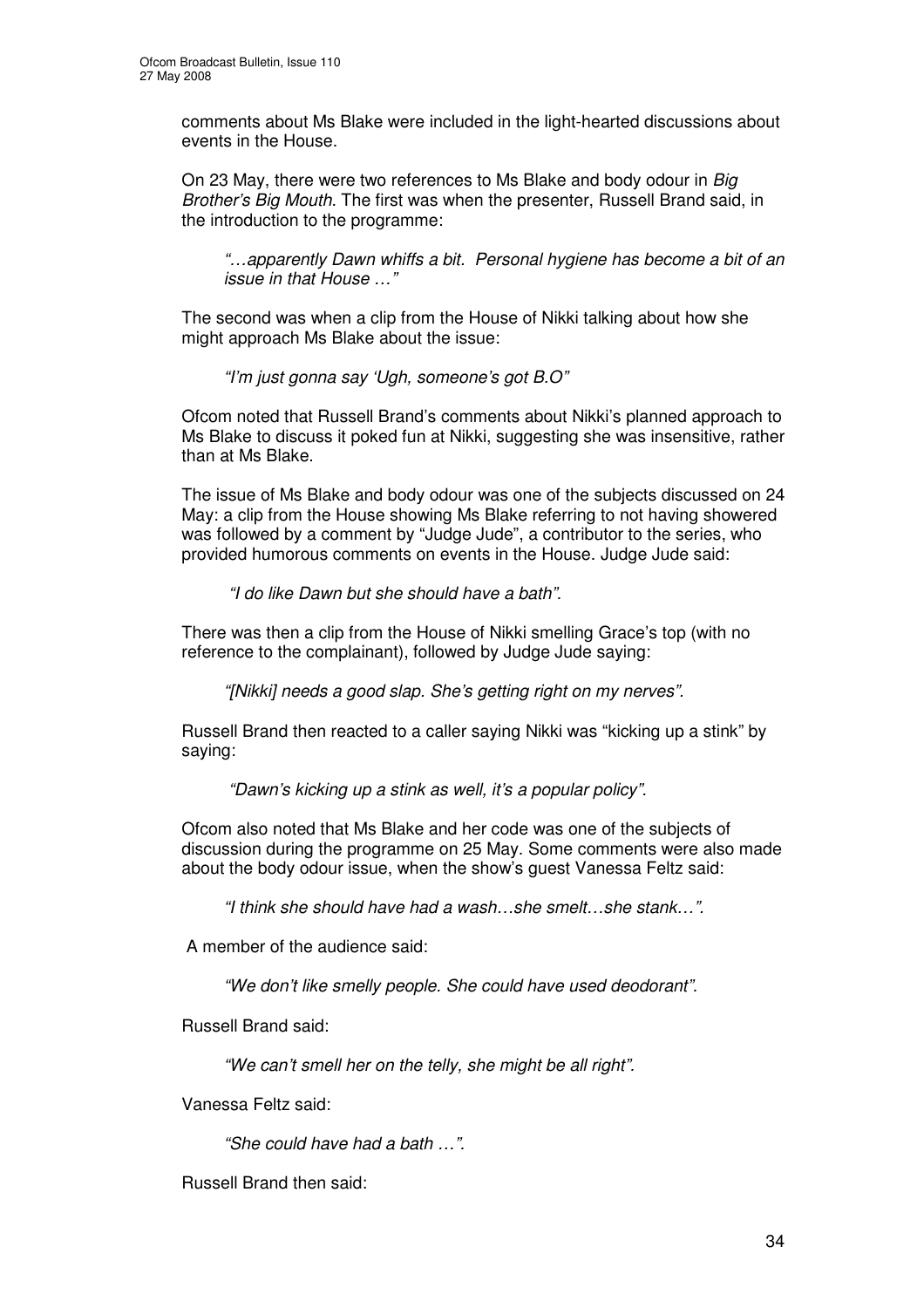*"Who knows what else she had up her sleeve. Well B.O. from the stink of things. I'm muckin' about …".*

Ofcom noted the context of *Big Brother's Big Mouth,* which is a light hearted review of events in the House and includes jokes and banter, and considered that all the references to Ms Blake during the programmes fairly reflected events in the House as portrayed in *Big Brother* and the untransmitted material of these events viewed by Ofcom. The comments made were fair, based on what Ms Blake had said herself about the body odour issue (as discussed at head a) and on footage from the House. Ofcom also noted that a number of the comments made were in fact supportive of her, for example Judge Jude said she liked Ms Blake and did not agree with Nikki's attitude to her. Ofcom considered that the general tone of the discussions was light-hearted and humorous. Ofcom also noted that Ms Blake was one of a number of housemates discussed during the programme as a whole. There was no unfairness to Ms Blake during these humorous discussions.

In these circumstances Ofcom found no unfairness to Ms Blake in the coverage of this issue in *Big Brother's Big Mouth*.

h) Ofcom went on to consider the complaint that Ms Blake was portrayed as having been evicted from the House for cheating.

In considering this head of complaint, Ofcom took into account Practices 7.6 and 7.9 of the Code, as set out under decision head a) above.

As set out under decision head d), although Ms Blake had already asked to leave the House, she was also accused of cheating and was ejected by Big Brother as a result. In Ofcom's view it was entirely appropriate for these events to be discussed on *Big Brother's Big Mouth*.

During the programme on 24 May there was a clip from the House showing Ms Blake threatening to leave the House after learning that she was up for eviction. Russell Brand then said:

*"OK… Dawn wants to go then but do you reckon it's one of them ones where they go I'm going I'm going, not really…"*

In response to this, a member of the audience said "…*everyone wants the attention*…".

On 25 May, Russell Brand said *"Dawn has gone*…*Good-bye England's rose… you swine…"* This was followed by *Big Brother* footage from the House recapping recent events involving Ms Blake, showing her saying she was leaving and that she had a code. This was then followed by a discussion in the studio about Ms Blake and the code, in which comments were made in support of Ms Blake as well as against her. For example, a member of the audience said:

*"I think she had a lot of guts and unfortunately it sort of went all wrong. I think the intentions were really good. I think if she could have played Big Brother that would have been really good".*

A text message or email from a viewer was also shown on screen, saying: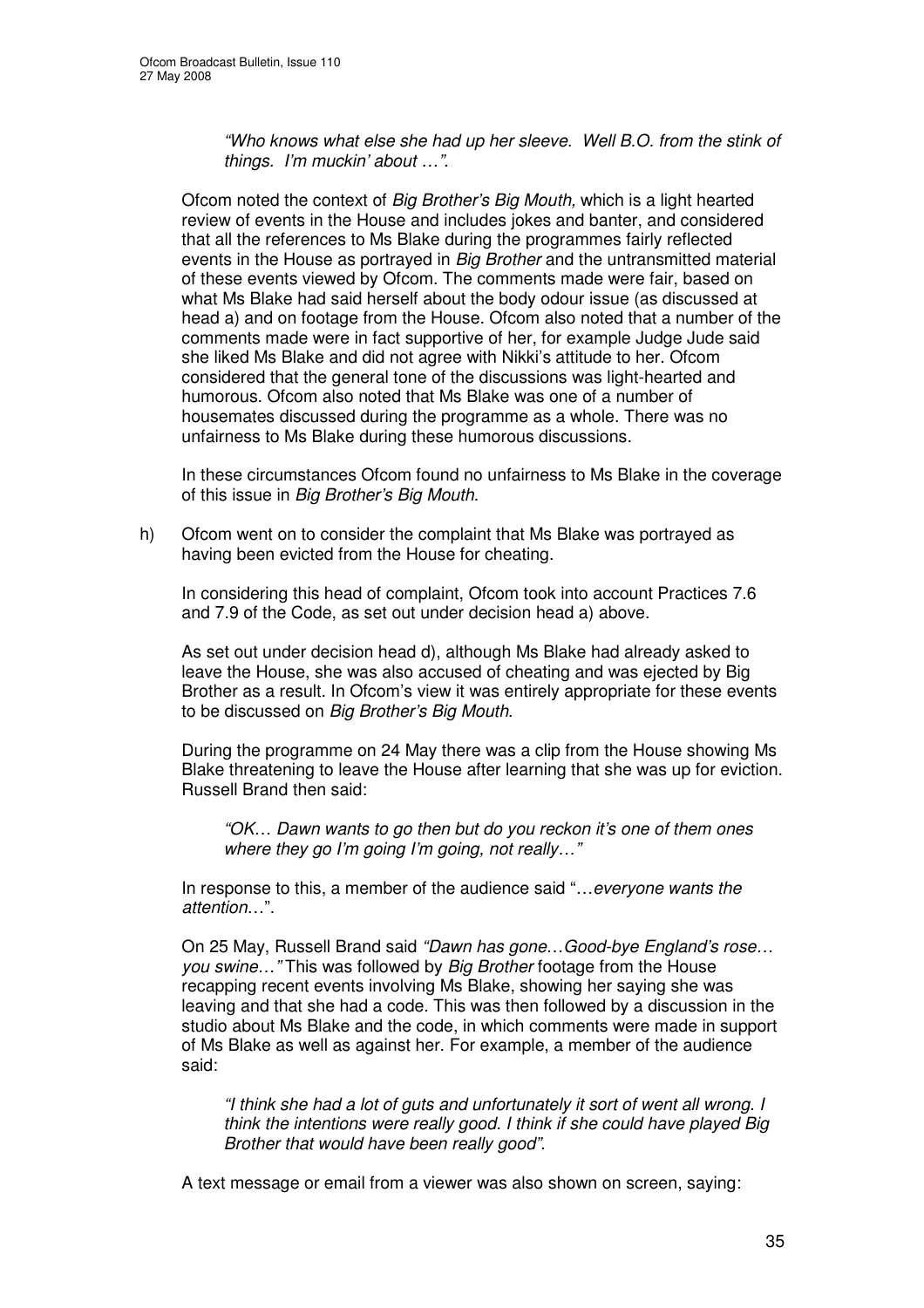*"Dawn was the only genuine one in there. Why are the rest of the gang so suspicious?"*

The programme's portrayal and discussion of these events fairly represented what had happened in the House. The comments made in the programmes of 24 and 25 May were a light-hearted and humorous look at events in the House.

There was no unfairness to Ms Blake in this respect.

#### Big Brother's Little Brother

i) Ofcom considered the complaint that, as a result of unfair editing of *Big Brother*, the presenter and viewers of *Big Brother's Little Brother were* led to believe that Ms Blake was not washing.

In considering this head of complaint, Ofcom took into account Practices 7.6 and 7.9 of the Code, as set out under decision head a) above.

As set out under decision head a) above, Ofcom did not consider that footage in relation to the issue of washing was unfairly edited. Nor did it consider that it was unfair to include the issue of body odour and washing in the *Big Brother* programmes.

Since this issue had arisen in *Big Brother*, it was legitimate for it also to arise in the discussions in *Big Brother's Little Brother*, which, like *Big Brother's Big Mouth,* is a light hearted studio discussion programme about the events in the House. Ofcom noted that both negative and positive comments about Ms Blake were included in the light hearted discussions about events in the House.

The only reference to the issue of washing was on 25 May, when comedienne Gina Yashere, the studio guest, stated:

*"I think she will be missed she was the mother of the House but she should have taken off the doorag [headscarf] and cleaned herself up a bit. The whole BO thing was not good, letting us down".*

In Ofcom's view this was a passing reference to an issue that had arisen in the House and the guest was entitled to express her opinion in keeping with the nature and tone of the programme previously discussed. Ofcom also noted that Gina Yashere appeared generally to be supportive of Ms Blake, saying that she would be missed. In any event, *Big Brother* participants are aware that it is in the nature of the game that events in the House will be discussed and their behaviour scrutinised on various programmes and that negative views about them may well be aired extensively.

In these circumstances Ofcom did not consider that there was any unfairness to Ms Blake in the coverage of this issue in *Big Brother's Little Brother*.

j) Ofcom went on to consider the complaint that Ms Blake was portrayed as having been evicted from the House for cheating.

In considering this head of complaint, Ofcom took into account Practices 7.6 and 7.9 of the Code, as set out under decision head a) above.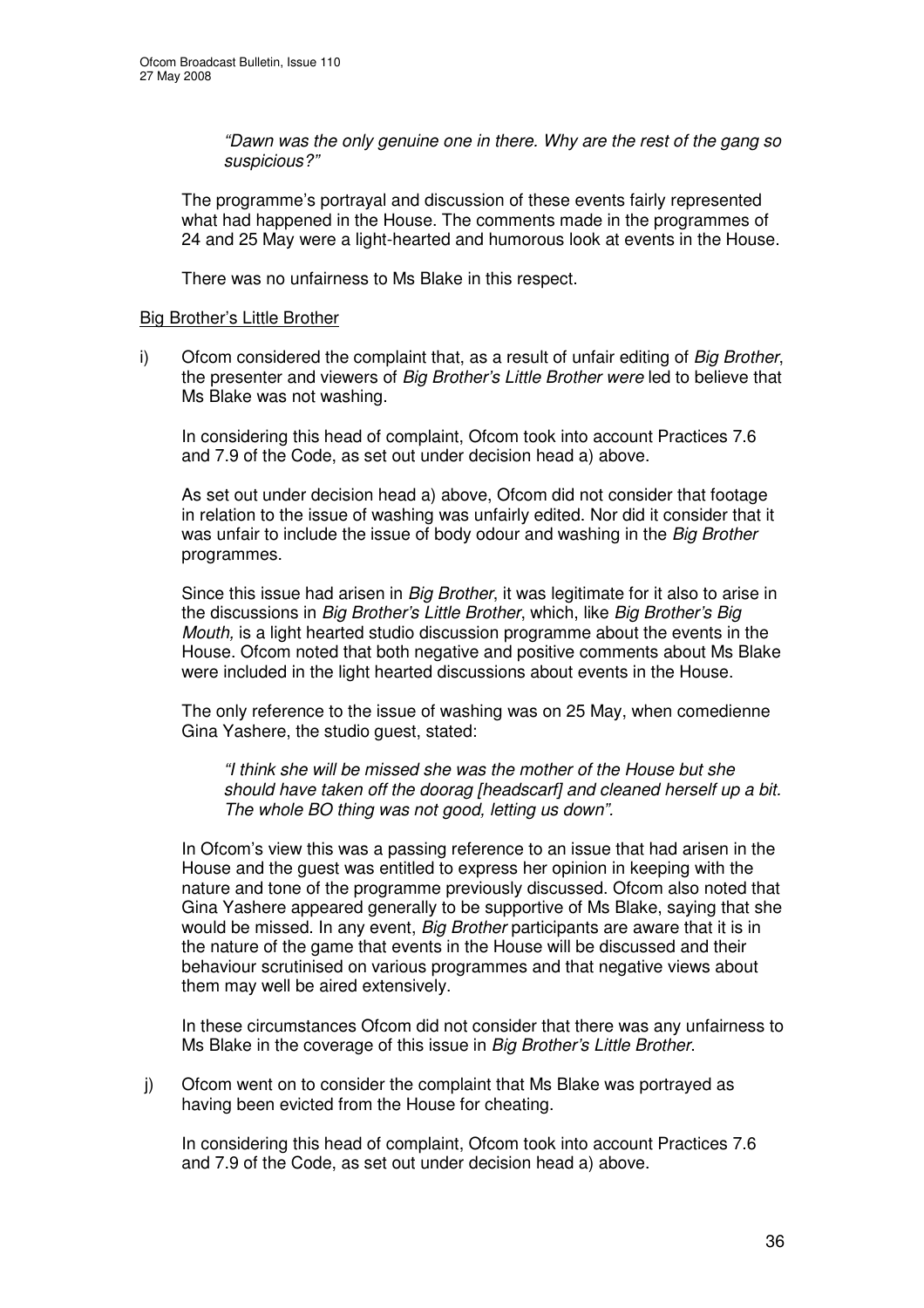As set out under decision head d), although Ms Blake had already asked to leave the House, she was also accused of cheating and was ejected by Big Brother as a result. It was legitimate for these events to be discussed on *Big Brother's Little Brother*.

On 25 May the presenter Dermot O'Leary said:

*"… Dawn was removed from the Big Brother House. She had talked about going but it transpired she had been communicating with the outside world by way of a code. Ingenious yes, but against the rules, the fundamental rules of Big Brother Dawn. With that in mind … she's out".*

The studio guest, Gina Yashere, commented:

*"I think she will be missed, she was the mum of the House she was the peacemaker but she should have taken off the doorag and cleaned herself up a bit, the whole BO thing was not good, letting us down".*

A caller said:

*"I don't personally think she's going to be missed that much because I don't personally think that she had a big impact in the House …"*

Dermot O'Leary later read out a viewer's email which said:

*"I think it is good Dawn has gone, her departure teaches housemates a valuable lesson. You cannot break Big Brother rules. Big Brother always wins".*

A further caller said:

*"I think Dawn will be missed but not much. I think she was a peacemaker to an extent. I think if the group has another argument then it might get a bit serious because Dawn is not here to calm it down … you saw Lea kick off with Shahbaz and Richard kick off with Shahbaz and it was Dawn calming them down, so who's going to be there now?"*

There were only two references to Ms Blake on 26 May. Dermot O'Leary said: *"Yesterday Dawn was sent packing by Big Brother".* He later asked *Big Brother* presenter Davina McCall: "*Who will be missed more, Shahbaz, Dawn or neither*". She replied: *"Dawn I'm just angry with"*. Dermot O'Leary said: "*Are you not a bit annoyed you couldn't get your teeth into both of them?*" to which Davina McCall replied: *"I don't want to interview Dawn because she's a cheat"*.

Ofcom concluded that the programme's portrayal and discussion of Ms Blake fairly reflected what had happened in the House and was in keeping with the light hearted nature of the programme. Ofcom was satisfied that the programmes clearly included positive as well as negative comments about Ms Blake, who was one of a number of housemates discussed in the programmes, in an appropriately light hearted tone.

There was therefore no unfairness to Ms Blake in this respect.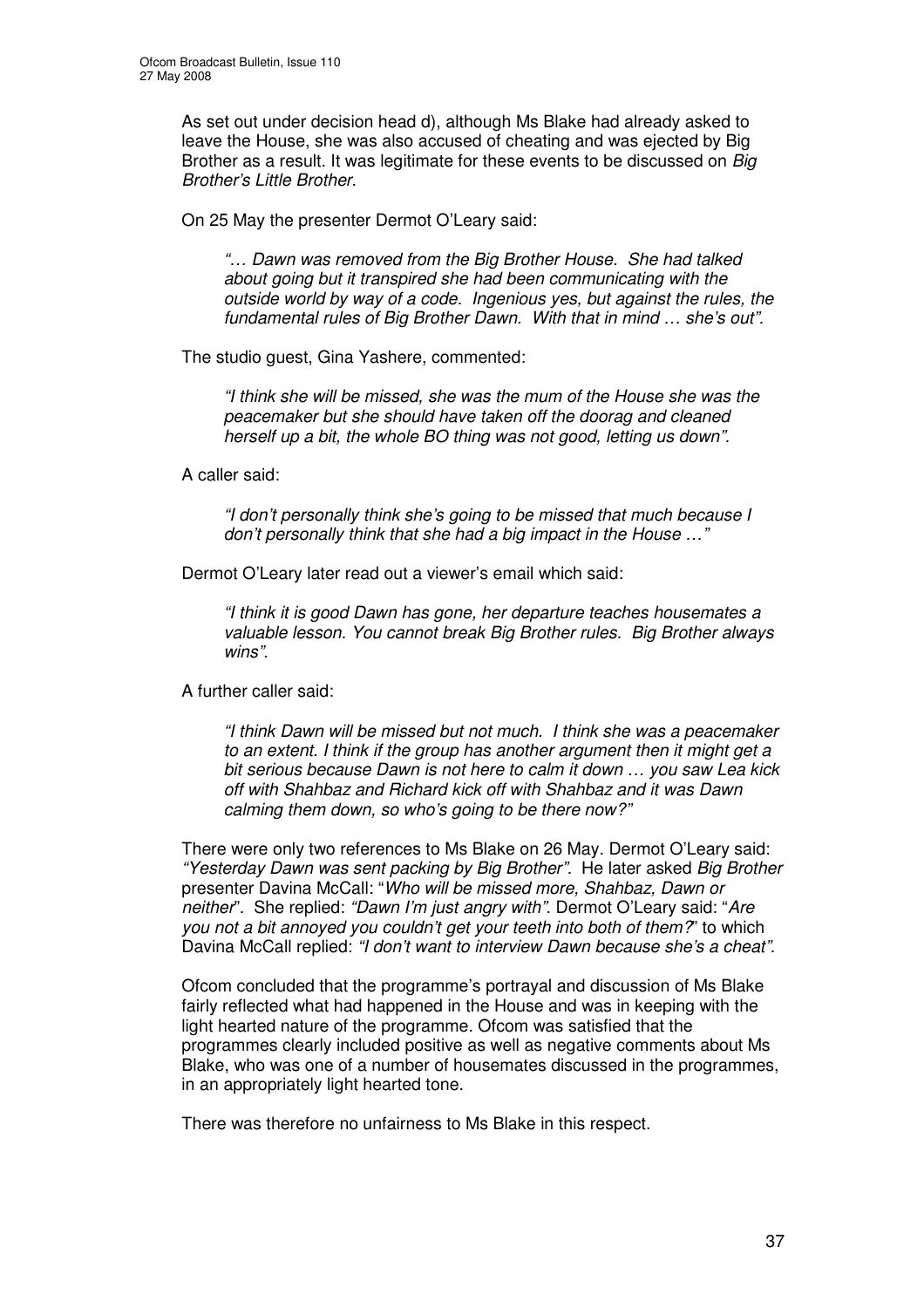**Accordingly Ofcom has not upheld Ms Blake's complaints of unfair treatment in** *Big Brother***,** *Big Brother's Big Mouth* **and** *Big Brother's Little Brother* **and unwarranted infringement of privacy in the making of** *Big Brother***.**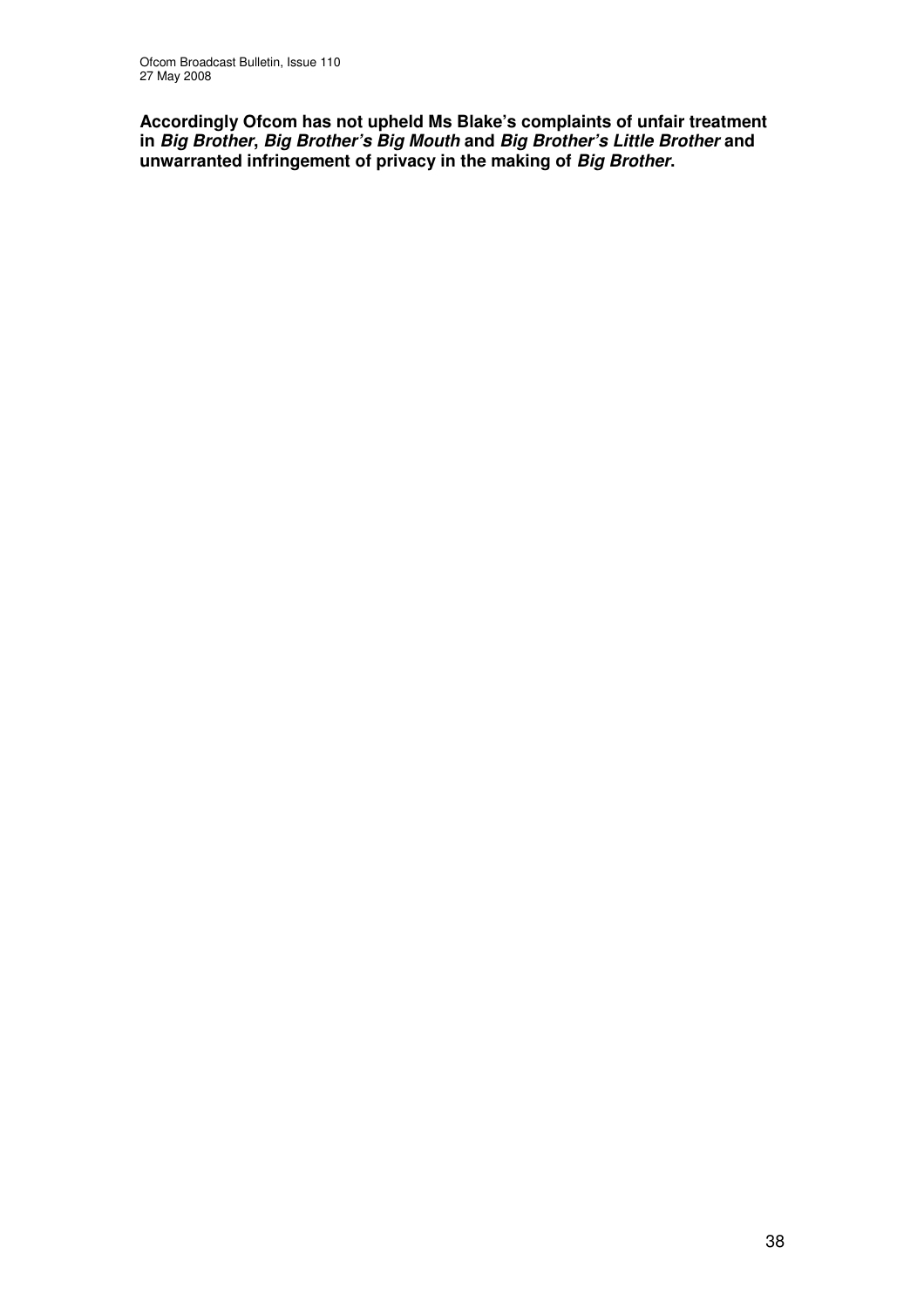## **Complaint by Mr Martin Cowley**

*Dragons' Den: BBC2, 15 October 2007*

**Summary:** Ofcom has not upheld this complaint of unfair treatment by Mr Martin Cowley.

On 15 October 2007, BBC2 broadcast an episode of *Dragons' Den*, a programme in which entrepreneurs pitch their ideas to attempt to secure investment finance from a panel of business experts ("the Dragons"). Mr Martin Cowley and his business partner participated in the programme.

Mr Cowley complained that his contribution was unfairly edited in that the programme as broadcast focused on his image rather than his business and that he was shown reacting politely to a dismissive comment which was not made in his presence.

Ofcom found as follows:

- Mr Cowley's contribution was not edited unfairly. The programme as broadcast fairly represented the unedited footage and the discussion of his image was related to his business as it caused doubts in the Dragons who were being asked to invest in his business.
- Also, Mr Cowley's contribution was not edited unfairly in that the footage of his reaction to a comment made by one of the Dragons that was broadcast fairly reflected the untransmitted material.

#### **Introduction**

On 15 October 2007, BBC2 broadcast an episode of *Dragons' Den*, a programme in which entrepreneurs pitch their ideas to attempt to secure investment finance from a panel of business experts, known as the "Dragons" (Duncan Bannatyne, Deborah Meaden, Peter Jones, James Caan and Theo Paphitis).

Mr Martin Cowley and his business partner (his wife, Mrs Susan Cowley) were two of the participants in the programme. The programme featured Mr and Mrs Cowley presenting their business idea, "Cowley Fine Foods", to the Dragons, each of whom then questioned Mr and Mrs Cowley regarding their business proposal.

The panel of investors were also shown commenting on Mr and Mrs Cowley's personal appearance. Duncan Bannatyne stated:

*"I don't think that when they* [Walker's crisps] *went around trying to sell the product to supermarkets, health clubs or anywhere else, they dressed in the ridiculous fashion that you're dressed. That's going to put off the customers straight away, as soon as you walk in the door.*"

Deborah Meaden was also shown stating:

*"Do you see, the point is we are now discussing your image, we're not discussing your product. This is an absolute prime example of getting the image wrong"*.

At another point, Peter Jones was shown deciding not to invest in Mr Cowley's business, stating: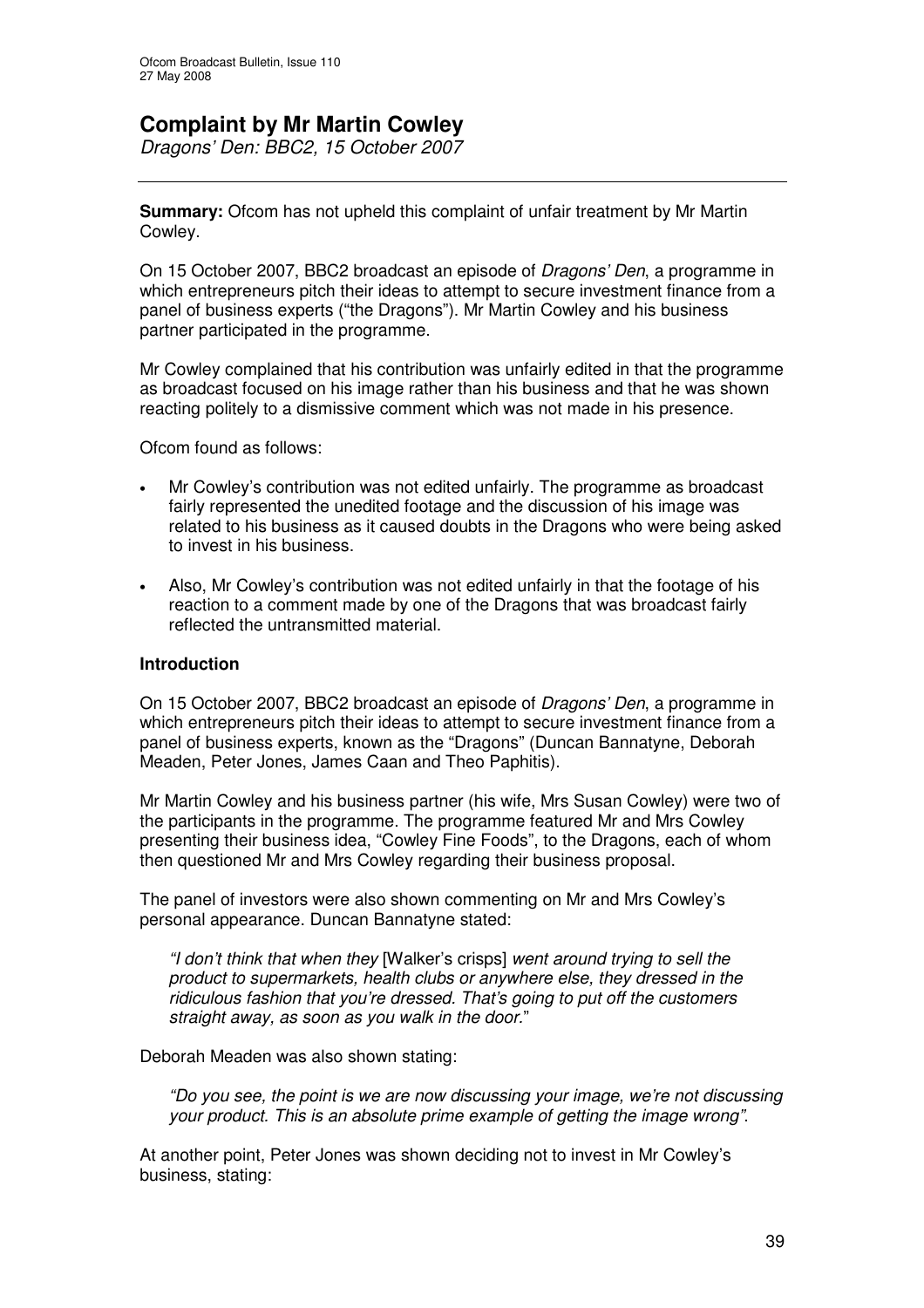*"This business, it is completely, it's not even investor worthy, it's not even worth thinking about, you are a typical very small - and it's not even an enterprise - it's a clear one woman, one man outfit and I'm going to say I'm out."*

Mr Cowley complained that he was treated unfairly in the programme as broadcast.

#### **The Complaint**

#### **Mr Cowley's case**

In summary, Mr Cowley complained he was treated unfairly in the programme as broadcast in that his contribution had been edited unfairly:

- i) Mr Cowley said he spent over an hour discussing his business product and plans. However, when the programme was broadcast the main focus was on Mr Cowley and his business partner's appearance and attire, not on their business or products.
- ii) Mr Cowley said he was shown politely accepting Peter Jones' refusal to invest, which was delivered in a rude, mocking and dismissive manner, when Mr Cowley was not present when the comments were made. Mr Cowley stated that his polite reaction was in relation to Mr Jones' non-transmitted comments - that Mr Cowley's business was "a great family life style business" with a "good product but unfortunately not a big enough investment" for him to want to invest in.

#### **BBC's case**

In summary the BBC responded to the complaint as follows:

In response to Mr Cowley's complaint that his contribution had been edited unfairly, the BBC addressed each of Mr Cowley's complaints.

i) The BBC said that it was not the case that a disproportionate amount of the programme had been spent discussing the appearance and attire of Mr and Mrs Cowley. It said the whole segment lasted almost exactly ten minutes. Of that, one and a half minutes was used discussing this particular issue. The BBC said that the rest of the segment focused on the history of the business, the products, and the business plan.

The BBC stated that it was apparent from the discussion that the interest paid by the Dragons to Mr and Mrs Cowley's appearance had not been gratuitous. Rather it was a key factor in their deliberations about whether to invest in the business. The BBC said that one of the Dragons had pointed out that Mr and Mrs Cowley's appearance might alienate potential customers as 'it flew in the face' of the image many people would have about food production (*"a very sharp, clean clinical view"*).

The BBC said the Dragon had expressed a perfectly legitimate view as to the viability of a food production company whose image, rightly or wrongly, might not give confidence that food was being prepared to required standards of cleanliness and hygiene. The fact that a number of the Dragons made clear that this was a factor weighing in their deliberations made this a significant issue, which, if the reasons for not investing were to be accurately conveyed to the audience, had to be adequately covered in the edited discussion.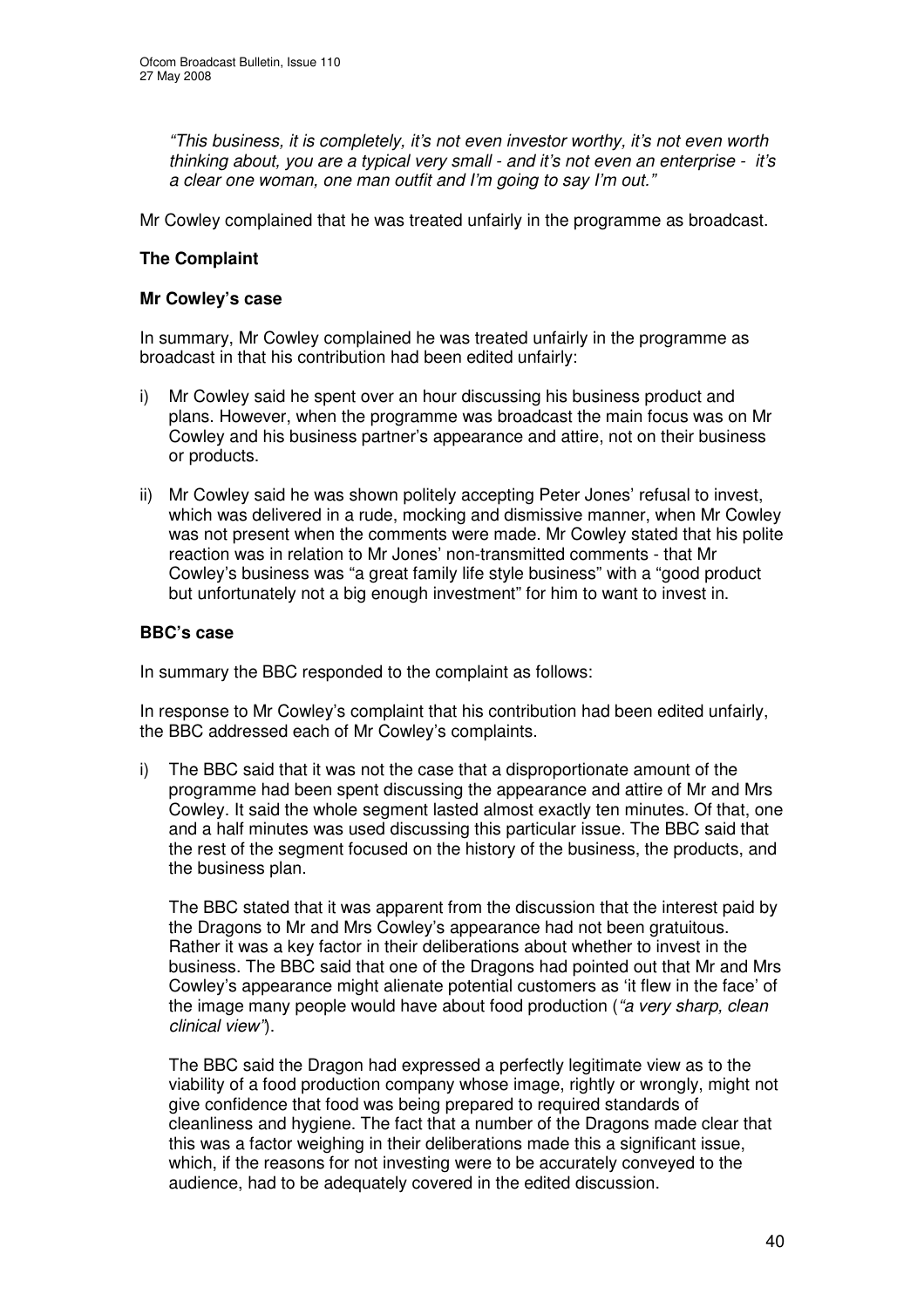The BBC directed Ofcom's attention to Mr Cowley's business website. The BBC said that the complainant's website carried a link to the *Dragons' Den* website and invited visitors to the website to view their appearance on *Dragons'Den*. The BBC said it believed this was "in the manner of an endorsement" of the programme was seriously at odds with the complaint by Mr Cowley of unfair treatment.

ii) In response to the complaint that the programme had unfairly portrayed Mr Cowley's reactions to comments made by one of the dragons, the BBC said Mr Cowley's recollection of the remarks by the dragon, Peter Jones, was inaccurate. The BBC said it was clear from the unedited recording of the complainant's contribution that the Dragon's comments had been made in the presence of Mr Cowley.

#### **Decision**

Ofcom's statutory duties include the application, in the case of all television and radio services, of standards which provide adequate protection to members of the public and all other persons from unfair treatment in programmes included in such services. Where there appears to have been unfairness in the making of the programme, this will only result in a finding of unfairness, if Ofcom finds that it has resulted in unfairness to the complainant in the programme as broadcast.

In carrying out its duties, Ofcom has regard to the need to secure that the application of these standards is in the manner that best guarantees an appropriate level of freedom of expression. Ofcom is also obliged to have regard, in all cases, to the principles under which regulatory activities should be transparent, accountable, proportionate and consistent and targeted only at cases in which action is needed.

The complaint was considered by Ofcom's Executive Fairness Group. In reaching a decision about this complaint Ofcom considered the written submissions of both parties, a recording and transcript of the programme as broadcast and an untransmitted programme recording and transcript.

Ofcom's findings in relation to Mr Cowley's specific heads of complaint are outlined below:

i) Ofcom first considered the complaint that the programme makers unfairly edited Mr Cowley's contribution in that the programme as broadcast focused more on his image than his business.

In considering this aspect of the complaint, Ofcom referred to the requirement on broadcasters in Rule 7.1 to avoid unjust or unfair treatment of individuals in programmes. Ofcom also took account of Practice 7.6 which states that:

"When a programme is edited, contributions should be represented fairly". It is important to note that the editing of a programme is an editorial matter for a broadcaster. However, broadcasters must ensure that the programme as broadcast does not result in unfairness to an individual or organisation.

Ofcom examined the full unedited material and noted that it included discussion of Mr Cowley's image, finances, business proposition and the Dragons' reasons for not investing, all of which featured in the programme as broadcast.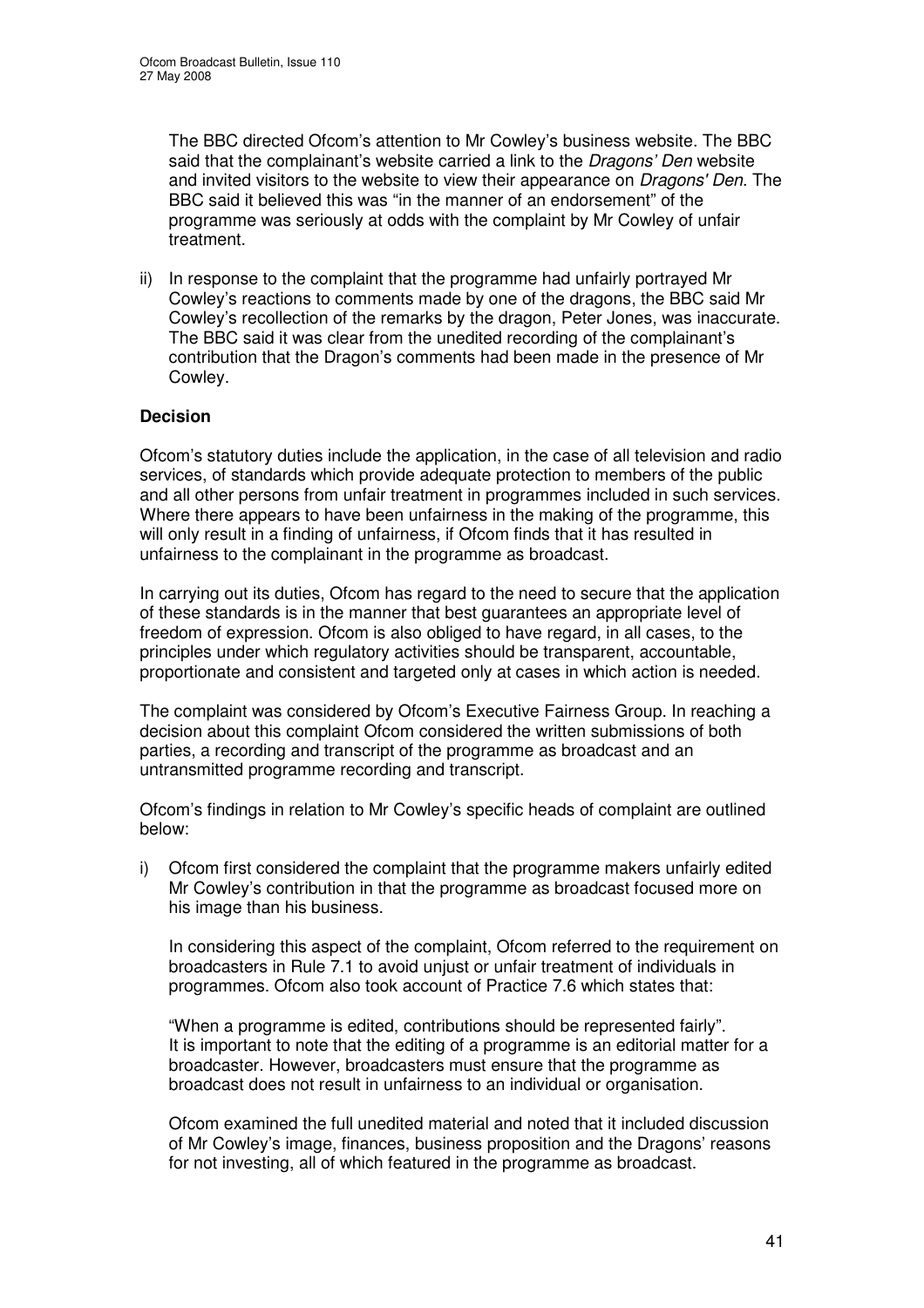Ofcom then considered whether the edited discussion of Mr Cowley's appearance resulted in any unfairness.

Ofcom considered that the discussion of Mr Cowley's image was related to his business in that it stirred doubts in the Dragons who were being asked to invest in his business. Therefore, the discussion of Mr Cowley's appearance was relevant to both his particular pitch and the subject of the programme, which is about contestants attempting to persuade the Dragons to invest.

Ofcom considered that Mr Cowley contributed to the fifth series of *Dragon's Den* which was therefore an established programme. It is Ofcom's view that part of the programme's intention is to provide insight into the Dragons' opinions of a participant, in this case Mr Cowley, the product and pitch. Ofcom noted that the viewers would have understood by the Dragons' discussion of Mr Cowley's appearance that presentation is a significant factor of success in business alongside the other factors that were also discussed, such as business plans and finances. Ofcom considered that the editing was fair in that it gave the viewers the information to understand all the reasons Mr Cowley failed to gain investment from the Dragons and was a fair representation of the full untransmitted material.

Taking into account the above Ofcom found that the editing of the footage of the discussion in relation to My Cowley's image in the programme as broadcast was not unfair.

ii) Ofcom then considered the complaint that Mr Cowley was shown reacting politely to comments made in a rude manner when he said he had not been present when those comments were made.

In considering this complaint Ofcom again took account of Practice 7.6 (set out above)

The untransmitted footage stated:

| it's a tiny lifestyle business for you its not something<br>that you are ever going to get investment to take it<br>forward so I'm going to say I'm out." |
|-----------------------------------------------------------------------------------------------------------------------------------------------------------|
|-----------------------------------------------------------------------------------------------------------------------------------------------------------|

**Mr Cowley:** *"I think every snack business starts slowly but yeah… thank you very much for listening."*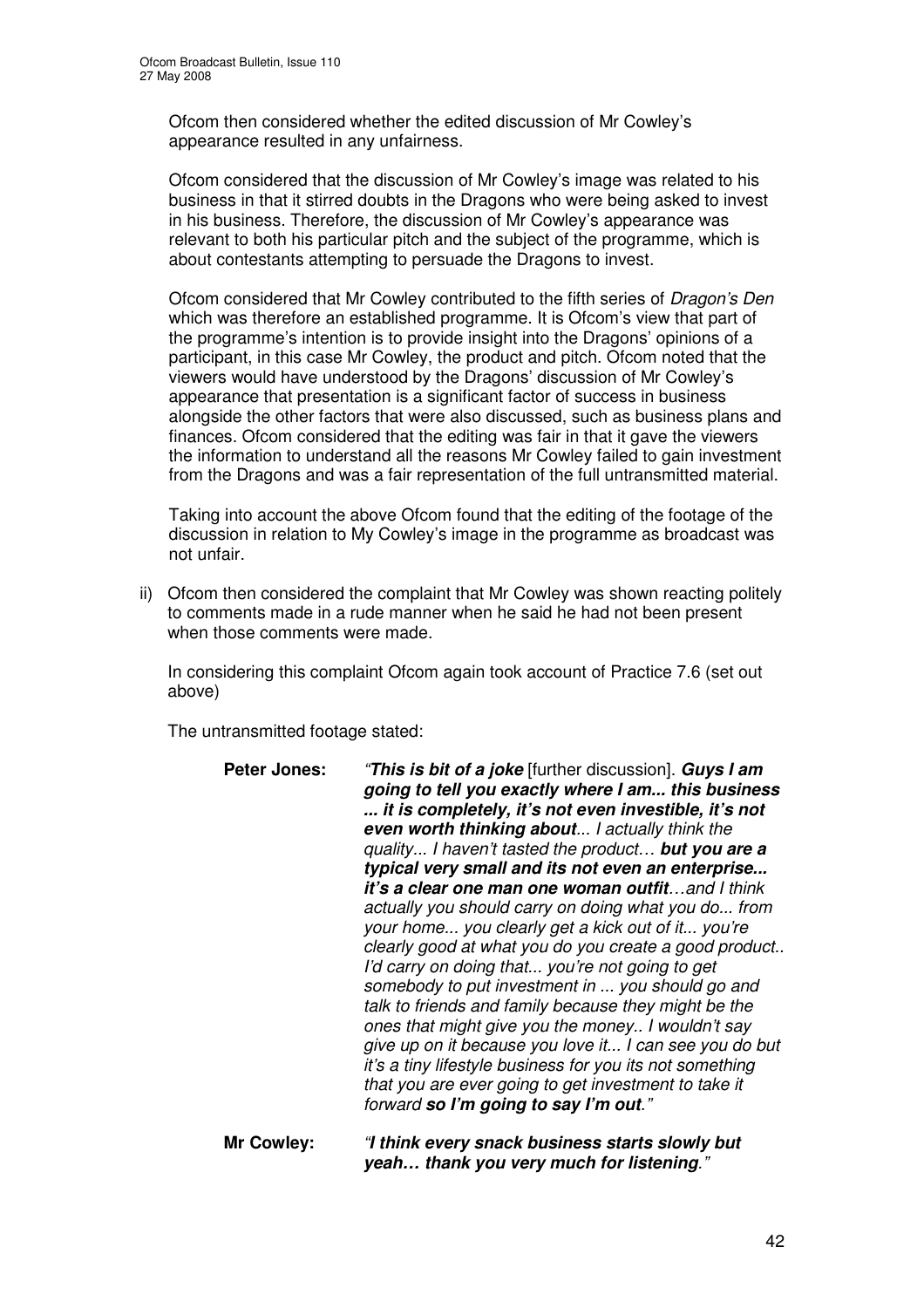#### [Emphasis added by Ofcom]

Parts of the comments which were included in the programme as broadcast are highlighted in bold.

It is Ofcom's view that the untransmitted footage showed that Mr Cowley was present when Peter Jones made the comments which were shown in the programme as broadcast.

Ofcom noted that Mr Cowley's complaint about the editing of this sequence was in relation to his polite reaction which was he said was in response to the comments that were omitted. However, Ofcom noted that in the untransmitted footage he did not appear to react to the specific comment included in the programme as broadcast. Ofcom is satisfied that Mr Cowley's reaction as shown in the programme as broadcast was a fair reflection of his reaction in the untransmitted material which could reasonably have been interpreted as a reaction to the whole of the comment, including both the negative and positive aspects. Furthermore, it is Ofcom's view that to show Mr Cowley reacting politely to Peter Jones' comment could not have reflected badly on Mr Cowley but instead represented him as calm and professional in the face of rejection.

Taking the above factors into consideration, Ofcom found that Mr Cowley's contribution had not been edited in a way which resulted in unfairness to him.

**Accordingly, Ofcom found the programme as broadcast did not result in unfairness to Mr Cowley and has not upheld the complaint.**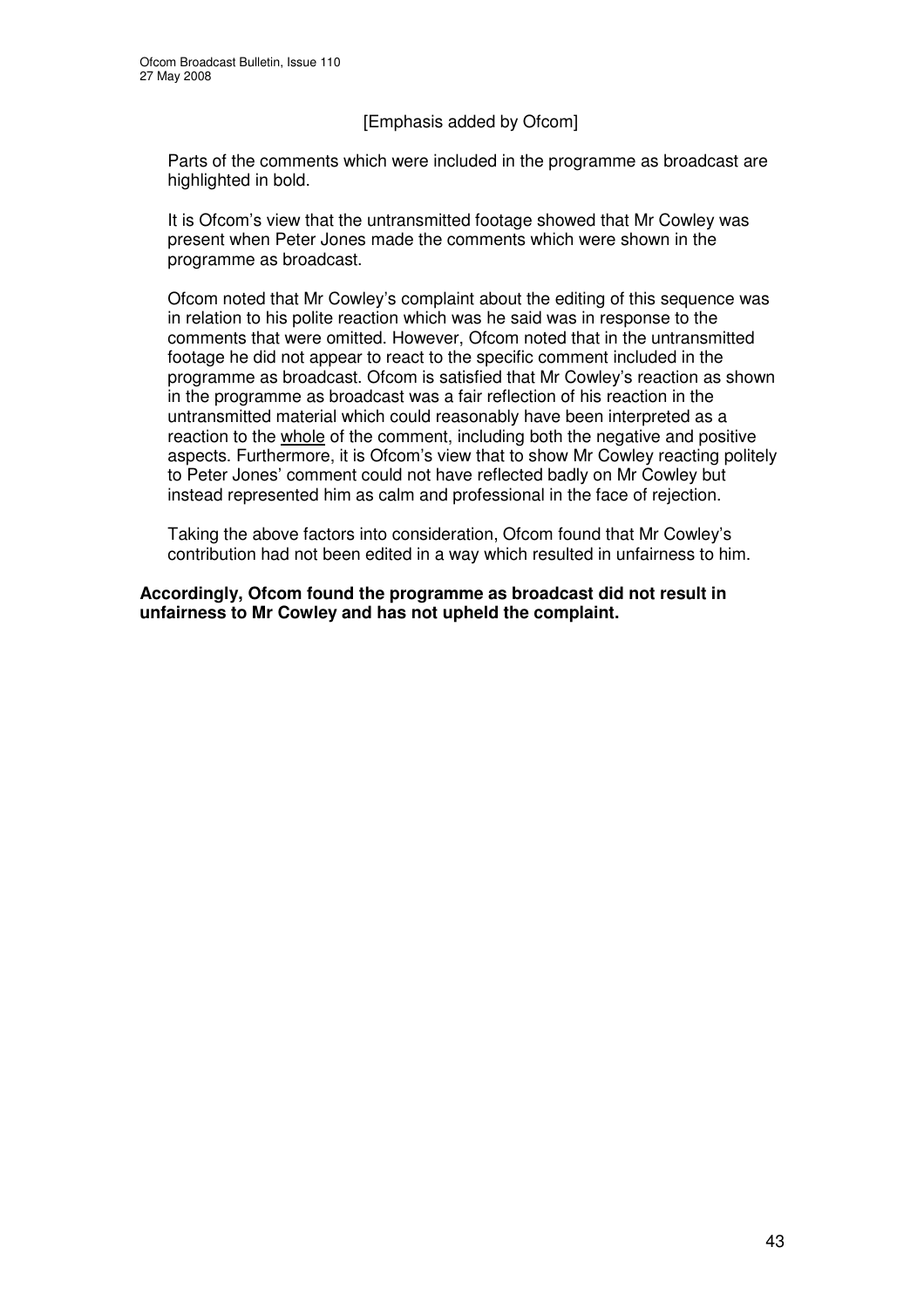## **Complaint by Mr George Sweeney on behalf of Michael Sweeney (a minor)**

*The Teen Tamer and The Teen Tamer trailers, Five, 12 September 2006*

**Summary:** Ofcom has not upheld this complaint of unfair treatment.

On 13 September 2006, Five broadcast an edition of its series about troubled or difficult teenagers, *The Teen Tamer*. This episode featured the Sweeney family and focused on the behavioural problems of 13 year old Michael Sweeney. The programme included footage of his parents, Mr George Sweeney and Mrs Pauline Sweeney, his two sisters and Michael. Behaviour expert, Lorrine Marer, visited the family on a number of occasions to help them try to address Michael's behavioural problems. A trailer for the programme also featured the family.

Mr Sweeney complained on behalf of Michael that: the reasons for Michael's behaviour were misrepresented, namely that he is a child with special needs, who is on the autism spectrum; the commentary married things together inaccurately; the programme failed to mention positive work done and successful strategies used by the family to handle Michael's behaviour; concerns Mr Sweeney raised at a pretransmission viewing were ignored; Michael was portrayed negatively in trailers for the programme.

Five responded that: it was explained to the family that the programme would look at teenage behaviour issues and agreed with Mr Sweeney that no mention would be made of previous diagnoses of Michael; the commentary was not unfair to Michael; the programme showed Mr and Mrs Sweeney as loving parents who had worked hard to manage Michael's behaviour; the programme makers felt after a pretransmission viewing that any concerns the Sweeneys had had been addressed; Michael was shown in a positive light for at least half of the trailer.

Ofcom found that: it was made clear to the Sweeney family that the programme would not look at the causes of Michael's behaviour, but would seek methods for handling that behaviour and the programme did not suggest any causes for his behaviour; there was no evidence that the commentary unfairly linked or portrayed footage of the family; the focus of the programme was Ms Marer's suggestions for changing Michael's challenging behaviour, but the programme did make it clear that the family had tried strategies previously; there was a pre-transmission viewing at which the family was able to comment on the programme, but it was made clear that the programme makers would retain editorial control and members of the family appeared to have contributed freely and spontaneously throughout the programme ; the trailer for the programme gave an accurate overview of the programme and did not include footage that was unfair to Michael.

#### **Introduction**

On 13 September 2006, Five broadcast an edition of its series about troubled or difficult teenagers, *The Teen Tamer*. This episode featured the Sweeney family and focused on the behavioural problems of 13 year old Michael Sweeney. The programme included footage of his parents, Mr George Sweeney and Mrs Pauline Sweeney, his two sisters and Michael. Behaviour expert, Lorrine Marer, visited the family on a number of occasions to help them try to address Michael behavioural problems. A trailer for the programme also featured the family.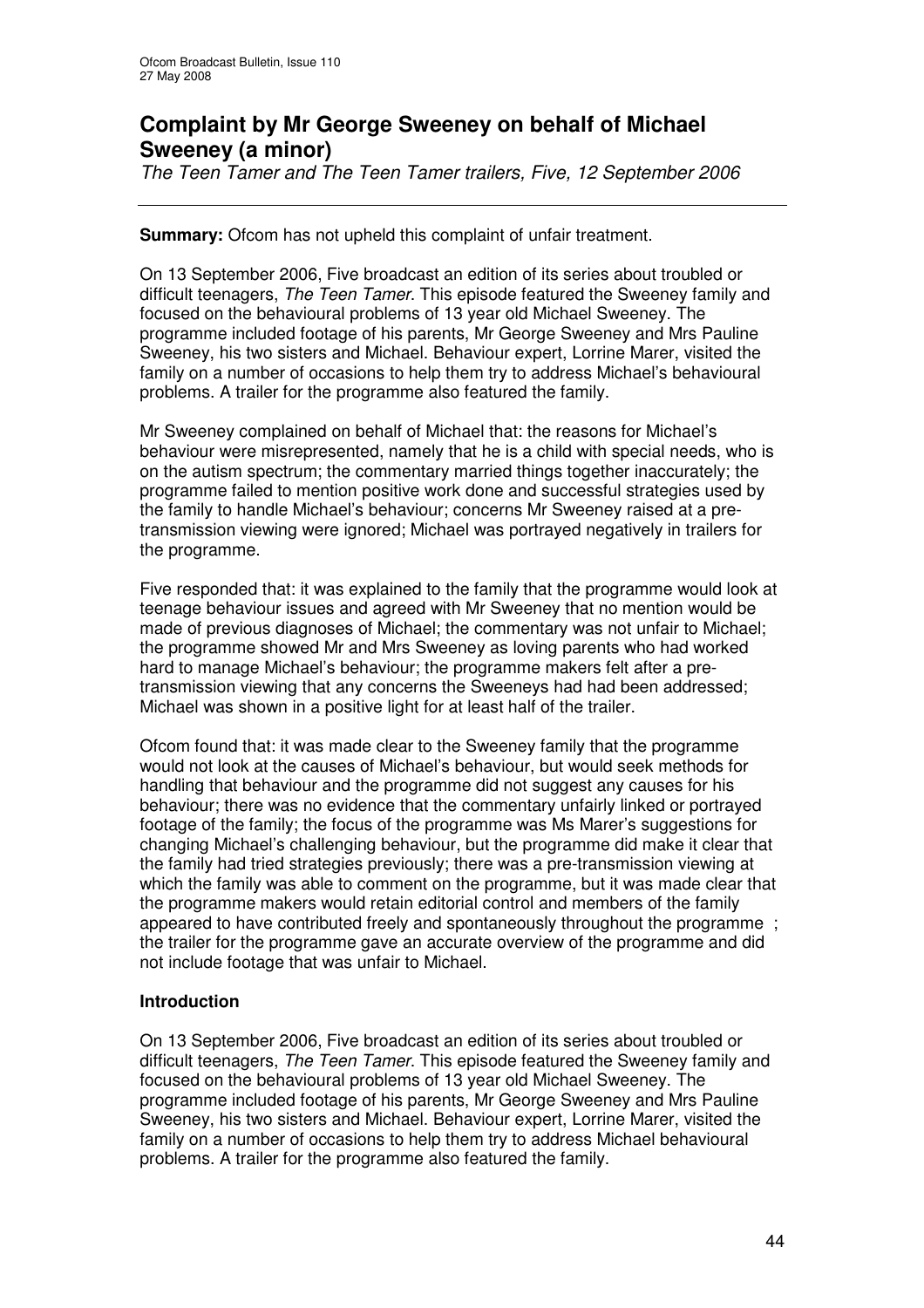Mr Sweeney complained on behalf of Michael that he was treated unfairly in the programme and the trailer. This complaint was therefore considered only insofar as it related to potential unfair treatment of Michael and not of other family members.

#### **The Complaint**

#### **Mr Sweeney's case**

In summary, Mr Sweeney complained that Michael was treated unfairly in that:

- a) The reasons for Michael's behavioural issues were misrepresented. Mr Sweeney stated that in the family's attempts to help Michael, who has special needs and is on the autism spectrum, they responded to an advertisement in a newspaper looking for families to participate in a television programme. At that time the programme was called "Families". After extensive discussions regarding the programme, the family agreed to take part, in the hope that Michael's recognised difficulties and special needs would be highlighted and helped. The family was told by the programme makers not to mention Michael's diagnosis. This resulted in the reasons for his behaviour problems being misrepresented in the programme and the impression being given that his behaviour was due to inconsistent parenting rather than as a result of his condition. This was unfair to Michael. Furthermore, the programme makers were aware of successful strategies that had been used by the family and recorded by Mr Sweeney. Mr Sweeney would not have allowed the omission of any mention of Michael's diagnosis if he had understood that the theme of the programme was "extreme behaviour". The family was aware that Michael's challenging behaviour, such as spitting and swearing, would be shown, but not to the extent that it was. Other aspects of Michael's behaviour, for example his anxieties and obsessions, which would have highlighted the true nature of his disability, were not given sufficient attention.
- b) The voiceover unfairly married elements of the filmed footage together whether it was accurate to do so or not.
- c) As a result of unfair editing, the programme failed to mention the positive work done and successful strategies used by the family to address Michael's behaviour. Mr Sweeney stated that the family was not portrayed as a family unit despite being filmed, prior to Ms Marer's arrival, going to church, going out for meals, taking Michael to school, watching television and doing other family activities. None of this was shown, thus creating the impression that the family did not go out much due to Michael's behaviour. This resulted in an unfair impression being given of Michael.
- d) A meeting was held prior to broadcast in which Mr Sweeney expressed his concerns about interview responses given by the family and coaching by the programme makers, but his views were ignored and the family was allowed no input into the editing. Mr Sweeney said he felt that the family members had been coached and asked leading questions when being interviewed by the programme makers so as to give responses that made for good television rather than providing positive input to their situation. Mr Sweeney said that most, if not all, of what he suggested at the meeting was left out of the final take leaving only the negatives to the fore. Members of the family made a number of important and valid points during filming but these were not included, as they did not fit with the illusion being created by the programme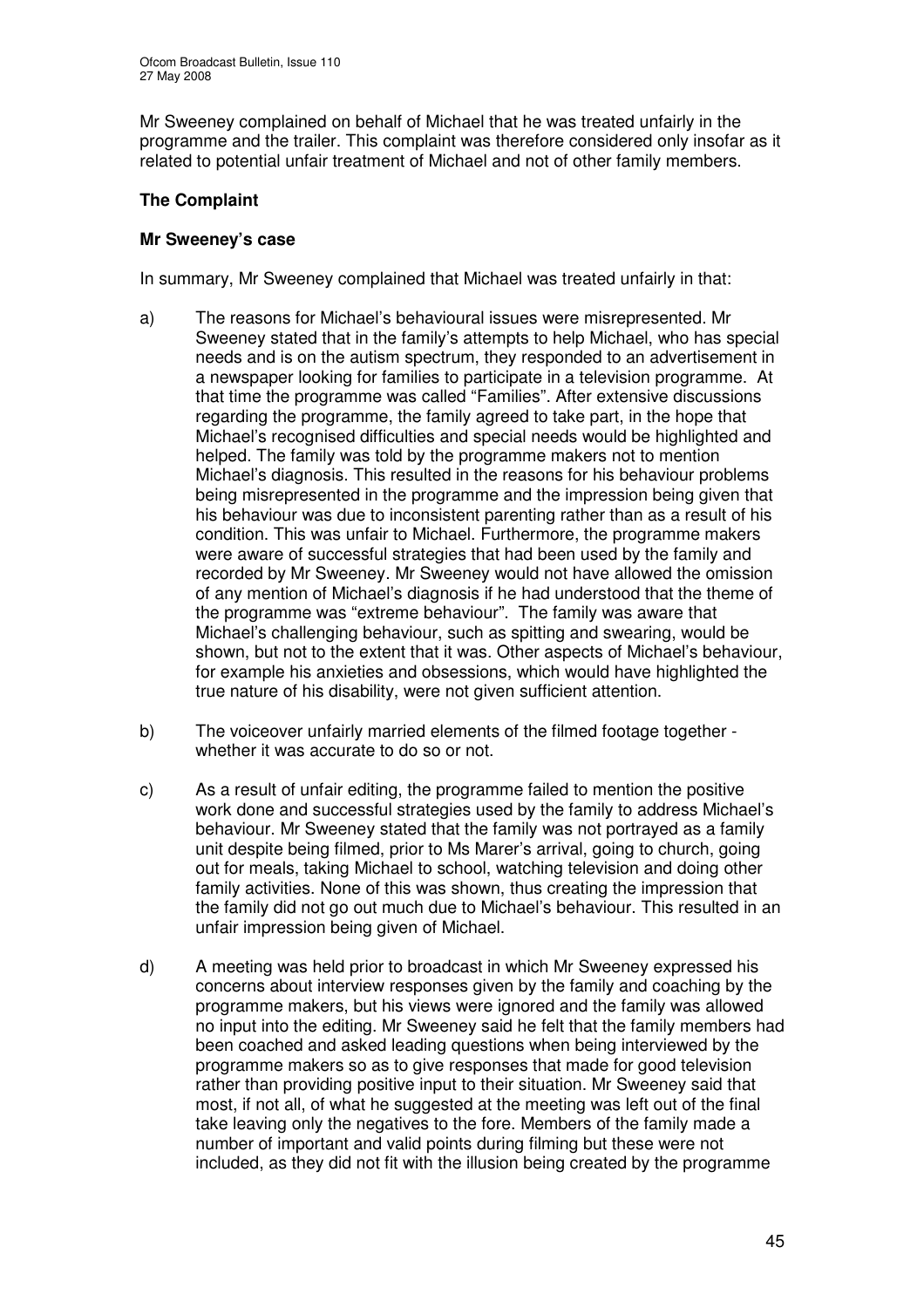makers. This resulted in an unfair impression of Michael being given in the programme.

e) Mr Sweeney was not informed that Michael would be highlighted in a negative way through television trailers.

#### **Five's case**

In response to the complaint of unfair treatment, Five said in summary:

d) In response to the complaint that the reasons for Michael's behavioural problems were misrepresented in the programme and that the programme suggested that his behaviour was due to inconsistent parenting, Five said that Mr Sweeney and his family responded to an advertisement about the programme in the *Daily Mail*, which said:

> "FAMILIES NEEDED FOR NEW TV SHOW. Was Christmas made unbearable because of your teen's behaviour? Have you reached the end of your tether? Would you like harmony to be restored to your home this year? If you are experiencing parenting problems with your teenager, however large or small, our behaviour specialist may be able to help".

Having contacted the programme makers, Mr Sweeney and his family completed contributor questionnaires and they were visited by a consultant psychologist who assessed them for their suitability to appear on the programme. Throughout the application, selection and assessment process it was made clear to the family that the programme would focus on the extreme behaviour of the teenage member of the family identified by their parents, the family's experience of that behaviour and the strategies suggested to the family for dealing with it by Ms Marer. Ms Marer is a behavioural specialist and attention deficit hyperactivity disorder ("ADHD") coach who has been working with troubled or difficult teenagers for over seven years. She has trained in all aspects of learning difficulties and in recent years has become a specialist in conduct behaviour disorder in teenagers. Ms Marer's background was explained to the family, who were told that she would not be assessing Michael as a psychologist or a doctor but would be aiming to provide the family with techniques that they could use to help them with Michael's behaviour. The Sweeney family appeared to welcome what they thought would be a new approach to Michael's problems, especially as he would be assessed at home rather than in a medical professional's office.

Five said the family read and signed contributor release forms which indicated their consent to appear in the programme. These forms made it clear that the programme title, "Families", was provisional and described the programme as being "on the subject of teenage behaviour, relationships and activities within the family".

During the selection and assessment process, Five stated that the production team explained to Mr Sweeney several times that the programme was about extreme teenage behaviour and it was also explained to the family that the purpose of the series was to give them strategies on how to deal with Michael's behaviour. The series was not attempting to prove or disprove previous diagnoses, but instead to start afresh dealing purely with the behaviour issues affecting the family at the time. Following these discussions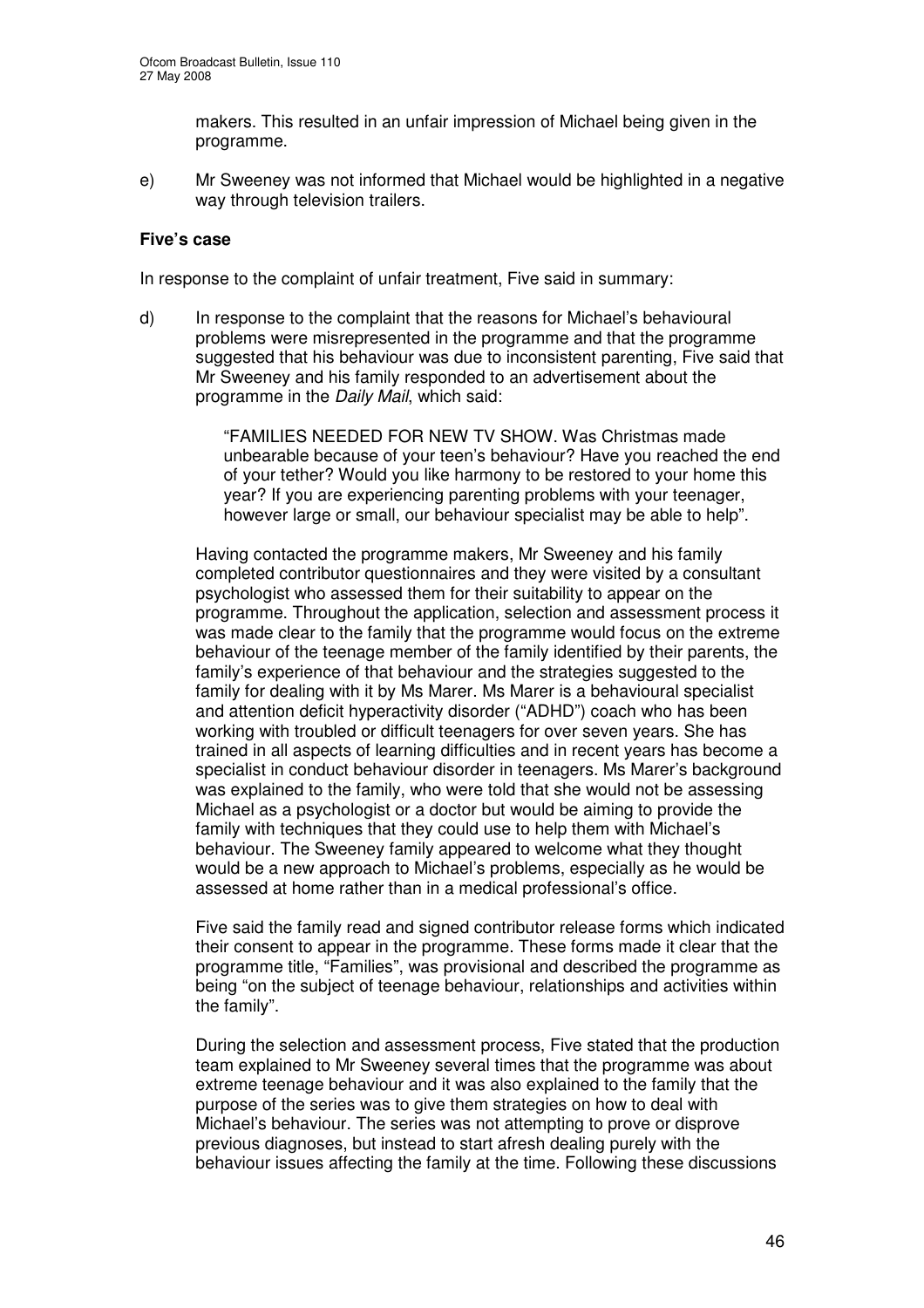between the programme makers and the family, it was agreed with the family that Michael's previous diagnoses would not be mentioned.

Furthermore Five said that Mr and Mrs Sweeney told the production team that Michael had previously been seen by a number of experts but that the family had been unhappy with the various diagnoses as they did not feel they fitted Michael exactly. The producers felt that this attitude would make the family likely to respond to and benefit from the behaviour-led approach to Michael's problems that Ms Marer would offer.

It was agreed with Mr Sweeney that there would be no mention of one or more of the diagnoses and at no stage during filming did either Mr or Mrs Sweeney express any concern that their son's condition was being misrepresented, nor did they query the agreement not to mention Michael's previous diagnoses. At no point in the programme was there any discussion of the reasons for Michael's behaviour and therefore Five did not accept that the programme misrepresented the reasons.

In the first part of the programme, the commentary noted that Mr and Mrs Sweeney had tried various strategies but had not always stuck to them. This was confirmed during the meeting when Ms Marer set out her strategy for managing Michael's behaviour. Mr Sweeney stated in the programme that the family had already tried some of the strategies suggested by Ms Marer and she responded that they had not stuck to them. Mr Sweeney was shown explaining that some worked and others did not. Ms Marer replied that the strategies she proposed came as a package and Mr Sweeney agreed to try her methods. None of this related to the issue of what was causing Michael's behaviour, rather they were methods used in dealing with it.

- e) In response to the complaint that the voice over was unfair, Five said that Mr Sweeney had not identified in his complaint any specific scenes in the programme where he believed things were unfairly married together by the voiceover. However, the production team filmed with the family for around six weeks. It was obviously not possible to include all this footage in the finished programme, but nothing that was recorded but not included in the programme would have materially affected viewers' opinion of Michael. Furthermore, it was explained to the family that the purpose of the pre-transmission viewing (see d) below) was to enable the family to correct any factual inaccuracies. No factual inaccuracies were raised following that viewing and Five therefore argued that it was reasonable for the programme makers to proceed on the basis that the family did not believe that the programme had been edited, or commentary added in a way that was unfair to Michael.
- f) In response to the complaint that the programme was edited unfairly, Five said that the family was fully aware from the start of production that the programme would focus on how they could cope with and manage Michael's behaviour in a way that would improve each of their lives. It was never proposed that the programme would be a documentary portrait of a family attempting to live with a difficult teenager, rather it would be interventionist and "explore ways of improving your family life both through setting tasks and providing advice", as set out on the information sheet attached to the contributor's release form. The programme's failure to mention previous strategies was not contrary to the family's expectations or unfair to Michael. Mr and Mrs Sweeney were portrayed as loving parents who had worked incredibly hard to manage their son's behaviour. The programme showed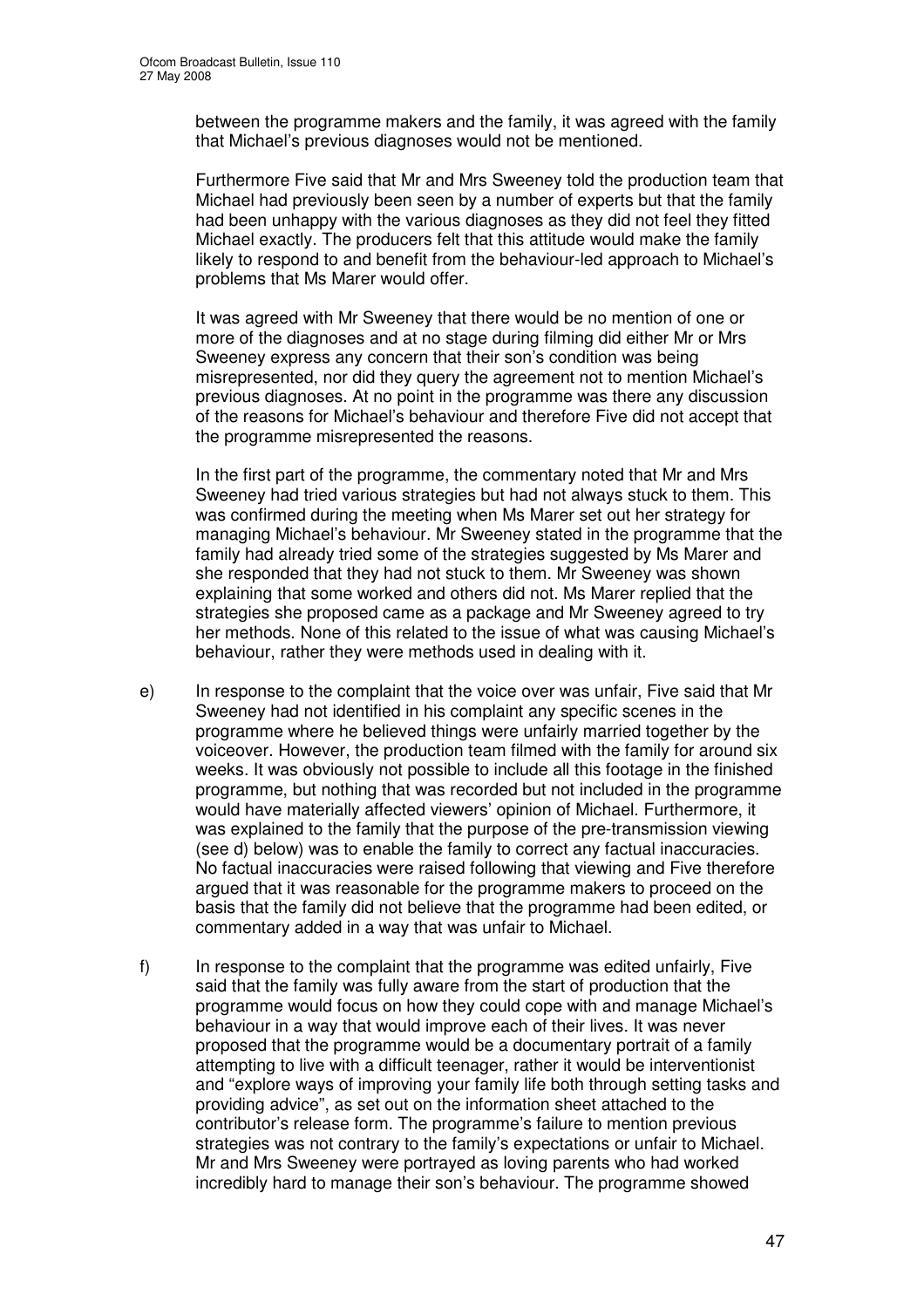them using positive parenting strategies on several occasions and they were described in the commentary as having "managed to keep a lid on Michael's behaviour". The programme did not suggest that any of Mr and Mrs Sweeney's previous parenting strategies, successful or otherwise, had caused Michael's behaviour nor were Mr and Mrs Sweeney under the impression that the programme would examine these.

Five said that following a pre-transmission viewing of the programme, Mrs Sweeney had expressed her concern that the programme did not include a scene of Michael doing some painting in the kitchen, which she felt portrayed the family in a better light. It was explained to Mrs Sweeney that it was not possible to put everything from a month and a half's worth of filming into the programme, but that the programme makers had tried to include scenes of happy family life wherever possible. Mrs Sweeney had seemed happy with this explanation at the time.

g) In response to the complaint that the views expressed by the family at a pretransmission viewing were not taken into account, Five said that Mr and Mrs Sweeney asked to see a copy of the programme prior to broadcast. It said that in affording them this opportunity, the programme makers made it clear in advance that the family would not have any editorial control over the programme but that any concerns expressed about factual accuracy or the impact the programme may have on the family's welfare would be considered. The series producer watched the programme with the family. Mr and Mrs Sweeney expressed relief and said that they felt that it presented an accurate portrait of family life in their home during filming. Mr Sweeney was concerned about a line in the commentary about the family's ability to cope with Michael's behaviour:

> "*With Michael's behaviour threatening to destroy their family life, the Sweeney's have tried a number of strategies – but have never managed to stick to any of them*."

After discussion it was agreed that this could remain in the programme as it was balanced by interviews with the family elsewhere in the programme. For example, Mr Sweeney said:

"*We are always willing to listen and try anything once to see if it works. And if it does, we use it again. If it doesn't work then we evaluate it and say look this isn't working – let's forget about that idea, let's try something else*".

Mr and Mrs Sweeney made no suggestion at the time of the pre-transmission viewing that any of the responses in the programme had been "coached" out of members of the family or that they were in any other way unhappy with the programme or felt it to be unfair to Michael. Following the pre-transmission viewing, Mr Sweeney contacted the programme's executive producer and raised concerns about the same line of commentary as he had discussed at the pre-transmission viewing. The executive producer explained to Mr Sweeney on the telephone and in a letter that he felt that the subsequent comment from Mr Sweeney was a fair and appropriate balance to this. Following this, the programme makers were under the impression that Mr Sweeney accepted that the comment could remain in the programme.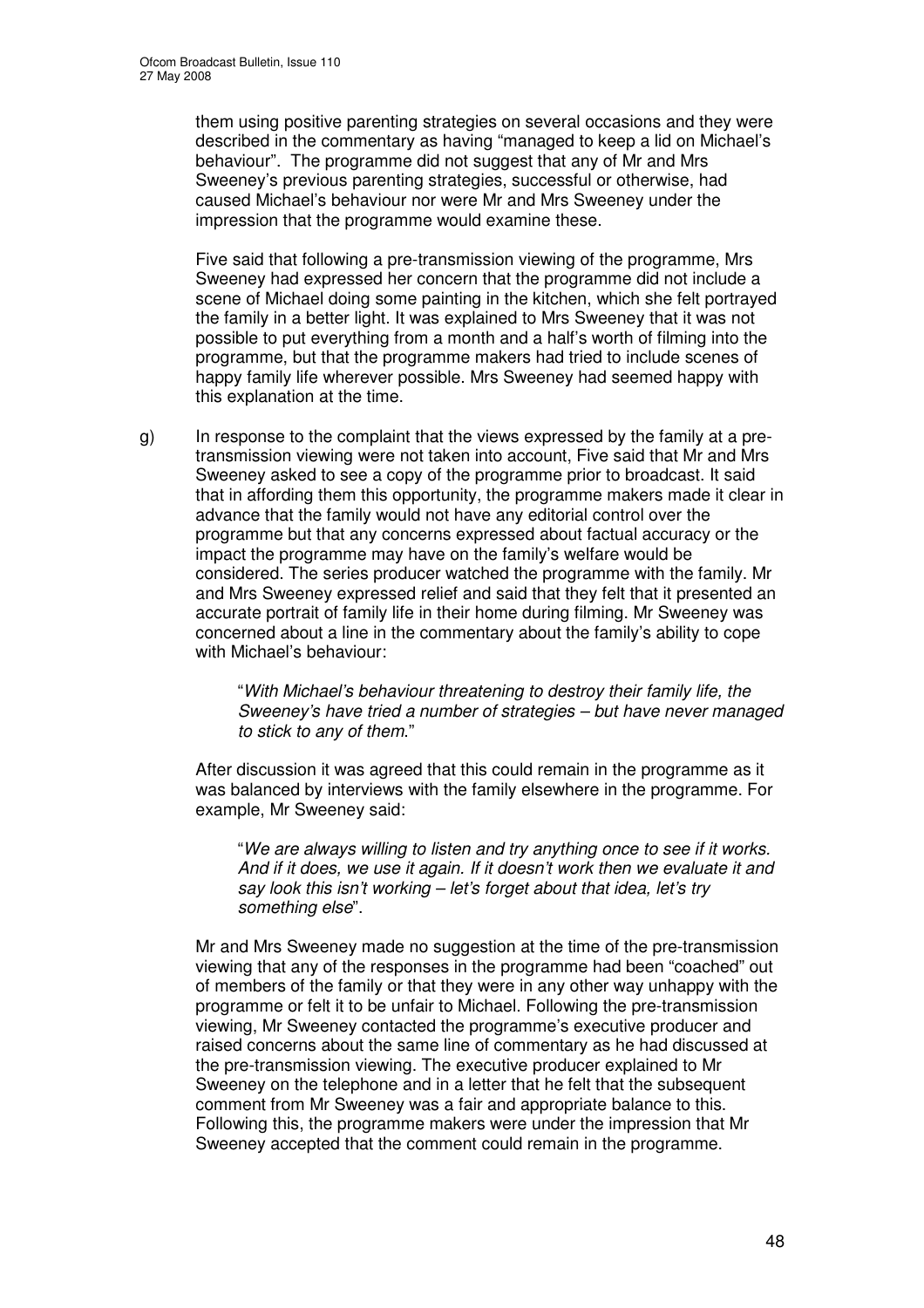Furthermore, the comment was not unfair to Michael: his parents accepted in the programme that they were not always consistent in adhering to parenting strategies and his sister, Susan, also acknowledged this.

In addition, Five said that each member of the family was given the opportunity to comment in the programme on how they felt the strategies suggested by Ms Marer had affected the family's situation. Each did so, and none was coached into giving a certain response to any of the programme makers' questions.

e) In response to the complaint that the trailer for the programme was unfair to Michael, Five said that, as this was the third programme in the series, the trailer was not used to explain the programme's proposition, with which many viewers would at this stage be familiar. The idea was to draw viewers who may have seen earlier episodes of the series back to it and new viewers who might have missed previous episodes. The first 11 seconds of the trailer consisted of pictures of the family playing merrily together in the snow. Michael was shown happily throwing snowballs in a playful manner and laughing with his father and sister. The next 14 seconds were in sharp contrast, with footage of Michael's extreme behaviour accompanied by heavy metal-style music, to show viewers that the behaviour Ms Marer, "the Teen Tamer", would be tackling was particularly extreme. The final four seconds showed Michael happy again and giving Ms Marer a cuddle. The trailer conveyed well the idea that the programme was about conflict resolution and tackling extreme behaviour. Since the family was aware of the extreme behaviour that would be included in the programme, the programme makers felt it unnecessary to inform the family of the nature of the trailers prior to their broadcast. They were not unfair to Michael, who was shown in a positive light for at least half of the trailer.

#### **Decision**

Ofcom's statutory duties include the application, in the case of all television and radio services, of standards which provide adequate protection to members of the public and all other persons from unfair treatment in programmes included in such services.

In carrying out its duties, Ofcom has regard to the need to secure that the application of these standards is in the manner that best guarantees an appropriate level of freedom of expression. Ofcom is also obliged to have regard in all cases, to the principles under which regulatory activities should be transparent, accountable, proportionate, consistent and targeted only at cases in which action is needed.

Mr Sweeney's complaint on behalf of Michael was considered by Ofcom's Executive Fairness Group. Ofcom considered the complaint and the broadcaster's response, together with a recording and transcript of the programme as broadcast.

Ofcom found as follows:

a) Ofcom first considered Mr Sweeney's complaint that Michael's diagnosis was not referred to in the programme and that his behaviour was misrepresented and blamed on inconsistent parenting.

In considering this head of complaint, Ofcom took into account Practices 7.3 and 7.9 of the Code. Practice 7.3 states that where a person is invited to make a contribution to a programme, they should normally be told about the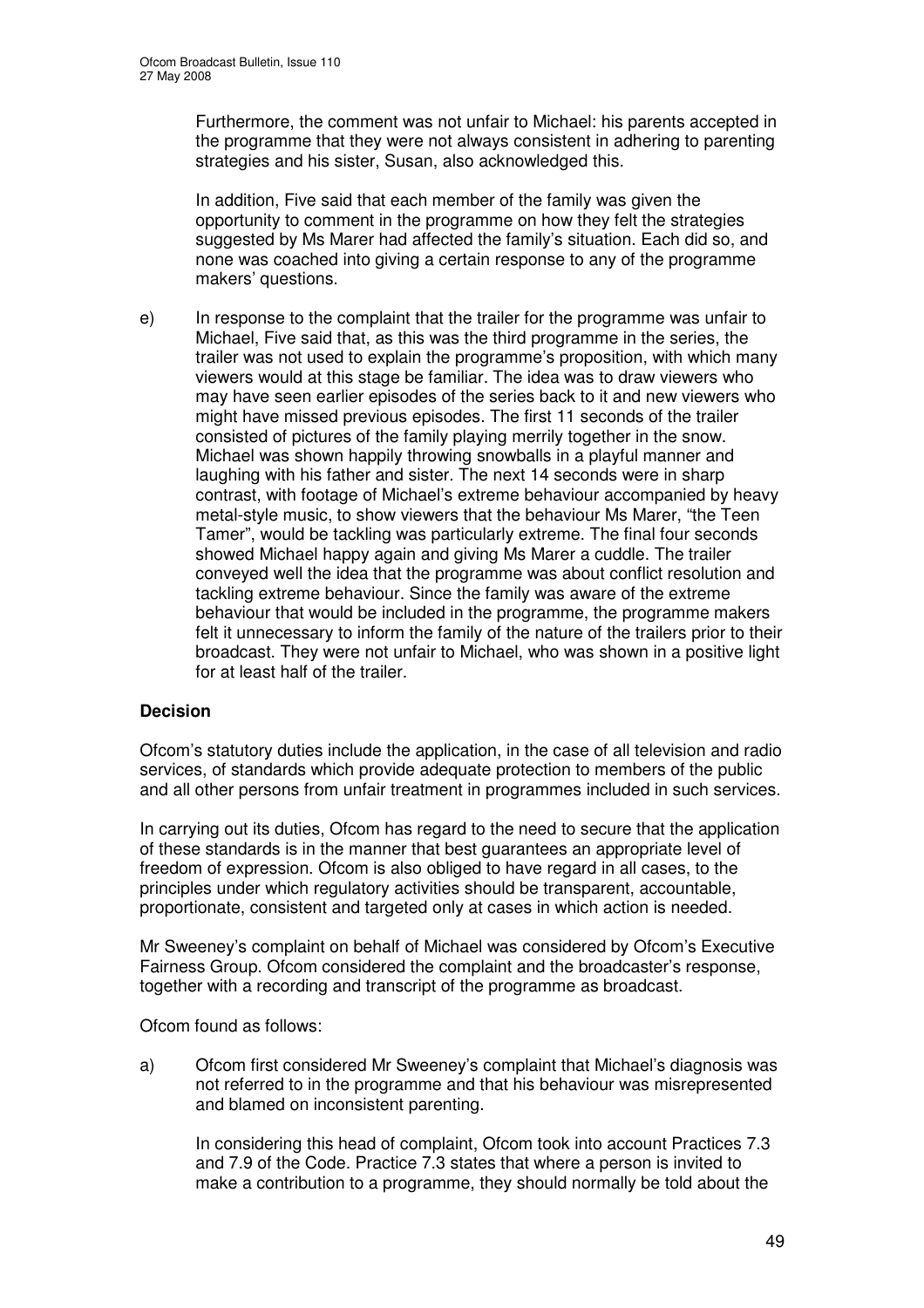nature and purpose of the programme and what kind of contribution they are expected to make. Practice 7.9 states that broadcasters must take reasonable care to satisfy themselves that material facts have not been presented, disregarded or omitted in a way that is unfair to an individual or organisation.

Ofcom noted the wording of the newspaper advertisement that first drew the attention of the Sweeney family to the programme:

"FAMILIES NEEDED FOR NEW TV SHOW. Was Christmas made unbearable because of your teen's behaviour? Have you reached the end of your tether? Would you like harmony to be restored to your home this year? If you are experiencing parenting problems with your teenager, however large or small, our behaviour specialist may be able to help".

In Ofcom's view the advertisement made it clear that the programme would be looking at behavioural issues and made no mention of the examination of diagnoses or causes of behaviour. Ofcom also considered the contributor release forms, signed by the family, which described the programme as being "on the subject of teenage behaviour, relationships and activities within the family". It also noted that Mr and Mrs Sweeney were not happy with the previous diagnoses they had received for Michael: Mrs Sweeney said in the broadcast programme:

"*We have tried to get help from experts and professional medical people and we just feel that – you never really get anywhere*".

In these circumstances, it appears to Ofcom that, while Mr Sweeney may have preferred Michael's diagnoses to be mentioned on the programme, the decision by the programme makers not to do so was in keeping with the information provided to the family about the programme's nature and purpose and was also in keeping with the family's stated opinion of the diagnoses they had received, i.e. that none was completely satisfactory.

As regards the complaint that the programme suggested that Michael's behaviour was due to inconsistent parenting, Ofcom noted that this complaint was on behalf of Michael only and not on behalf of other family members. Ofcom therefore considered whether in this respect the programme unfairly portrayed Michael's behaviour. Ofcom took the view that the programme clearly suggested that Michael's behaviour could be managed through consistency in parenting, for example when Ms Marer said:

"*You have to stick to the package*…"

However, Ofcom did not consider that any of the discussions about the consistency required in relation to Ms Marer's proposals resulted in a suggestion that inconsistent parenting was the cause of Michael's behaviour, indeed the programme made clear the efforts the family had already made in relation to Michael's behaviour. Ofcom considered that, in trying to address Michael's behavioural problems and help the family, the programme did not set out to diagnose any causes of Michael's behaviour, whether medical or parenting, but to portray his behaviour as it was filmed. In doing so, the programme did not misrepresent Michael's behaviour.

Ofcom found that the programme was not unfair to Michael in this respect.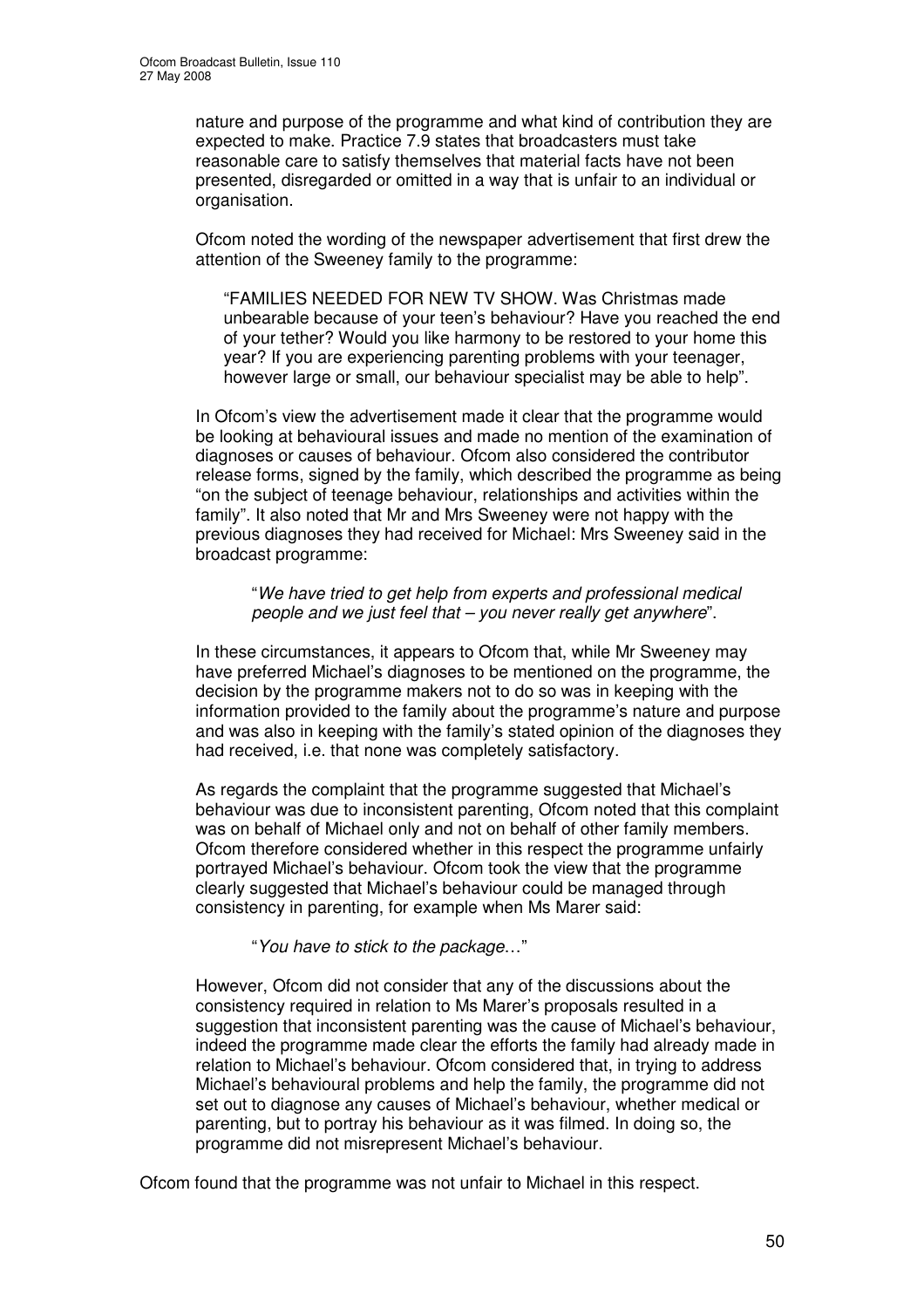b) Ofcom next considered the complaint that the voiceover was unfair.

In considering this head of complaint, Ofcom took into account Practice 7.9 of the Code, as set out under decision head a) above.

Ofcom noted that Mr Sweeney had not identified specific parts of the commentary where he considered things had been married up inaccurately. It was, therefore, not possible for Ofcom to consider any particular instances of alleged inaccuracy in the voiceover to the programme. Ofcom therefore looked at the broad scope of the complaint, namely that parts of the commentary were juxtaposed unfairly with filmed footage. On that basis, Ofcom took the view that the role of the voiceover was to link the filming that took place with the Sweeney family, over a period of around six weeks. In doing this, it clearly demonstrated the journey undertaken by Michael and his family with Ms Marer. It showed the methods tried by the family in dealing with Michael's behaviour and showed a significant improvement in his behaviour during that period. The programme also included extensive footage of family members giving their views. Ofcom found no evidence that the voiceover unfairly portrayed or linked the events recorded during those six weeks. Furthermore, the commentary made it clear that significant progress was made over the course of the filming in Michael's behaviour through the work of the family, in conjunction with Ms Marer.

Ofcom found no unfairness to Michael in this respect.

c) Ofcom next considered Mr Sweeney's complaint that unfair editing resulted in positive work and successful strategies tried by the family in dealing with Michael's behaviour not being mentioned.

In considering this head of complaint, Ofcom took into account Practice 7.6 of the Code, which states that when a programme is edited, contributions should be represented fairly. Ofcom also took into account Practice 7.9 of the Code, as set out under decision head a) above.

In considering this head of complaint, Ofcom considered whether the programme resulted in an unfair impression of Michael's behaviour being given. In view of the aims of the programme, which - in Ofcom's view - were clearly explained to the family from the outset, as discussed above at head a), it was inevitable that the focus of the programme would be primarily Michael's challenging behaviour and Ms Marer's suggestions for addressing it. Filming took place over a period of around six weeks: it would not have been possible for all the filming to form part of the programme and the material filmed had therefore to be edited. In Ofcom's view, there was no evidence that the omission of any specific positive material resulted in unfairness to Michael. Furthermore, it was clear throughout the programme that the family wanted to do well for Michael, both before Ms Marer's arrival and when working with her. Before Ms Marer arrived with the family, Mr Sweeney was shown saying:

"*We are always willing to listen and try anything once to see if it works. And if it does, we use it again. If it doesn't work then we evaluate it and say look this isn't working – let's forget about that idea, let's try something else*."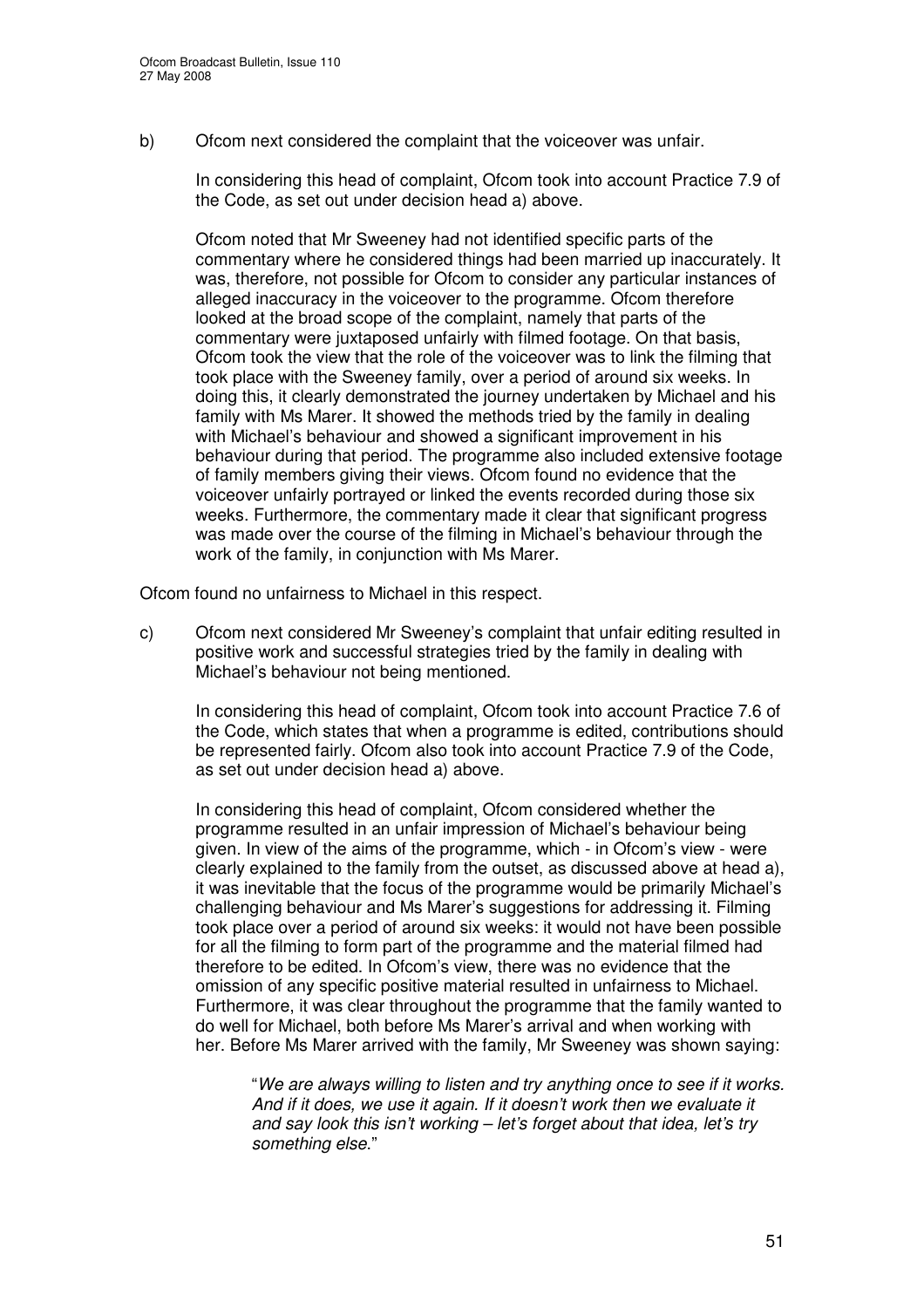Later, in conversation with Ms Marer, Mr Sweeney said:

"*We've tried a lot of strategies, even things you've said tonight*".

Ofcom considered that it was clear from the programme that the family had tried different strategies for dealing with Michael's behaviour and that some elements of those strategies had proved positive but none had adequately addressed Michael's difficulties. It was also clear that, with Ms Marer's input, the family made significant progress in dealing with Michael's behaviour and persuading him to change, using some methods they had not tried before. In these circumstances, there was no unfairness in the programme's portrayal of Michael's behaviour.

Ofcom therefore found that there was no unfairness to Michael in this respect.

d) Ofcom next considered the complaint that concerns raised by the family prior to the broadcast were ignored and that family members were "coached" in interview.

In considering this head of complaint, Ofcom took into account Practice 7.3 of the Code, which states that, where a person is invited to make a contribution to a programme, they should normally be given clear information, if offered an opportunity to preview the programme, about whether they will be able to effect any changes to it.

Ofcom noted from the submissions of both parties that, unusually, at the request of the family, a viewing of the programme was arranged for them prior to broadcast, with one of the production team. Mr Sweeney raised concerns at the viewing about a line in the commentary which referred to the Sweeneys not having "managed to stick to" any of the strategies they had tried. According to Five the family then discussed with the member of the production team present at the viewing another balancing response from Mr Sweeney that was also included in the programme, in which he said:

"*We are always willing to listen and try anything once to see if it works. And if it does, we use it again. If it doesn't work then we evaluate it and say look this isn't working – let's forget about that idea, let's try something else*."

No change was therefore made to the commentary at that stage. Mr Sweeney then raised his concerns in correspondence with the programme's executive producer before the programme was broadcast. He was not satisfied with the response he received and issued a press release setting out his concerns about the programme. Ofcom noted that it was made clear to the family that, at the pre-transmission viewing, the programme makers would consider their views as to whether there were factual inaccuracies in the programme but that the programme makers would retain editorial control over the programme. Ofcom concluded therefore that; the family was aware from the outset (as set out under decision head a) above) what the programme would be about; the programme makers sought comments from family prior to transmission and listened to their views; and the programme makers retained editorial control. In Ofcom's view this was in keeping with the appropriate editorial control of the programme makers who properly provided the family with information on whether they would be able to effect changes to the programme as discussed in the Code. Ofcom therefore found that this resulted in no unfairness to Michael.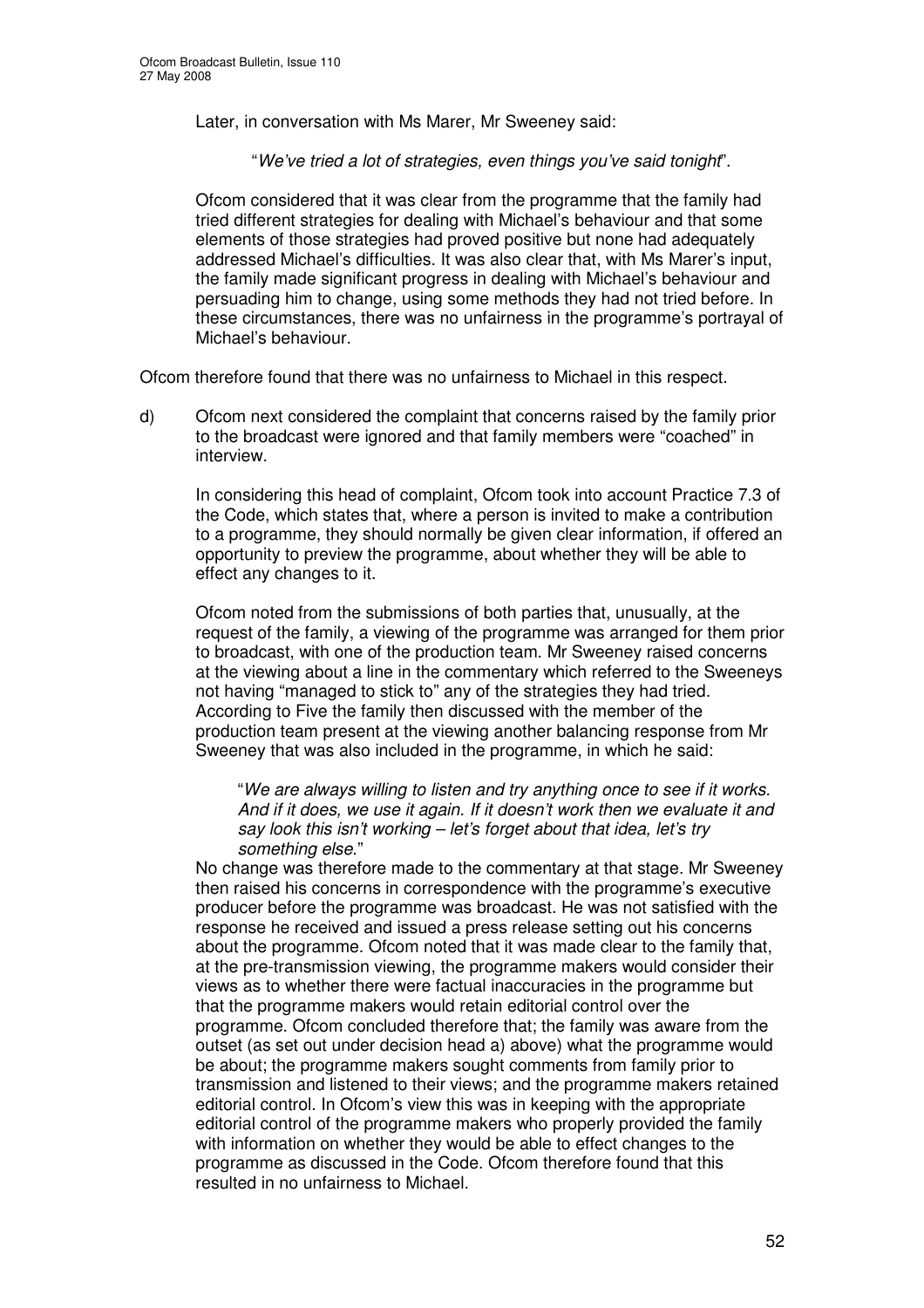As regards the complaint that members of the family were "coached" in interview, Ofcom noted that each family member gave a variety of responses to the developing situation throughout the course of the programme, both during filming of them interacting as a family and in individual interviews. In Ofcom's view, the footage of the family, whether in individual interviews or when the family was being filmed together, appeared to have been given equally spontaneously and freely by each family member. At the end of the programme footage was included of each member of the family, including Michael, commenting positively on the changes that had come about within the family, for example, Mrs Sweeney said:

"*There's actually been a couple of times where Michael has stopped himself swearing*…"

Ofcom took the view that it is usual for participants to be asked to give responses on more than one occasion, for example for technical reasons, in order to obtain relevant footage. Ofcom was not able to determine whether or not Mr Sweeney's concern about coaching was raised with the programme makers, but considered that there was no evidence from the material available to Ofcom that the responses given by the family were obtained by coaching them or by asking leading questions. In these circumstances, given the number and variety of contributions from members of the family, there was no unfairness to Michael in his portrayal in the broadcast programme. Ofcom therefore found that there was no unfairness to Michael in this respect.

e) Finally Ofcom considered the complaint that Michael was unfairly represented in the trailer for the programme.

In considering this head of complaint, the Group took into account Practice 7.9 of the Code, as set out under decision head a) above.

Ofcom considered that the trailer was a balanced look at what the programme would include. It introduced the family in a positive light, then included brief footage of Michael's challenging behaviour and finished by showing the progress he made by the end of the programme to be broadcast. In showing these clips, the trailer gave viewers a brief insight into the material that the programme itself would cover. Bearing in mind the content of the programme, Ofcom considered that the trailer gave a representative overview of the programme and did not include any footage that was unfair to Michael nor was the footage edited in a way that was unfair to him.

Ofcom therefore found that there was no unfairness to Michael in the trailer.

#### **Accordingly the Executive Fairness Group has not upheld the complaint of unfair treatment in the broadcast of either the programme or the trailer.**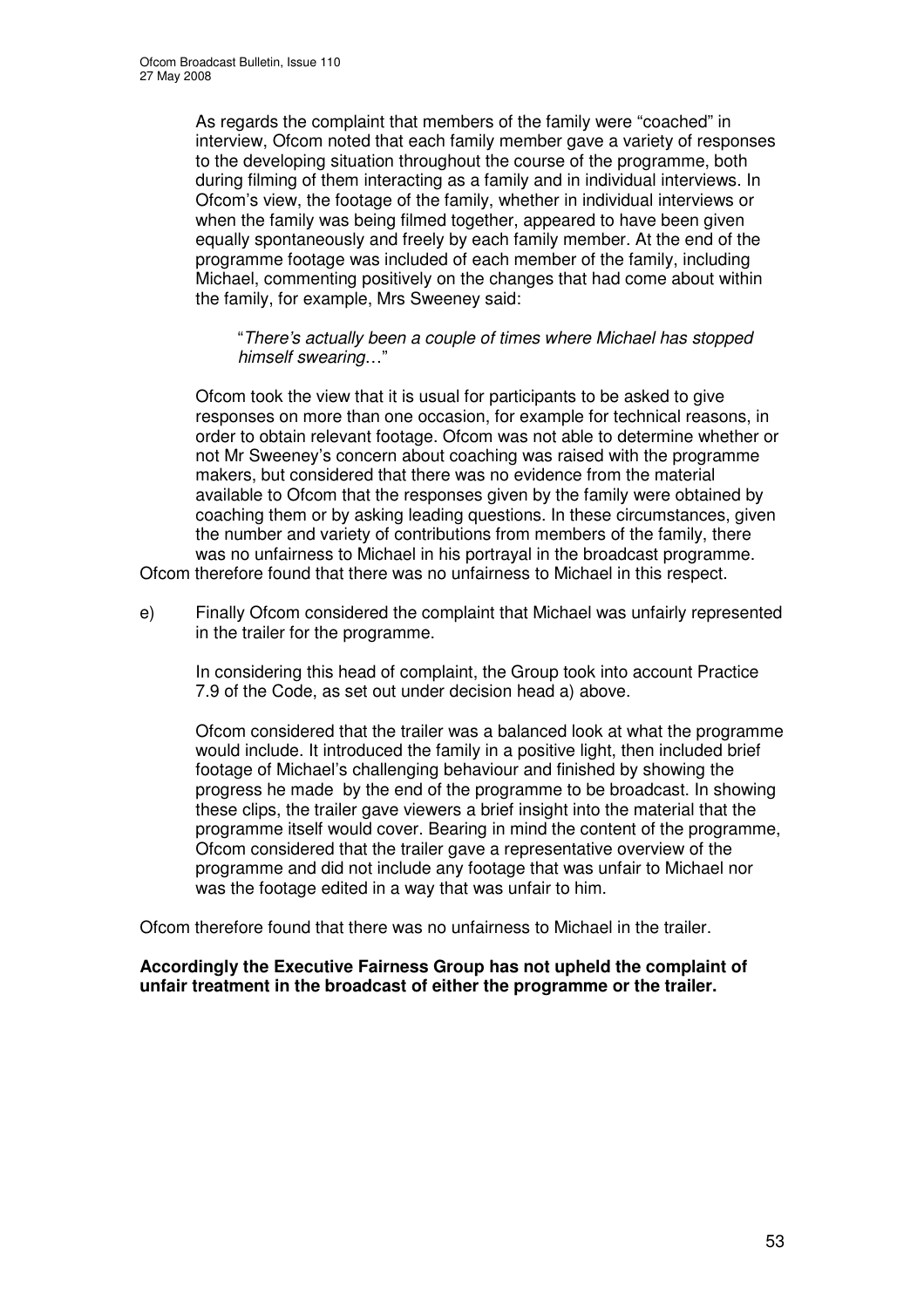# **Other Cases Not in Breach/Resolved**

### **7 May – 20 May**

| Programme                                               | <b>Trans Date</b> | <b>Channel</b>                     | <b>Category</b>                               | No of<br><b>Complaints</b> |
|---------------------------------------------------------|-------------------|------------------------------------|-----------------------------------------------|----------------------------|
| Afternoon Play:<br>Landscape                            | 08/05/2008        | <b>BBC Radio 4</b>                 | Offensive Language                            |                            |
| <b>Alan Brazil's Sports</b><br><b>Breakfast</b>         | 29/04/2008        | talkSport                          | Due Impartiality/Bias                         |                            |
| All About Thunderbirds                                  | 15/05/2008        | BBC4                               | Dangerous Behaviour                           | 1                          |
| All Star Mr & Mrs                                       | 03/05/2008        | ITV1                               | Other                                         | 1                          |
| Alone in the Ocean                                      | 27/04/2008        | Channel 4                          | Offensive Language                            |                            |
| Am I Normal?                                            | 05/05/2008        | BBC <sub>2</sub>                   | <b>Generally Accepted</b><br><b>Standards</b> |                            |
| <b>BBC News</b>                                         | 09/05/2008        | BBC1                               | <b>Generally Accepted</b><br><b>Standards</b> | 1                          |
| <b>BBC News</b>                                         | 30/04/2008        | BBC1                               | Elections/Referendums                         | 1                          |
| <b>BBC News</b>                                         | 09/05/2008        | BBC1                               | <b>Generally Accepted</b><br><b>Standards</b> | 3                          |
| <b>BBC News 24</b>                                      | 14/05/2008        | <b>BBC 24</b>                      | Due Impartiality/Bias                         | 1                          |
| <b>Balls of Steel</b>                                   | 02/05/2008        | Channel 4                          | <b>Generally Accepted</b><br>Standards        | 3                          |
| Benidorm                                                | 25/04/2008        | ITV <sub>1</sub>                   | Generally Accepted<br><b>Standards</b>        | $\mathbf{1}$               |
| Benidorm                                                | 29/04/2008        | ITV1                               | Generally Accepted<br><b>Standards</b>        | 1                          |
| <b>Beverly Hills Cop</b>                                | 05/05/2008        | ITV <sub>2</sub>                   | Scheduling                                    | 3                          |
| <b>Bill Buckley</b>                                     | 22/04/2008        | <b>LBC 97.3 FM</b>                 | Generally Accepted<br><b>Standards</b>        |                            |
| Blood, Sweat and T-<br><b>Shirts</b>                    | 29/04/2008        | BBC <sub>3</sub>                   | Generally Accepted<br><b>Standards</b>        | 1                          |
| Bremner, Bird and<br>Fortune                            | 20/04/2008        | Channel 4                          | <b>Generally Accepted</b><br><b>Standards</b> | 1                          |
| <b>Britain's Got Talent</b>                             | 26/04/2008        | ITV <sub>1</sub>                   | Other                                         |                            |
| <b>Britain's Got Talent</b>                             | 03/05/2008        | ITV1                               | Offensive Language                            |                            |
| <b>Britain's Got Talent</b>                             | 10/05/2008        | ITV1                               | Other                                         |                            |
| <b>Britain's Got Talent</b>                             | 10/05/2008        | ITV1                               | Offensive Language                            |                            |
| <b>Channel 4 News</b>                                   | 13/02/2008        | Channel 4                          | Inaccuracy/Misleading                         |                            |
| <b>Channel 4 News</b>                                   | 03/05/2008        | Channel 4                          | Due Impartiality/Bias                         |                            |
| <b>Chappers and Dave</b>                                | 05/05/2008        | <b>BBC Radio 1</b>                 | <b>Generally Accepted</b><br><b>Standards</b> | 1                          |
| <b>Chris Moyles Show</b>                                | 07/05/2008        | <b>BBC Radio 1</b>                 | Generally Accepted<br><b>Standards</b>        |                            |
| <b>Coronation Street</b>                                | 30/04/2008        | ITV <sub>1</sub>                   | <b>Generally Accepted</b><br><b>Standards</b> | 9                          |
| Countryfile                                             | 20/04/2008        | BBC1                               | <b>Animal Welfare</b>                         | 1                          |
| <b>Cutting Edge: Strictly</b><br><b>Baby Fight Club</b> | 24/04/2008        | Channel 4                          | Inaccuracy/Misleading                         | $\overline{2}$             |
| Dave Barretts Phone In                                  | 24/01/2008        | <b>BBC Radio</b><br><b>Bristol</b> | <b>Generally Accepted</b><br><b>Standards</b> | 1                          |
| Dave Connor                                             | 21/04/2008        | Forth One                          | <b>Generally Accepted</b><br><b>Standards</b> | 1                          |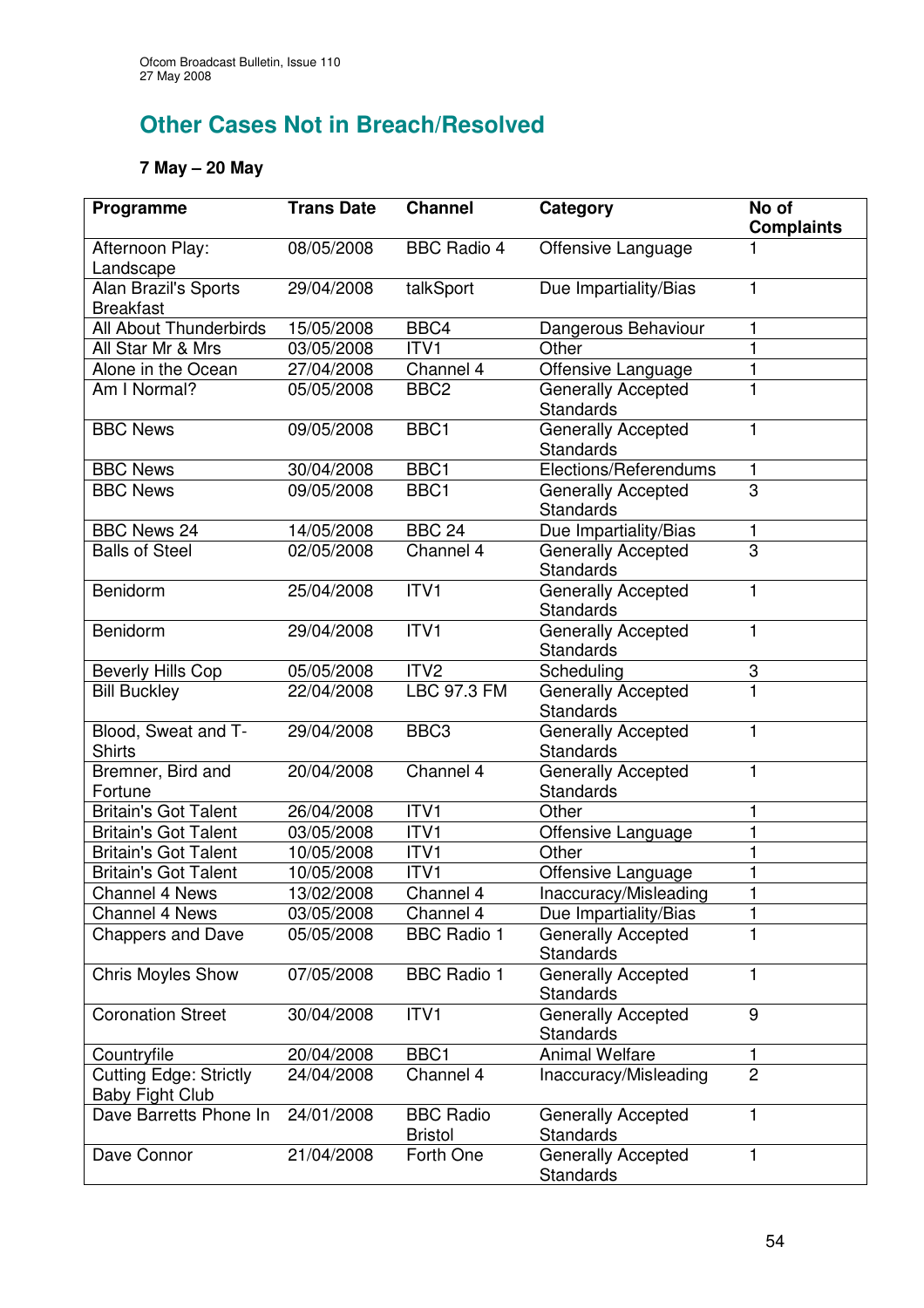| Deal or No Deal                              | 26/04/2008 | Channel 4         | Generally Accepted<br>Standards               |                |
|----------------------------------------------|------------|-------------------|-----------------------------------------------|----------------|
| Derren Brown: Trick or<br>Treat              | 03/05/2008 | Channel 4         | <b>Animal Welfare</b>                         | 13             |
| Dispatches: The Mobile<br>Phone Rip-off      | 28/04/2008 | Channel 4         | Due Impartiality/Bias                         | 1              |
| Dispatches: The Truth<br>about Beauty Creams | 12/05/2008 | Channel 4         | Inaccuracy/Misleading                         | 1              |
| <b>Distraction</b>                           | 03/05/2008 | Challenge TV      | <b>Generally Accepted</b><br><b>Standards</b> | 1              |
| Dog Borstal                                  | 29/03/2008 | BBC <sub>3</sub>  | Offensive Language                            |                |
| Dom Joly's                                   | 12/05/2008 | Five              | <b>Generally Accepted</b>                     |                |
| Complainers                                  |            |                   | <b>Standards</b>                              |                |
| EastEnders                                   | 16/05/2008 | BBC <sub>3</sub>  | <b>Substance Abuse</b>                        |                |
| EastEnders                                   | 18/04/2008 | BBC1              | <b>Generally Accepted</b><br><b>Standards</b> |                |
| EastEnders                                   | 28/04/2008 | BBC1              | <b>Generally Accepted</b><br>Standards        |                |
| EastEnders                                   | 13/05/2008 | BBC1              | <b>Generally Accepted</b><br>Standards        |                |
| EastEnders                                   | 01/05/2008 | BBC1              | Generally Accepted<br>Standards               | 1              |
| EastEnders                                   | 28/04/2008 | BBC1              | <b>Generally Accepted</b><br><b>Standards</b> | 1              |
| <b>Embarrassing Bodies</b>                   | 30/04/2008 | Channel 4         | Sex/Nudity                                    | 3              |
| <b>Embarrassing Bodies</b>                   | 30/04/2008 | Channel 4         | Other                                         | 1              |
| <b>Embarrassing Bodies</b>                   | 01/05/2008 | Channel 4         | Sex/Nudity                                    | 4              |
| <b>Embarrassing Bodies</b>                   | 01/05/2008 | Channel 4         | Generally Accepted<br><b>Standards</b>        |                |
| <b>Embarrassing Bodies</b>                   | 28/04/2008 | Channel 4         | Inaccuracy/Misleading                         |                |
| <b>Embarrassing Bodies</b><br>(trailer)      | 30/04/2008 | Channel 4         | Sex/Nudity                                    | 3              |
| Emmerdale                                    | 05/05/2008 | ITV1              | U18's in Programmes                           | 1              |
| Emmerdale                                    | 06/05/2008 | ITV1              | Offensive Language                            |                |
| <b>Extreme Tension:</b><br>Tonight           | 25/04/2008 | ITV1              | Inaccuracy/Misleading                         | 1              |
| <b>Fight Masters</b>                         | 23/04/2008 | Nat<br>Geographic | Crime (incite/encourage)                      |                |
| <b>Five News</b>                             | 01/04/2008 | Five              | Inaccuracy/Misleading                         | 1              |
| Flood                                        | 04/05/2008 | ITV1              | <b>Generally Accepted</b><br><b>Standards</b> |                |
| Fox and Friends                              | 18/04/2008 | Fox News          | <b>Generally Accepted</b><br><b>Standards</b> |                |
| Friday Night with<br>Jonathan Ross           | 02/05/2008 | BBC1              | Offensive Language                            | 13             |
| Friday Night with<br>Jonathan Ross           | 09/05/2008 | BBC1              | Generally Accepted<br>Standards               | $\overline{c}$ |
| Friday Night with<br>Jonathan Ross           | 09/05/2008 | BBC1              | Offensive Language                            | $\overline{2}$ |
| <b>Full Pott</b>                             | 13/05/2008 | Kanal 5           | <b>Generally Accepted</b><br><b>Standards</b> | 1              |
| <b>GMTV</b>                                  | 06/05/2008 | ITV1              | Due Impartiality/Bias                         | 1              |
| <b>GMTV</b>                                  | 28/04/2008 | ITV1              | Due Impartiality/Bias                         | $\overline{2}$ |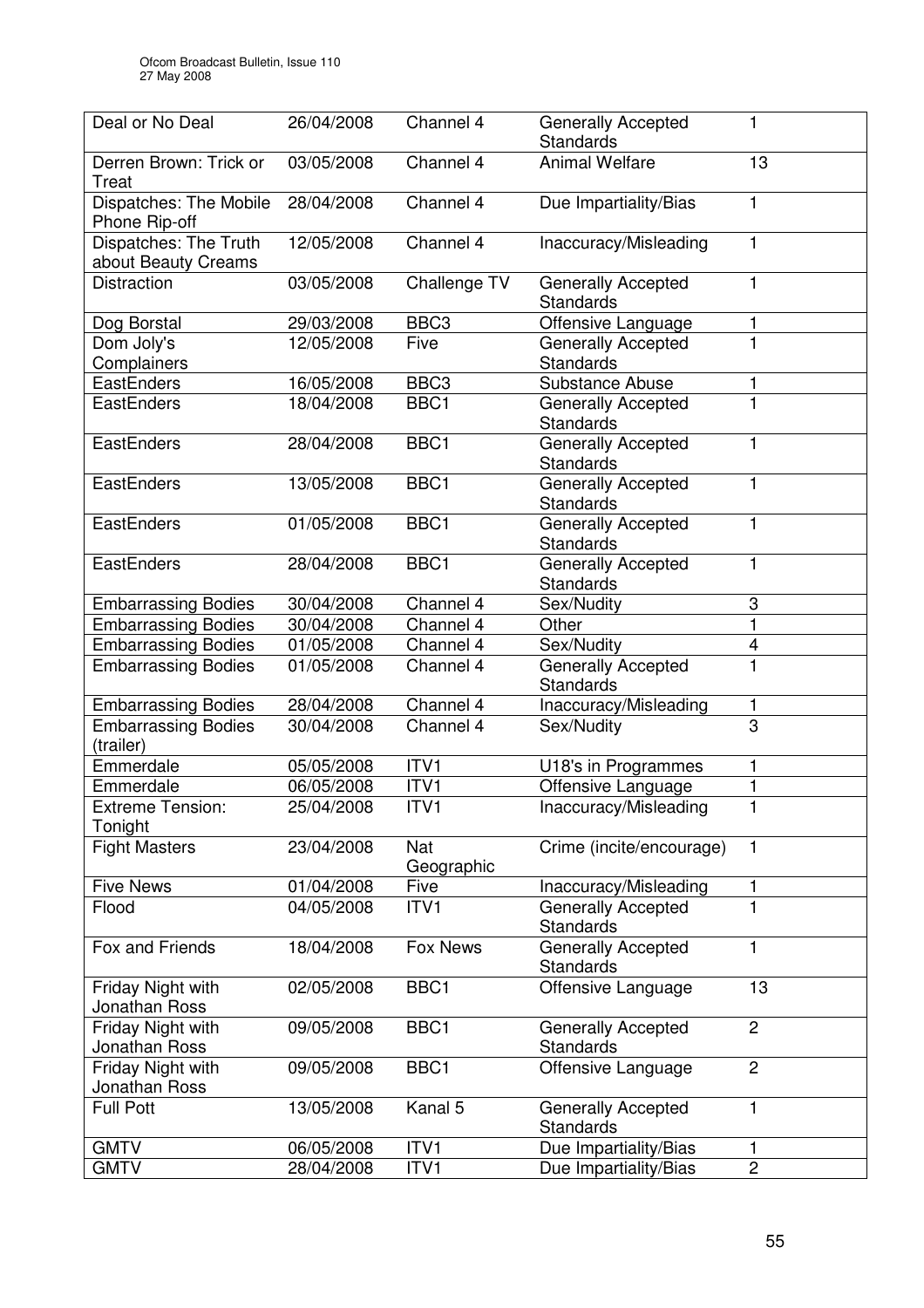| <b>GMTV</b>                               | 30/04/2008 | ITV <sub>1</sub>            | Sex/Nudity                                    | 1                         |
|-------------------------------------------|------------|-----------------------------|-----------------------------------------------|---------------------------|
| <b>Glamour Girls</b>                      | 21/04/2008 | BBC <sub>3</sub>            | Sex/Nudity                                    | $\ensuremath{\mathsf{3}}$ |
| <b>Graham Norton Uncut</b>                | 11/05/2008 | BBC <sub>2</sub>            | Generally Accepted<br>Standards               | 1                         |
| <b>Grand Designs Live</b>                 | 06/05/2008 | Channel 4                   | Advertising                                   | 1                         |
| Have I Got a Bit More<br>News for You     | 03/05/2008 | BBC <sub>2</sub>            | Offensive Language                            | $\overline{5}$            |
| Hannity and Colmes -<br>Hannity's America | 19/04/2008 | Fox News                    | Due Impartiality/Bias                         | 1                         |
| Hawksbee and Jacobs                       | 30/04/2008 | talkSport                   | <b>Generally Accepted</b><br>Standards        | 1                         |
| Headcases                                 | 04/05/2008 | ITVI                        | Generally Accepted<br><b>Standards</b>        | 1                         |
| Headcases (trailer)                       | 11/05/2008 | ITV1                        | Generally Accepted<br><b>Standards</b>        | 1                         |
| <b>Highland Spring</b><br>sponsorship     | 07/05/2008 | ITV1                        | Generally Accepted<br>Standards               | 1                         |
| Hollyoaks                                 | 14/05/2008 | E <sub>4</sub>              | <b>Generally Accepted</b><br>Standards        | 1                         |
| Hollyoaks                                 | 15/05/2008 | Channel 4                   | Sex/Nudity                                    | 1                         |
| How to Look Good<br>Naked                 | 13/05/2008 | Channel 4                   | Sex/Nudity                                    | $\overline{1}$            |
| How to Look Good<br>Naked                 | 22/04/2008 | Channel 4                   | Sex/Nudity                                    | 1                         |
| <b>ITV News</b>                           | 22/02/2008 | ITV1                        | <b>Commercial References</b>                  | 3                         |
| lan Collins                               | 07/05/2008 | <b>TalkSport</b>            | Inaccuracy/Misleading                         | 1                         |
| Jeremy Kyle                               | 09/05/2008 | ITV <sub>2</sub>            | <b>Generally Accepted</b><br>Standards        | $\overline{1}$            |
| Johnny & Denise                           | 07/05/2008 | Capital Radio               | Generally Accepted<br>Standards               | 1                         |
| Jon Gaunt                                 | 28/04/2008 | talkSport                   | Due Impartiality/Bias                         | 3                         |
| Jon Gaunt                                 | 29/04/2008 | talkSport                   | <b>Generally Accepted</b><br>Standards        | $\mathbf{1}$              |
| Katie & Peter: the Next<br>Chapter        | 01/05/2008 | ITV <sub>2</sub>            | Generally Accepted<br>Standards               | 1                         |
| Life Style                                | 05/05/2008 | <b>BEN</b>                  | Due Impartiality/Bias                         | 1                         |
| Living Golf                               | 29/04/2008 | <b>CNN</b><br>International | <b>Commercial References</b>                  | 1                         |
| Living with the Dead<br>(trailer)         | 24/04/2008 | Living                      | <b>Generally Accepted</b><br>Standards        | 1                         |
| London Tonight                            | 02/05/2008 | ITV1                        | Due Impartiality/Bias                         | 1                         |
| London Tonight                            | 06/05/2008 | ITV1                        | Violence                                      | 1                         |
| Look North                                | 06/05/2008 | BBC1                        | Due Impartiality/Bias                         | 1                         |
| Madeleine, One Year<br>On:                | 30/04/2008 | ITV1                        | <b>Generally Accepted</b><br><b>Standards</b> | 3                         |
| Campaign for Change                       |            |                             |                                               | $\overline{\phantom{a}}$  |
| <b>Matt Spokes</b>                        | 05/05/2008 | <b>Galaxy North</b><br>East | Sex/Nudity                                    | 1                         |
| Michael Jackson: What<br>Really Happened  | 14/05/2008 | Channel 4                   | Inaccuracy/Misleading                         | 1                         |
| Midsomer Murders                          | 05/05/2008 | ITV1                        | Violence                                      | 1                         |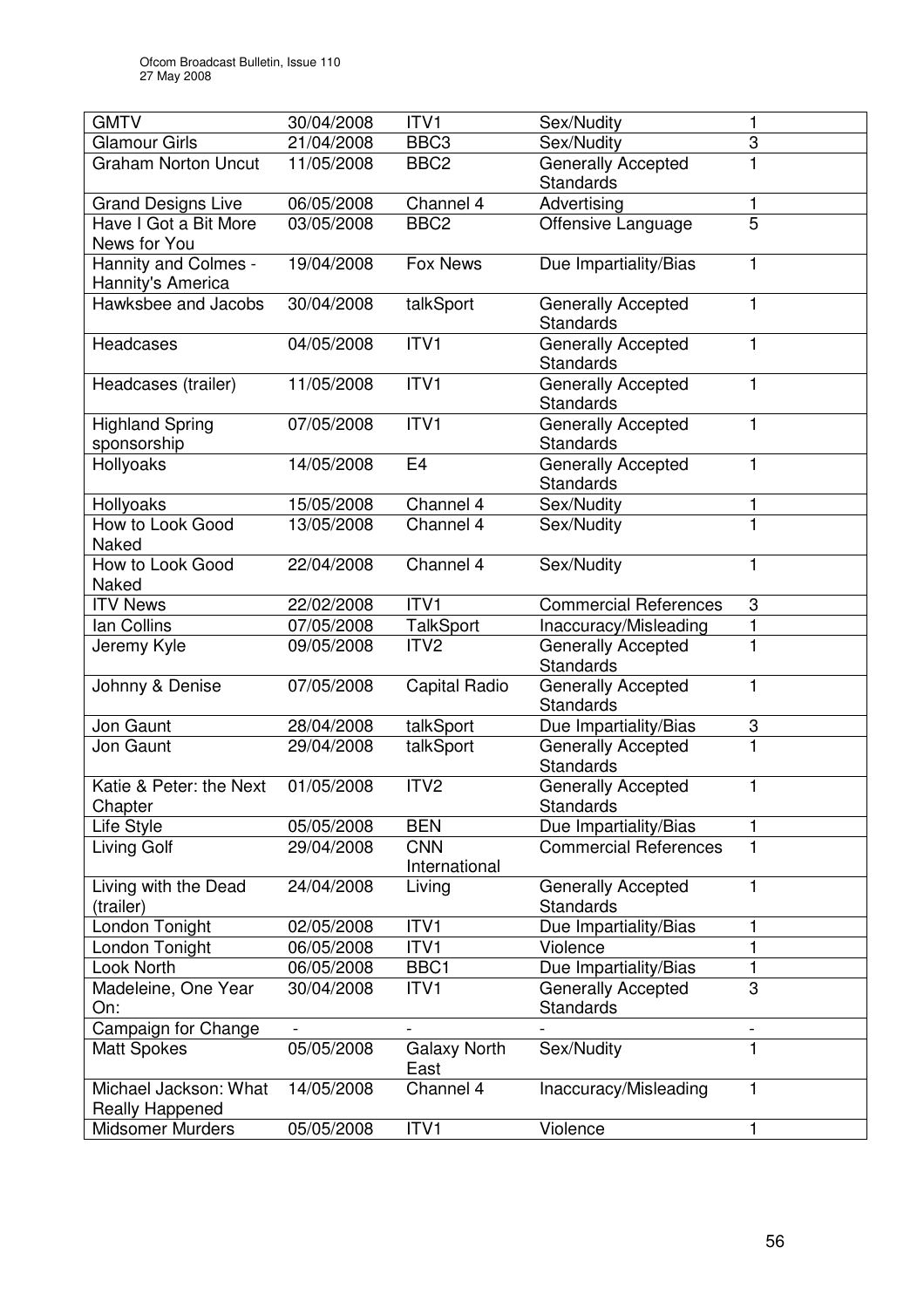| Morning Show with                                  | 21/04/2008 | Radio City                   | Generally Accepted                            |    |
|----------------------------------------------------|------------|------------------------------|-----------------------------------------------|----|
| Rossy                                              |            | 96.7                         | <b>Standards</b>                              |    |
| My Name is Earl                                    | 01/05/2008 | E <sub>4</sub>               | <b>Animal Welfare</b>                         |    |
| News at Ten                                        | 29/04/2008 | ITV1                         | <b>Undue Prominence</b>                       |    |
| News at Ten                                        | 30/04/2008 | ITV1                         | Inaccuracy/Misleading                         |    |
| Nick Ferrari                                       | 07/05/2008 | LBC 97.3                     | Due Impartiality/Bias                         |    |
| Nightwatch                                         | 17/05/2008 | ITV1                         | <b>Generally Accepted</b><br><b>Standards</b> |    |
| Non-Stop Nevis                                     | 12/04/2008 | Nevis Radio                  | Generally Accepted<br>Standards               | 1  |
| On the Ropes                                       | 13/05/2008 | <b>BBC Radio 4</b>           | <b>Generally Accepted</b><br><b>Standards</b> |    |
| Outtake TV                                         | 10/05/2008 | BBC1                         | <b>Generally Accepted</b><br><b>Standards</b> |    |
| Peep Show                                          | 09/05/2008 | Channel 4                    | <b>Generally Accepted</b><br><b>Standards</b> | 4  |
| <b>Pushing Daisies</b>                             | 20/04/2008 | ITVI                         | <b>Generally Accepted</b><br><b>Standards</b> | 1  |
| <b>Qatar Airways</b><br>Sponsorship/Sky<br>Weather | n/a        | <b>Sky News</b>              | Inaccuracy/Misleading                         |    |
| Quiz Call                                          | 02/05/2008 | Five                         | Competitions                                  | 1  |
| Quizcall                                           | 11/04/2008 | Five                         | Competitions                                  |    |
| Radio Scilly Local<br><b>News</b>                  | 02/05/2008 | <b>Radio Scilly</b><br>107.9 | Inaccuracy/Misleading                         |    |
| Reaper (trailer)                                   | 14/04/2008 | E <sub>4</sub>               | Generally Accepted<br><b>Standards</b>        | 1  |
| <b>Reporting Scotland</b>                          | 14/01/2008 | <b>BBC1 Scotland</b>         | Violence                                      | 1  |
| <b>Rick Wakeman</b>                                | 19/04/2008 | <b>Planet Rock</b>           | Generally Accepted<br><b>Standards</b>        | 1  |
| <b>Scott Mills</b>                                 | 06/05/2008 | <b>BBC Radio 1</b>           | <b>Generally Accepted</b><br>Standards        | 1  |
| Shipwrecked                                        | 20/04/2008 | Channel 4                    | Generally Accepted<br><b>Standards</b>        | 1  |
| Shipwrecked 2008:<br>Battle of the Islands         | 27/04/2008 | Channel 4                    | Generally Accepted<br><b>Standards</b>        | 1. |
| Shipwrecked 2008:<br>Battle of the Islands         | 27/04/2008 | Channel 4                    | Sex/Nudity                                    |    |
| <b>Skins</b>                                       | 17/04/2008 | E4                           | <b>Substance Abuse</b>                        |    |
| <b>Sky News</b>                                    | 11/04/2008 | <b>Sky News</b>              | <b>Generally Accepted</b><br>Standards        |    |
| South East Today                                   | 01/05/2008 | BBC1                         | Offensive Language                            |    |
| Sports Personality of<br>the Year 2006             | 10/12/2006 | BBC1                         | Inaccuracy/Misleading                         |    |
| <b>Street Wars</b>                                 | 20/04/2008 | Sky 3                        | Generally Accepted<br><b>Standards</b>        |    |
| Switch                                             | 27/04/2008 | <b>BBC Radio 1</b>           | Crime (incite/encourage)                      | 1  |
| The Apprentice                                     | 30/04/2008 | BBC1                         | <b>Generally Accepted</b><br><b>Standards</b> | 23 |
| The Archive Hour: A<br>Rage in Dalston             | 19/04/2008 | <b>BBC Radio 4</b>           | Violence                                      | 1  |
| The Baron                                          | 01/05/2008 | ITV1                         | Religious Offence                             | 1  |
|                                                    |            |                              |                                               |    |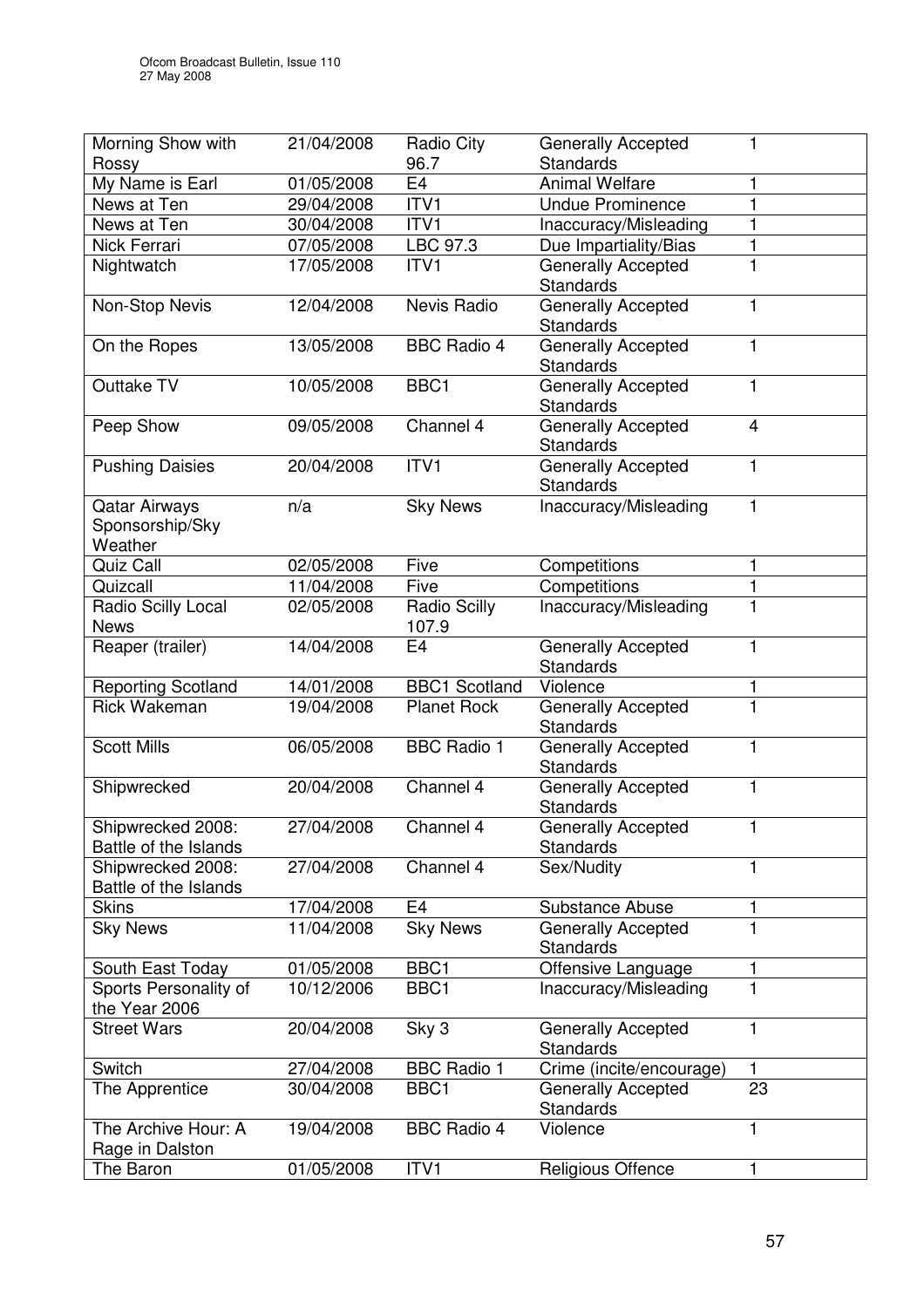| The Gadget Show                            | 05/05/2008               | Five               | Inaccuracy/Misleading                  | 1              |
|--------------------------------------------|--------------------------|--------------------|----------------------------------------|----------------|
| The George Lamb                            | n/a                      | <b>BBC Radio 6</b> | Elections/Referendums                  | 1              |
| Show                                       |                          |                    |                                        |                |
| The Graham Norton                          | 17/04/2008               | BBC <sub>2</sub>   | <b>Generally Accepted</b>              | 1              |
| Show                                       |                          |                    | <b>Standards</b>                       |                |
| The Jeremy Kyle Show                       | n/a                      | ITVI               | <b>Generally Accepted</b>              | 1              |
|                                            |                          |                    | <b>Standards</b>                       |                |
| The Jeremy Kyle Show                       | 07/05/2008               | ITV1               | <b>Generally Accepted</b><br>Standards | $\mathbf{1}$   |
| The Jeremy Kyle Show                       | 19/05/2008               | ITV <sub>2</sub>   | U18 - Coverage of                      | 1              |
|                                            |                          |                    | Sexual/other                           |                |
| The Killer in Me                           | 08/11/2007               | ITV1               | Due Impartiality/Bias                  | $\mathbf 2$    |
| The Now Show                               | 19/04/2008               | <b>BBC Radio 4</b> | <b>Generally Accepted</b>              | $\mathbf{1}$   |
|                                            |                          |                    | <b>Standards</b>                       |                |
| The Reunion                                | 09/05/2008               | <b>BBC Radio 4</b> | Offensive Language                     | 1              |
| The Search for Cool                        | 09/05/2008               | Channel 4          | Offensive Language                     | 1              |
| The Simpsons                               | 08/05/2008               | Channel 4          | Offensive Language                     | 1              |
| The Tom and Emma                           | 24/03/2008               | Q 103              | <b>Generally Accepted</b>              | 1              |
| Showgram                                   |                          |                    | Standards                              |                |
| The Unit                                   | 30/04/2008               | Virgin1            | Due Impartiality/Bias                  | $\overline{c}$ |
| The Virgin Diaries                         | 22/04/2008               | <b>TMF</b>         | Offensive Language                     | 1              |
| The Wall                                   | 15/04/2008               | BBC <sub>3</sub>   | <b>Generally Accepted</b>              | $\overline{2}$ |
|                                            |                          |                    | <b>Standards</b>                       |                |
| The Wright Stuff                           | 02/05/2008               | Five               | Due Impartiality/Bias                  | 1              |
| The £5,000 Minute                          | 27/03/2008               | Red Dragon         | Competitions                           | $\mathbf{1}$   |
| Competition                                |                          |                    |                                        |                |
| This Morning                               | 09/05/2008               | ITV1<br>ITV1       | Commercial References                  | 1              |
| This Morning<br>This Morning               | 08/05/2008<br>28/04/2008 | ITV1               | Due Impartiality/Bias<br>Sex/Nudity    | 1<br>1         |
| This Morning                               | 08/05/2008               | ITV1               | Sex/Nudity                             | $\mathbf{1}$   |
| This Morning                               | 28/04/2008               | ITV1               | Generally Accepted                     | 1              |
|                                            |                          |                    | Standards                              |                |
| Today                                      | 23/04/2008               | <b>BBC Radio 4</b> | Generally Accepted                     | 1              |
|                                            |                          |                    | Standards                              |                |
| Tony Horne in the                          | 21/04/2008               | Metro Radio        | Generally Accepted                     | $\mathbf{1}$   |
| Morning                                    |                          |                    | <b>Standards</b>                       |                |
| <b>Trail for Bank Holiday</b>              | 01/05/2008               | <b>Nick Toons</b>  | <b>Generally Accepted</b>              | 1              |
| programmes                                 |                          |                    | <b>Standards</b>                       |                |
| <b>Trailer for Half Ton Dad</b>            | 13/05/2008               | Channel 4          | Generally Accepted                     | 1              |
|                                            |                          |                    | Standards                              |                |
| <b>True Stories: Dave</b>                  | 16/04/2008               | More4              | <b>Animal Welfare</b>                  | 1              |
| Gorman in America                          |                          |                    |                                        |                |
| Unchained                                  |                          | More4              | Violence                               | 7              |
| True Stories: Our Daily<br>Bread (trailer) | 23/04/2008               |                    |                                        |                |
| <b>UTV Live</b>                            | 21/02/2008               | <b>UTV</b>         | Inaccuracy/Misleading                  | 1              |
| <b>VW Passat</b>                           | n/a                      | Channel 4          | Inaccuracy/Misleading                  | 1              |
| sponsorship                                |                          |                    |                                        |                |
| Waking the Dead                            | 06/05/2008               | BBC1               | Violence                               | 1              |
| <b>Watts</b>                               | 17/05/2008               | <b>British</b>     | Offensive Language                     | 1              |
|                                            |                          | Eurosport          |                                        |                |
| <b>Watts</b>                               | 17/05/2008               | <b>British</b>     | Other                                  | 1              |
|                                            |                          | Eurosport          |                                        |                |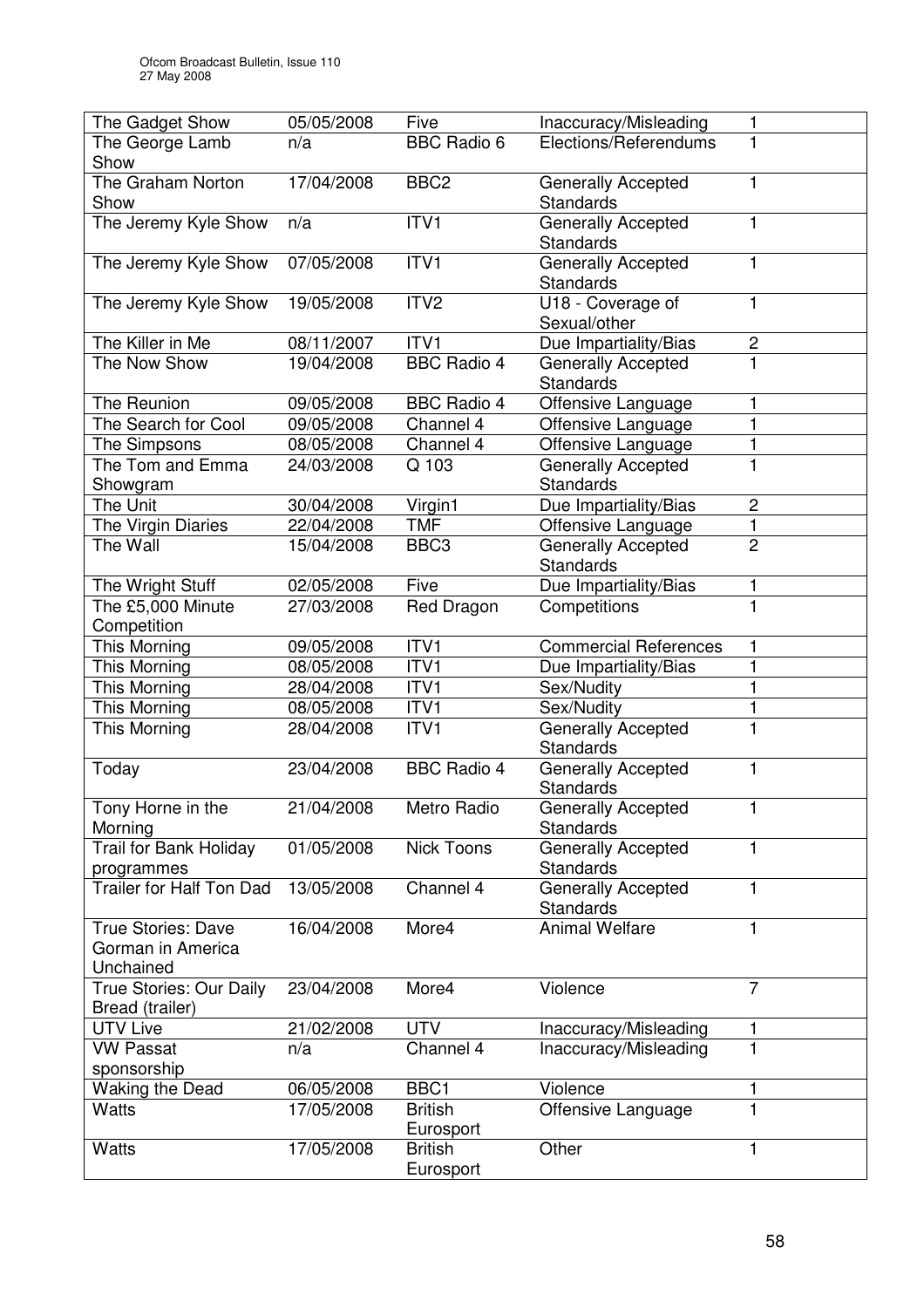| Who Wants To Be a<br>Millionaire       | n/a        | ITV1             | Advertising                                   |  |
|----------------------------------------|------------|------------------|-----------------------------------------------|--|
| Yell sponsorship of C4<br><b>Films</b> | 03/05/2008 | Channel 4        | <b>Generally Accepted</b><br><b>Standards</b> |  |
| Yell sponsorship of ITV<br>Films       | 04/05/2008 | ITV <sub>1</sub> | <b>Generally Accepted</b><br><b>Standards</b> |  |
| <b>Young Black Farmers</b>             | 06/05/2008 | Channel 4        | <b>Generally Accepted</b><br>Standards        |  |
| talkSport News                         | 27/04/2008 | talkSport        | Due Impartiality/Bias                         |  |